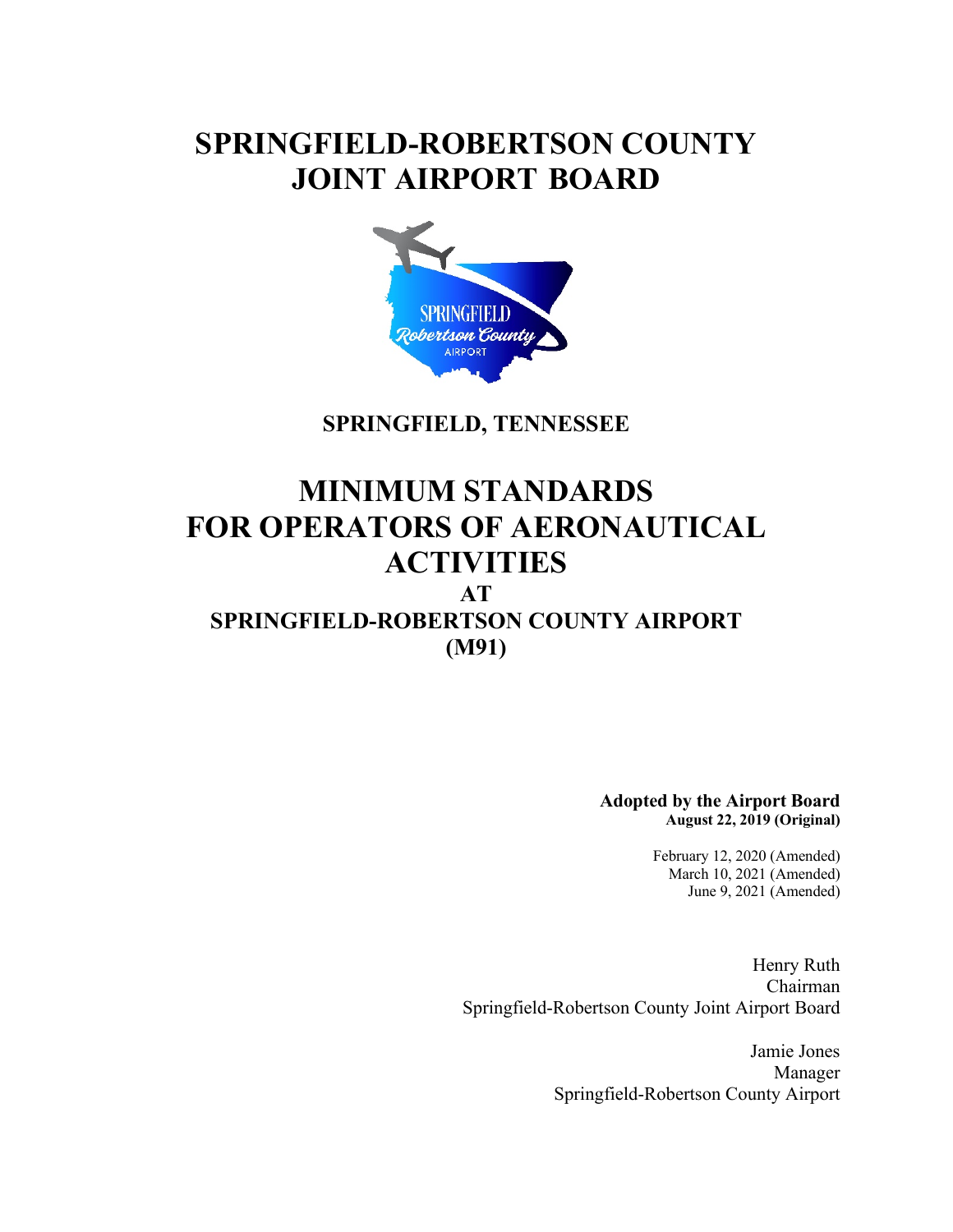*Minimum Standards for Operators of Aeronautical Activities*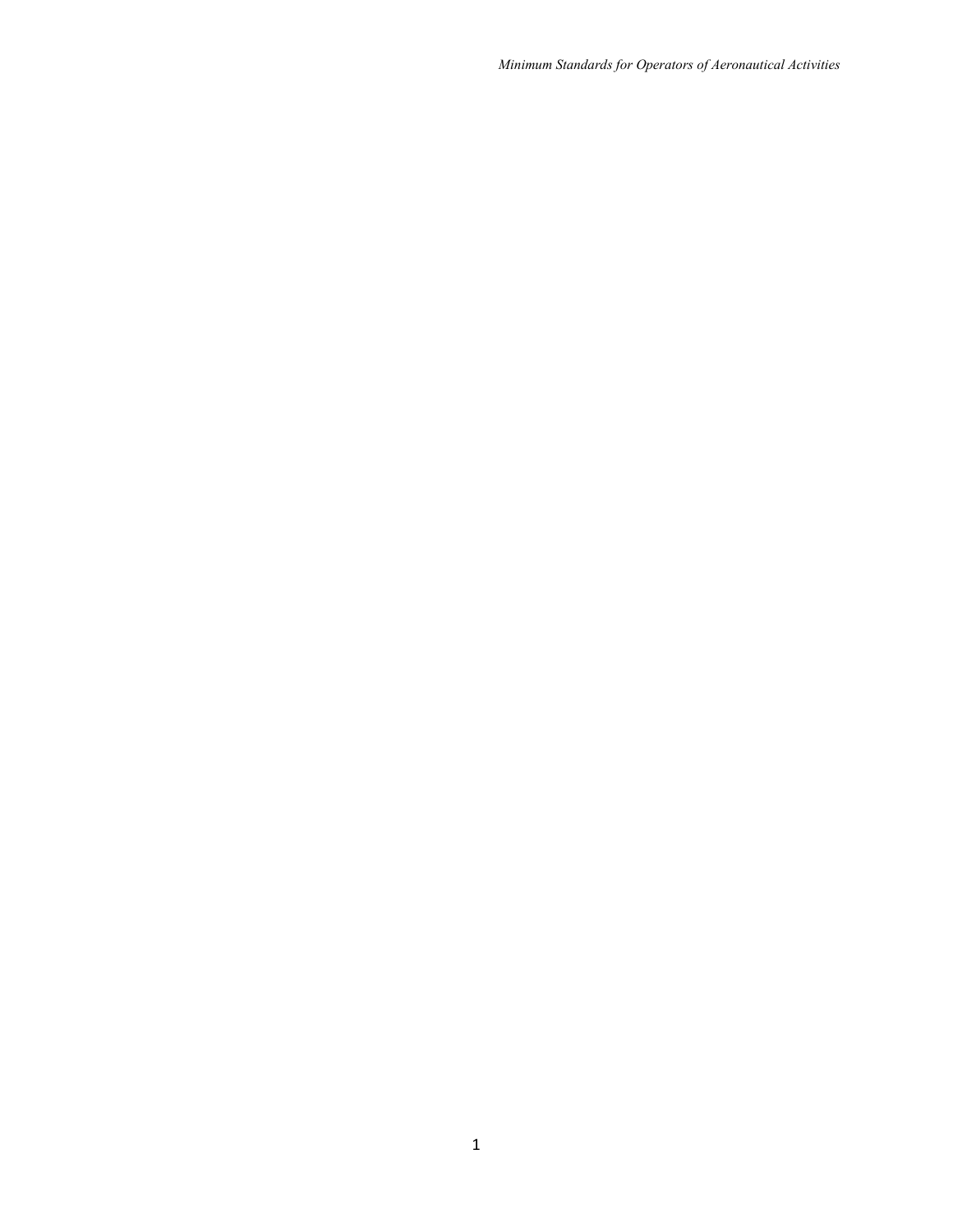## **INTENTIONALLY LEFT BLANK**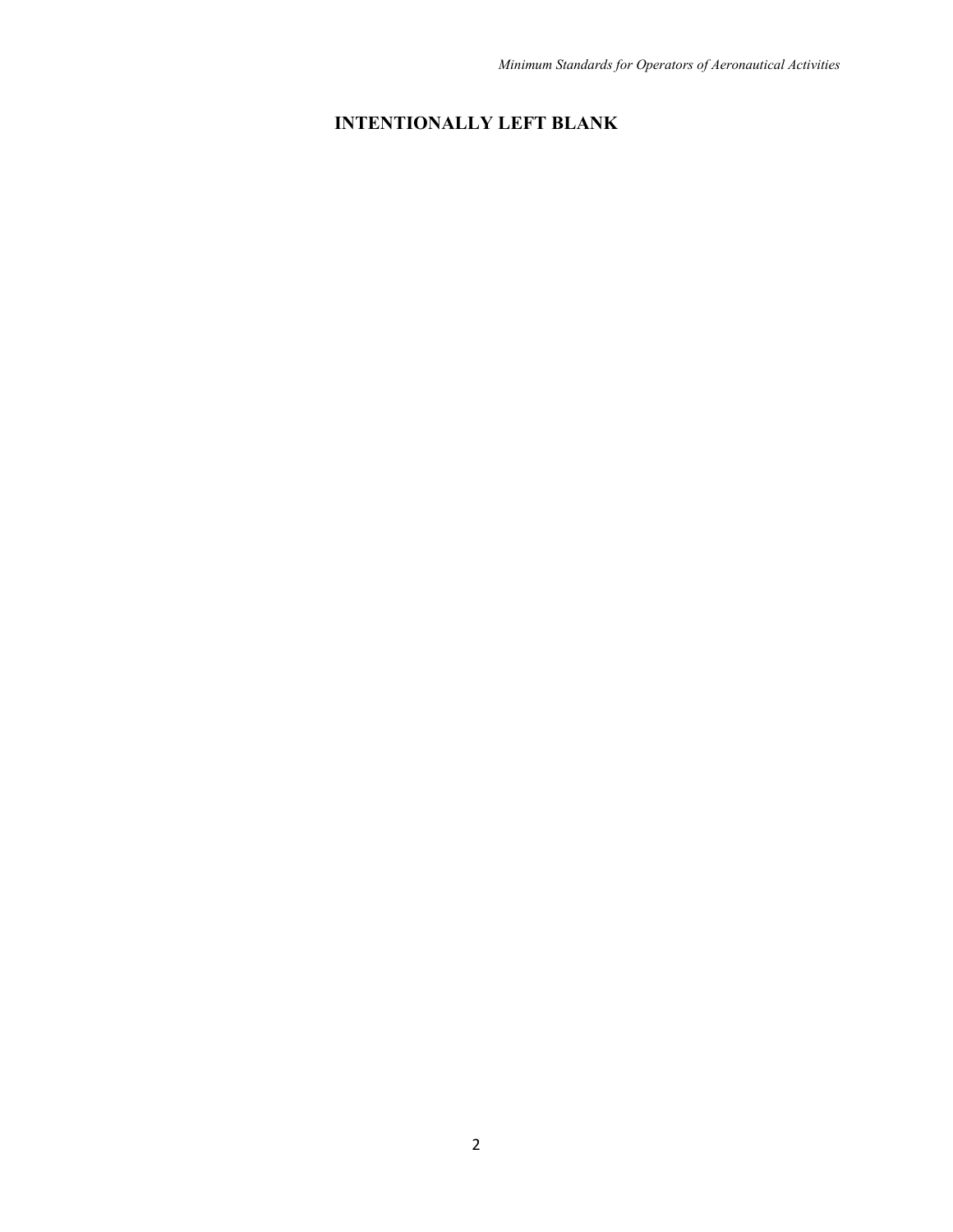# **Table of Contents**

| SECTION 8 - CASP and SASO CATEGORIES, STANDARDS and DEFINITIONS  16 |  |
|---------------------------------------------------------------------|--|
|                                                                     |  |
|                                                                     |  |
|                                                                     |  |
|                                                                     |  |
|                                                                     |  |
|                                                                     |  |
|                                                                     |  |
|                                                                     |  |
|                                                                     |  |
|                                                                     |  |
|                                                                     |  |
|                                                                     |  |
| (12) AIRCRAFT INSIDE STORAGE - NEW CONSTRUCTION 28                  |  |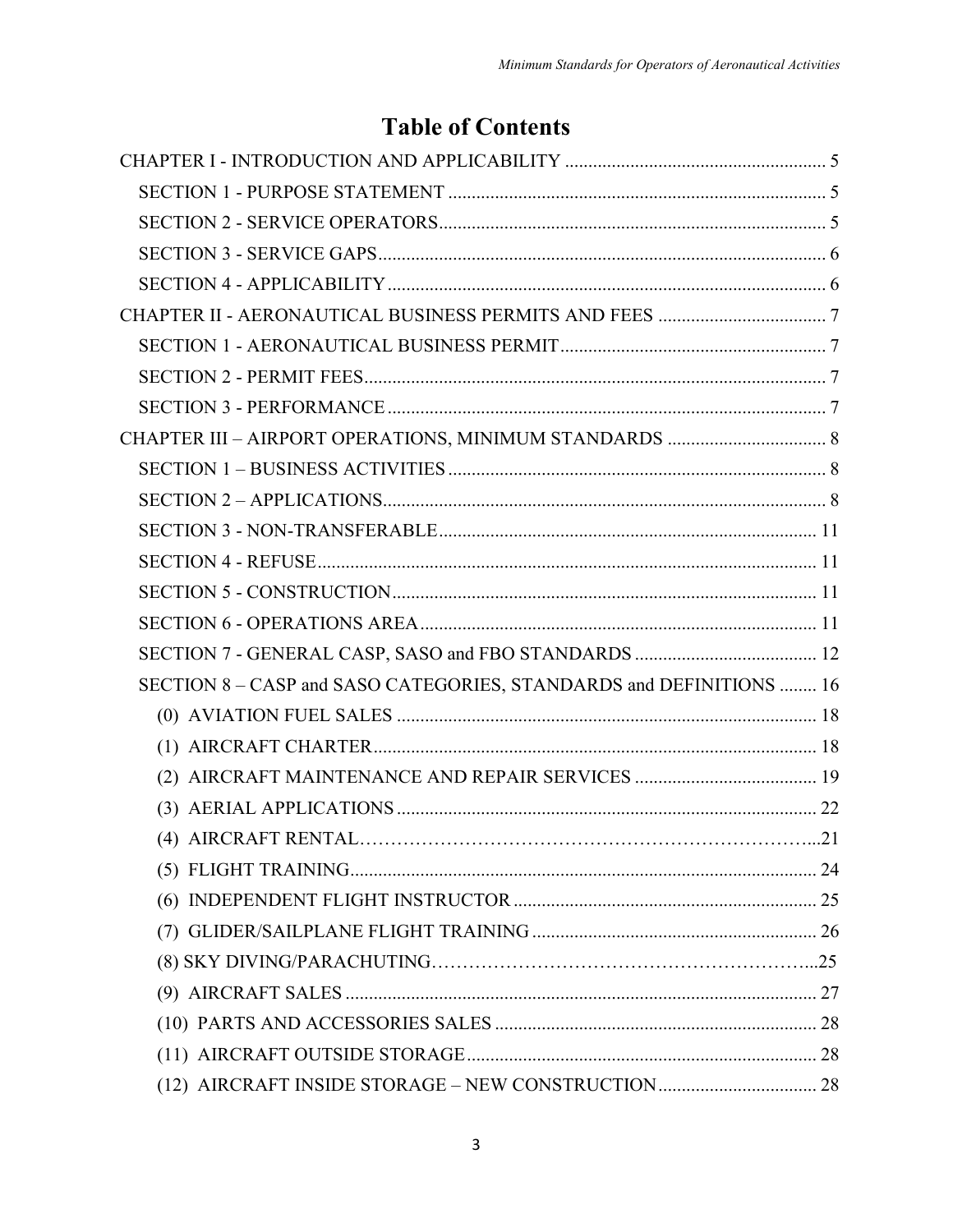| SECTION 9 - SUB-LESSORS PERMITTED TO CONDUCT AERONAUTICAL            |  |
|----------------------------------------------------------------------|--|
|                                                                      |  |
|                                                                      |  |
|                                                                      |  |
|                                                                      |  |
|                                                                      |  |
|                                                                      |  |
|                                                                      |  |
|                                                                      |  |
|                                                                      |  |
|                                                                      |  |
|                                                                      |  |
| SECTION 21 - PROPER HEATING & COOLING OF AIRPORT OWNED FACILITIES 35 |  |
|                                                                      |  |
|                                                                      |  |
| SECTION 2 - LEASE SUBORDINATE TO GOVERNMENT LEASE  36                |  |
|                                                                      |  |
|                                                                      |  |
|                                                                      |  |
|                                                                      |  |
|                                                                      |  |
| CHAPTER VII – RESERVATION OF RIGHTS OF THE AIRPORT OWNER  38         |  |
|                                                                      |  |
|                                                                      |  |
|                                                                      |  |
|                                                                      |  |
|                                                                      |  |
|                                                                      |  |
|                                                                      |  |
|                                                                      |  |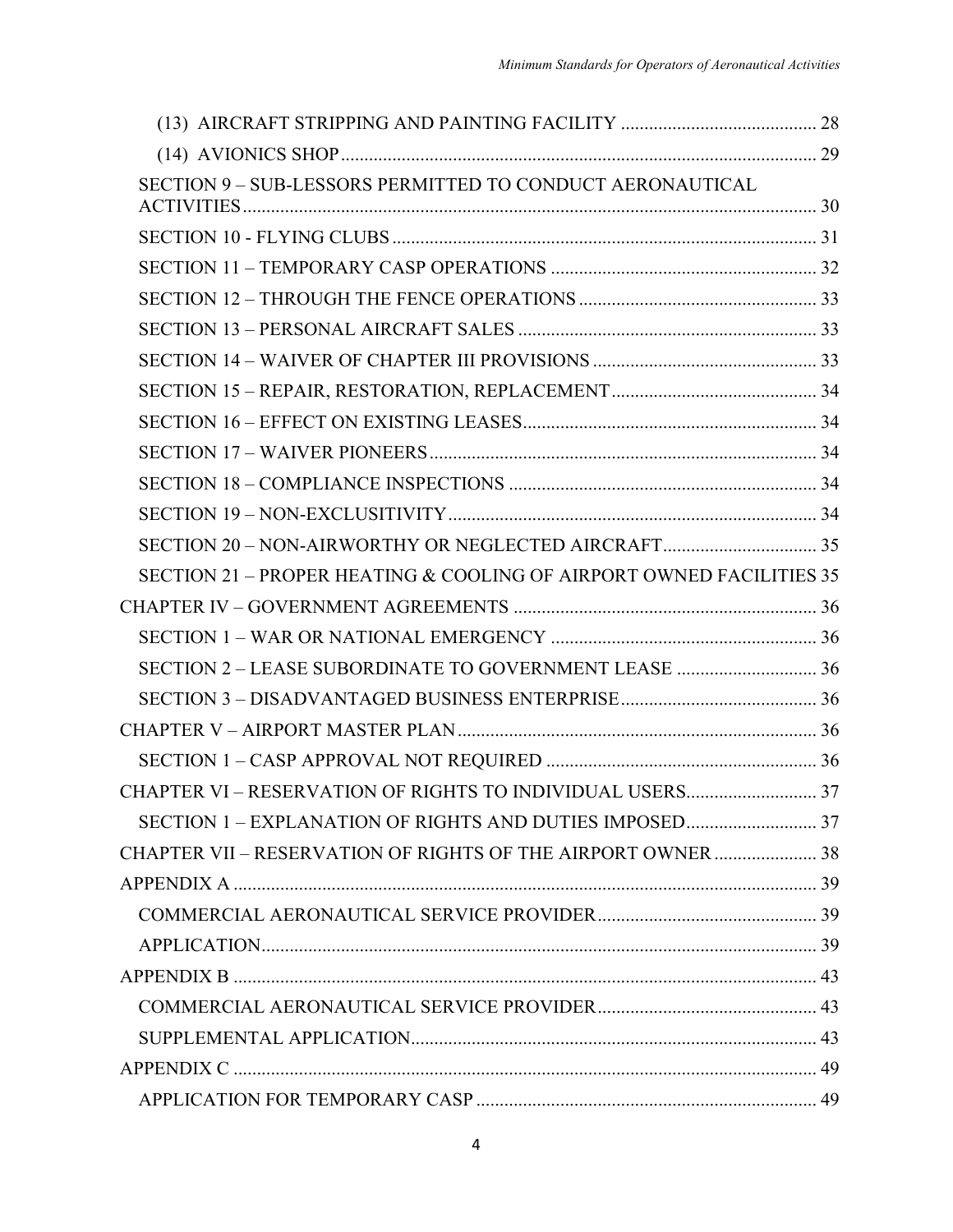# <span id="page-5-0"></span>**CHAPTER I - INTRODUCTION AND APPLICABILITY**

### <span id="page-5-1"></span>**SECTION 1 - PURPOSE STATEMENT**

A. INTENT. In establishing these Minimum Standards, the Airport Board's goal is to assure an adequate minimum level of quality of service to General Aviation users and Commercial Operators, to foster competition, promote the growth of General Aviation use and services while actively working to enhance commercial air service development at the Airport, and to avoid unfair and prohibited discrimination among similar commercial aeronautical service providers. The Minimum Standards shall be applied objectively and uniformly according to Federal Aviation Administration (FAA) Airport [Compliance](https://www.faa.gov/airports/resources/publications/orders/compliance_5190_6/) Order 5190.6B and Tennessee Department of Transportation (TDOT) Department of [Aeronautics](https://www.tn.gov/tdot/aeronautics.html) Division.

B. AUTHORITY. These Minimum Standards are subordinate and subject to the provisions of any agreement between the Airport Board and the United States government relative to the operation and maintenance of the Airport, the execution of which has been, or may in the future be, required as a condition precedent to the transfer of federal rights or property to the Airport Board for Airport purposes, or the expenditure of federal funds for the development of the Airport, including the expenditure of federal funds for the development of the Airport in accordance with provisions of the Federal Aviation Act of 1958, as amended. The issuance of a final agency order finding a provision of the Minimum Standards inconsistent with any such agreement with the FAA shall operate to invalidate the affected provision of these Minimum Standards. The invalidity of any provision of the Minimum Standards shall not affect validity of any other provision of the Minimum Standards, and the remainder shall be construed and enforced as if the invalid provision were never included in the Minimum Standards.

### <span id="page-5-2"></span>**SECTION 2 - SERVICE OPERATORS**

The standards and requirements in this policy are minimums. All Operators are encouraged to exceed the minimums.

A. PRIVILEGE. Contingent upon its qualifications, its meeting the Minimum Standards, the approval of the prospective Operator's application by the Airport Board, the execution of a Specialized Aviation Service Operator (SASO) Lease and a Commercial Aeronautical Service Provider (CASP) Permit, and the payment of applicable rentals, fees, and charges, the Operator shall have the privilege of providing the commercial aeronautical or other service(s) for which it has been approved. The Operator may not provide any commercial aeronautical service other than what is authorized in its lease and/or its permit.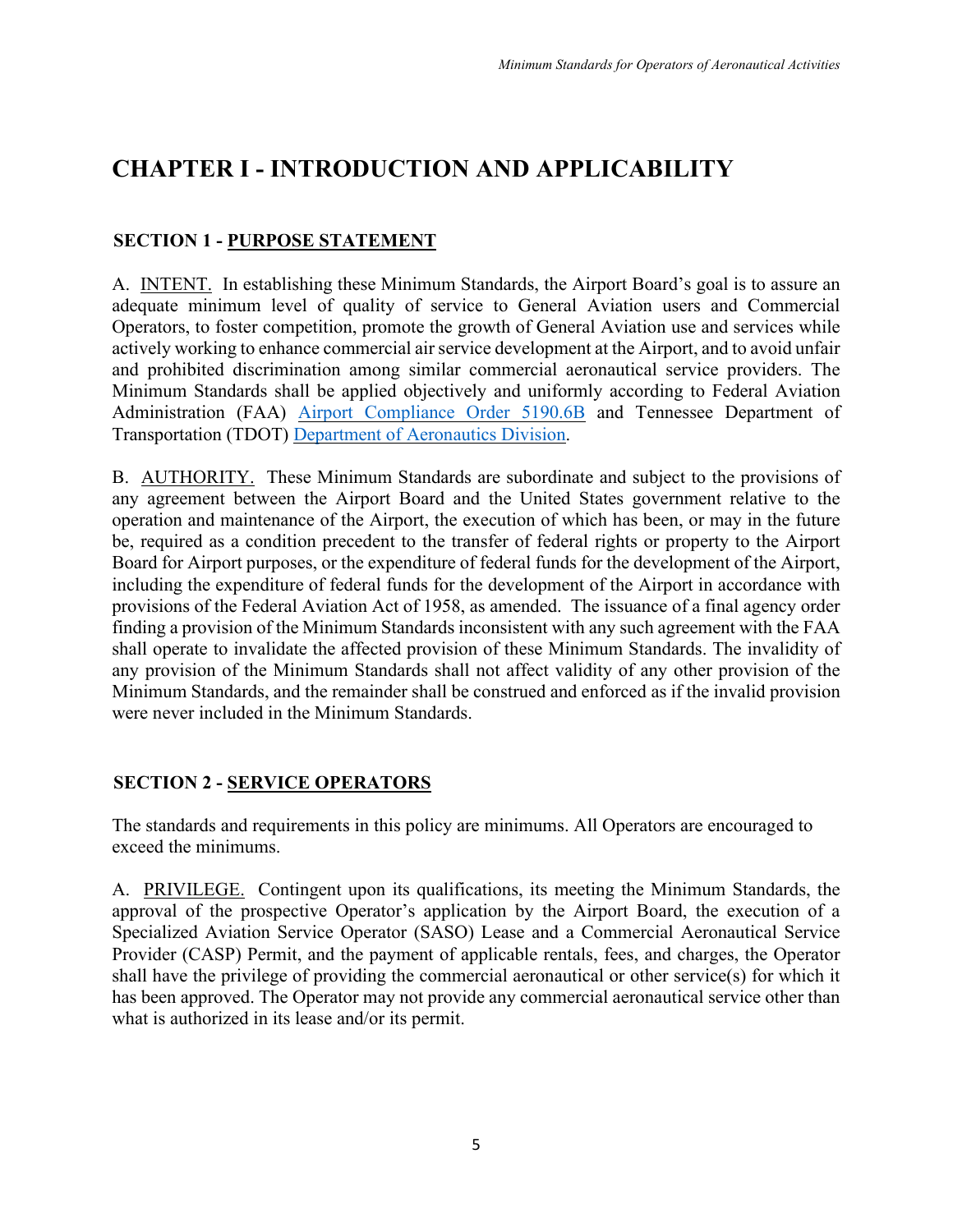B. NON-EXCLUSITIVITY. The granting of such privilege, however, shall not be considered in any manner as affording the Operator any exclusive right of use of the Airport premises and facilities other than those premises which may be leased exclusively to it and then only to the extent provided in a written Agreement. The Airport Board reserves the right for use of the Airport by others who may desire to use the same, pursuant to applicable federal, state, and local laws, ordinances, codes, minimum standards, and other regulatory measures pertaining to such use. The Airport Board further reserves the right to designate the specific Airport areas in which the specific Aeronautical Activity may be conducted and to relocate existing Operators to another location on the Airport. Such designation shall give consideration to the nature and extent of the operation and the land and improvements available for such purpose, consistent with the orderly and safe operation of the Airport. Should relocation of existing Operator(s) occur, responsibility and allocation of costs for relocation will be determined by agreement with the Operator(s) to be relocated and be based on benefits to and/or impact derived or resulting from the move on the Operator(s) and the Airport.

### <span id="page-6-0"></span>**SECTION 3 - SERVICE GAPS**

If the Airport Board determines there is a service not provided at the Airport or one that is being provided by an Operator(s) at a level not meeting the Airport Board's expectation and there may be or are applicants seeking to provide the particular commercial aeronautical service at the Airport, the Airport Board may select a CASP through a competitive solicitation or request for proposals. Should there be no interested or qualified applicants to provide a service, the Airport Board may provide the service itself.

### <span id="page-6-1"></span>**SECTION 4 - APPLICABILITY**

A. GENERAL. These Minimum Standards shall apply to any new Agreement or any extension of the term of an existing Agreement for the occupancy or use of Airport property for Commercial Aeronautical Activities. If any person or entity desires, under the terms of an existing Agreement, to expand or materially change its Aeronautical Activities, the Airport Board shall, as a condition of its approval of such change, require the entity to comply with these Minimum Standards.

B. LIMITS. These Minimum Standards are not retroactive unless provided for in an existing Agreement, in which case these Minimum Standards shall be applied to the extent permitted by such Agreement. These Minimum Standards shall not be deemed to modify any existing Agreement that requires a person or entity to meet more restrictive standards, nor shall they prohibit the Airport Authority from entering into or enforcing an Agreement that requires a person or entity to meet more restrictive standards.

**In exchange for the privilege to engage in commercial aeronautical activities or to use the Airport, all operators agree to comply with the Springfield-Robertson County Airport Rules and Regulations as they are and as amended by the Airport Board from time to time.**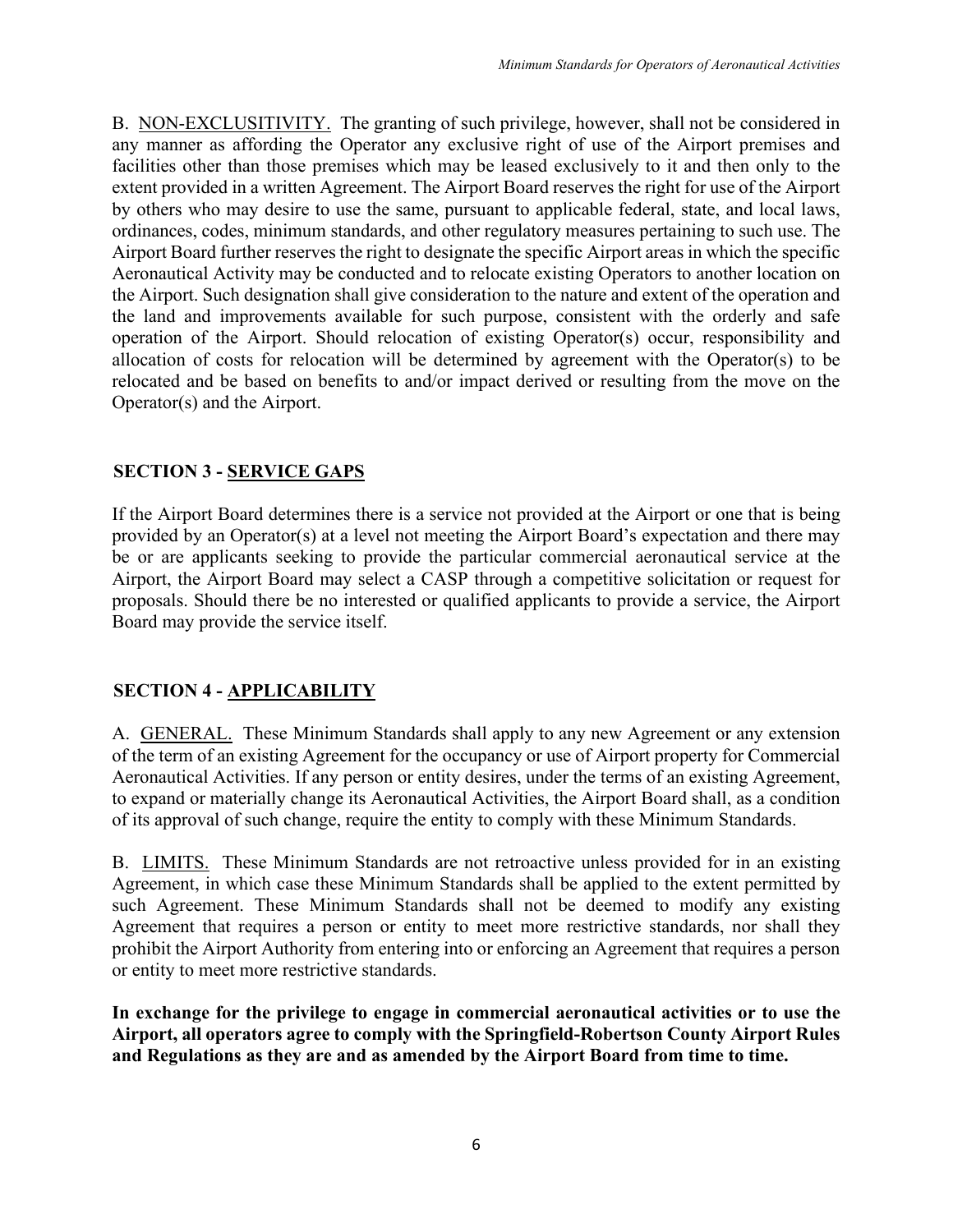# <span id="page-7-0"></span>**CHAPTER II - AERONAUTICAL BUSINESS PERMITS AND FEES**

## <span id="page-7-1"></span>**SECTION 1 - AERONAUTICAL BUSINESS PERMIT**

A. REQUIREMENT. No commercial aeronautical activity shall be conducted by any person at the Airport without said person being in possession of a valid Aeronautical Business Permit. Issuance of such permit does not entitle the holder to possess, occupy, or exclusively use any portion of the Airport; grant any exclusive right to conduct any business or activity; or authorize any conduct prohibited by the Minimum Standards.

B. APPLICATION. Except as specifically stated otherwise in this chapter, an application for an Aeronautical Business Permit is subject to approval by the Airport Board as indicated in the Airport Minimum Standards. Each application package shall contain the following:

- (1) A complete Aeronautical Business Permit application
- (2) All required information identified in the Airport Minimum Standards
- (3) Any and all additional information requested by the Airport Manager

C. DISPLAY. Any person conducting commercial aeronautical activity shall conspicuously display their Aeronautical Business Permit in their business office on the Airport premises.

D. DURATION. Each permit shall remain active and in effect for a period of two years so long as the permittee complies with all of its terms, conditions, and covenants. Operators shall submit requests for permit renewal no less than two (2) months prior to its expiration date.

### <span id="page-7-2"></span>**SECTION 2 - PERMIT FEES**

The Airport Board reserves the right to charge administrative and or permit fee for the issuance of Aeronautical Business Permits. If applicable, such fee will be identified in the Agreement.

## <span id="page-7-3"></span>**SECTION 3 - PERFORMANCE**

A. NON-WAIVER OF DEFUALT(S). The waiver by the Airport Board of any breach by the permittee of any term, covenant, or condition of any permit shall not operate as a waiver of any subsequent breach of the same or any other term, covenant, or condition of the permit. No term, covenant, or condition thereof can be waived except by the written consent of the Airport Manager, and forbearance or indulgence by the Airport Board, in any regard whatsoever, shall not constitute a waiver of the term, covenant, or condition to be performed by permittee, and until complete performance by permittee of the term, covenant, or condition, the Airport Board shall be entitled to invoke any remedy available to it hereunder or by law, despite such forbearance or indulgence.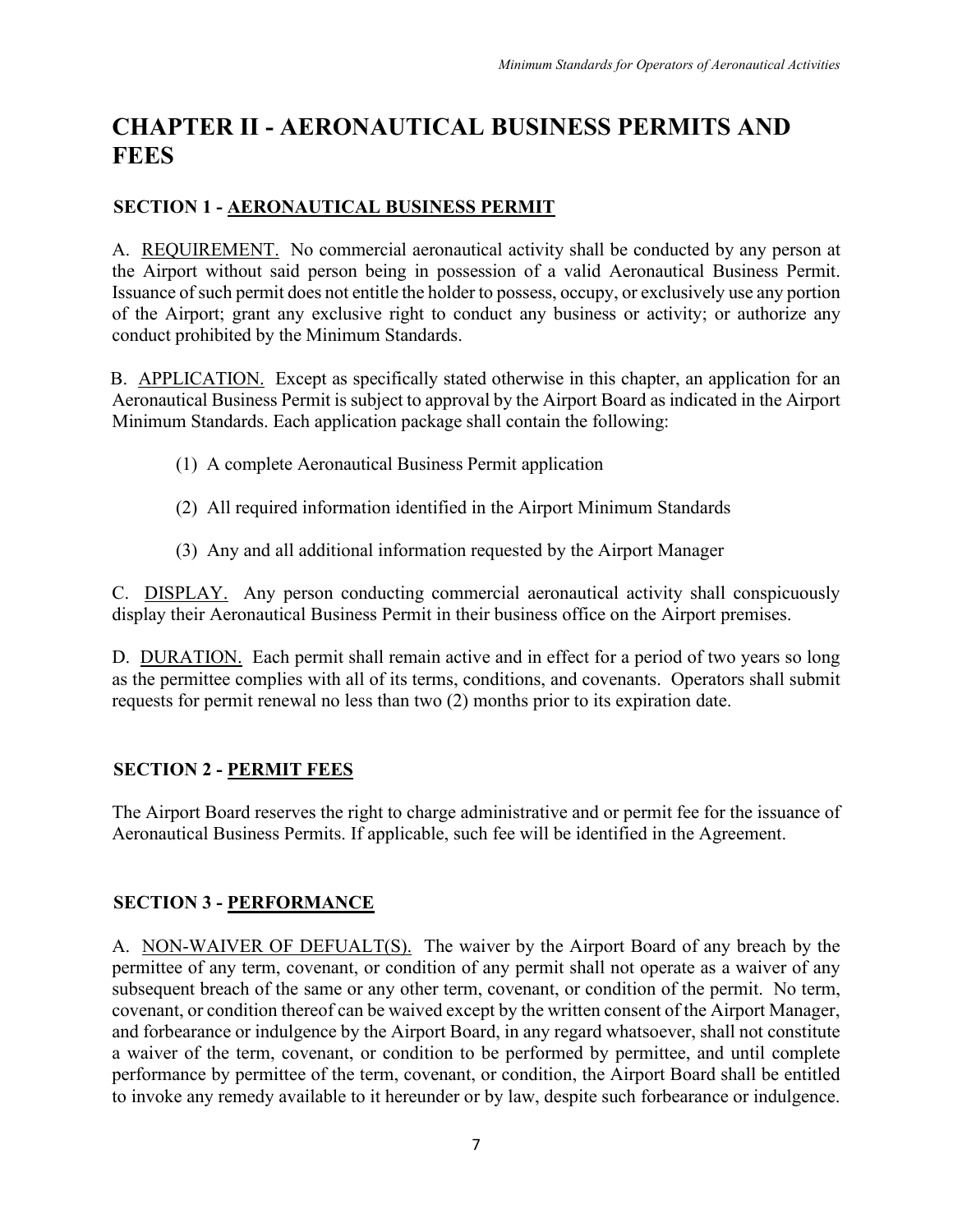B. NO PARTNERSHIP. The Airport Board is neither a joint venture with, nor a partner or associate of, the permittee with respect to any matter provided for in the permit. Nothing herein contained shall be construed to create any such relationship between the parties or to subject the Airport Board to any obligation of the permittee whatsoever. The permit is a license to provide a commercial aeronautical service, not a lease.

# <span id="page-8-0"></span>**CHAPTER III – AIRPORT OPERATIONS and MINIMUM STANDARDS**

## <span id="page-8-1"></span>**SECTION 1 – BUSINESS ACTIVITIES**

A. INTERESTED PARTIES. The Airport Board encourages anyone interested in providing commercial aeronautical services at the Airport to complete the application for Commercial Aeronautical Services Provider (CASP) found in Appendix A. This application includes a list of proposed businesses, necessary and requisite documentation, and insurance requirements to become a Springfield-Robertson County Airport CASP.

B. PERMITING. Subject to applicable orders, certificates or permits of the FAA, or their successors, Grant Agreements with the FAA or State Department of Aviation and the laws of the state, no person shall use the Airport or any portion thereof or any of its improvements or facilities as a primary base for operations for commercial, business or aeronautical activities who has not first obtained the permit required for such use from the Airport Board and entered into such written leases and sub-leases and other agreements as may be required by the Airport Board. Notwithstanding any other provision of these regulations and standards and any CASP lease agreement now or hereafter approved by the Airport Board, the requirements of the former shall prevail.

## <span id="page-8-2"></span>**SECTION 2 – APPLICATIONS**

A. CONSIDERATION. The Airport Board will review and consider all applications based on the needs of the airport. If additional information or information clarification is required, the Airport Board will make said request(s) in writing and mail such to the address provided on the application.

B. APPLICATION PROCESS. Any applicant wishing to obtain a non-exclusive franchise to establish an FBO or SASO activity on, or from, the Airport shall be furnished a copy of these Minimum Standards, as amended. The applicant shall then file an application in writing with the SRCJAB Chairman via Airport Manager, setting forth in reasonable detail all of the following: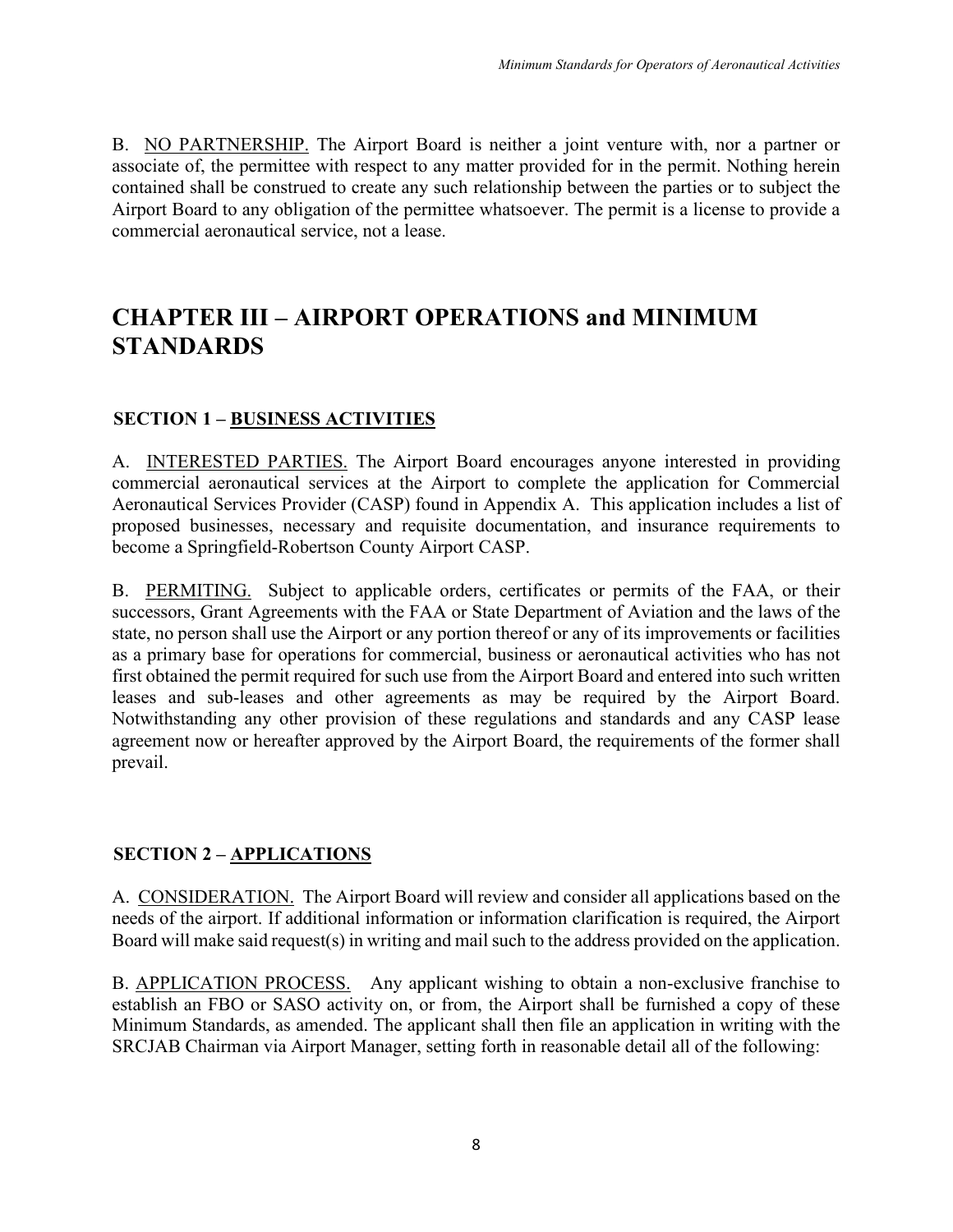- The full legal name, physical address, and email address of the applicant
- A narrative describing the aeronautical activity to be provided, proposed land use, and proposed facility use
- The requested or proposed date for commencement of the activity
- The estimated cost of any structure or facility to be furnished, if contemplated, and the proposed specifications for the same
- A full and complete narrative overview of the proposed aeronautical activity and the use of any property that may be sought to be leased from the SRCJAB by the applicant
- A narrative fully describing the types and amounts of insurance coverage to be provided by the applicant
- Three business references

C. DENIAL. The Airport Board may deny any application, or reject any bid or proposal to operate any activity on the airport if, in its opinion, it finds any one or more of the following:

(1) The applicant does not meet the qualifications, standards and/or requirements established by governing regulations and/or these Minimum Standards.

(2) The applicant's proposed operation(s) or projected construction will create a safety hazard.

(3) The granting of the application will require the Airport Board to spend airport funds, or supply labor and/or materials. Or, the Airport Board would have to solicit funding from the City or County for which neither are willing or able to spend or supply.

(4) There is no appropriate, adequate or available space or building on the Airport to accommodate the applicant at the time of the application.

(5) The proposed operation, Airport development, or construction is not in conformity with the Springfield-Robertson County Airport Layout Plan.

(6) The development or use of the area/space requested by the applicant will result in unsafe congestion of aircraft or buildings or will unduly interfere with the safe operations of any existing CASP already approved for operation on the Airport, or prevent free access to an existing CASP's operations.

(7) The applicant has supplied the Airport Board or any other associated person or persons with any false information, has misrepresented any material fact, and/or has failed to make full disclosure in his/her application or its accompanying supporting documents.

(8) The applicant has within the last ten (10) years violated any governing Airport Rules and/or Regulations and/or Minimum Standards at any other airport, or any the Federal Aviation Regulations or any other statutes, ordinances, laws, orders, rules or regulations applicable to fair business practices or this Airport.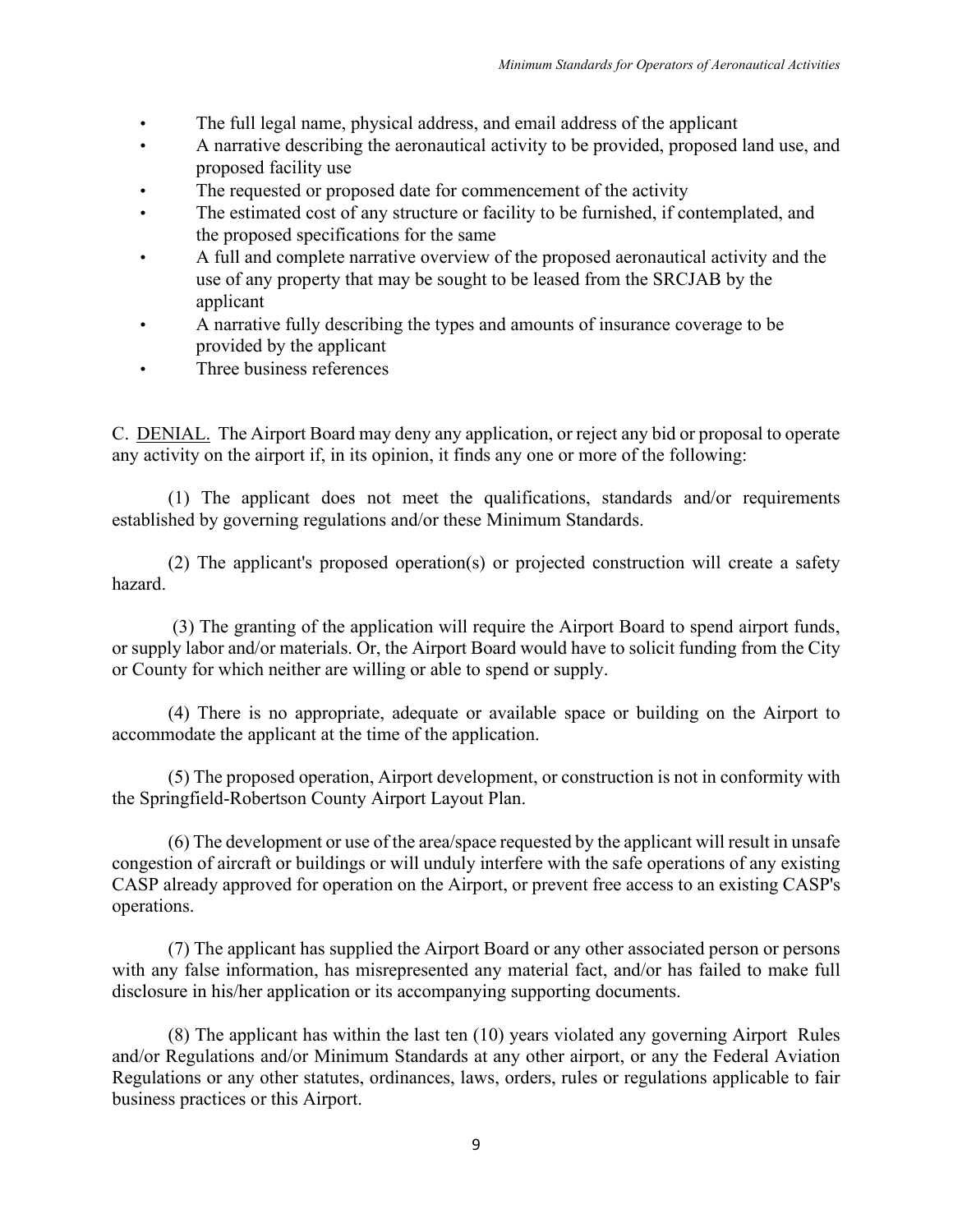(9) The applicant has defaulted in the performance or conduct of any previous or current lease(s) or other agreement(s) with the Airport Board within the last five (5) years.

(10) The applicant's credit report contains negative information.

(11) The applicant does not appear to be a person(s) of satisfactory business responsibility and/or reputation or appears to be legal liability to the Airport Board.

(12) The applicant does not have, or appear to have, access to the operating funds necessary to conduct the proposed operation.

(13) The applicant has committed any felony or crime involving moral turpitude.

(14) The applicant is unable to obtain sufficient insurance, financial sureties, or guarantors to protect the interest of the Airport Board, the State, the FAA, or other appropriate governmental entities.

NOTICES and PUBLIC HEARING. Upon the filing of proper written application with the SRCJAB, the application shall, if possible, be considered at or within ninety (90) days of a fully compliant application to the Chairman. The applicant shall receive reasonable notification of the time and place of the SRCJAB meeting to consider the application. Public notice shall be given of the filing of all applications both at the next regularly scheduled meeting of the SRCJAB, and pursuant to the provisions of the Tennessee Code Annotated.

Upon consideration of the application, the SRCJAB shall determine, in its discretion, either at the hearing, or within ninety (90) days thereafter, whether or not the applicant meets the standards and qualifications as herein established, and whether or not such operator's application should be granted in whole or in part, and upon what terms and conditions, and advise the applicant in writing of the disposition of the matter.

OPERATING AGREEMENT. Upon approval of any such application as submitted or modified, the SRCJAB shall then have prepared an Operating Agreement setting forth the specific terms and conditions of the agreement reached between the SRCJAB and the FBO or SASO under which the operation shall be conducted. The operating agreement shall then be executed by the applicant and, after approval of the same by the SRCJAB. In no event may an operating agreement, including options to renew, exceed those limitations imposed by the laws of the State of Tennessee. No Operating Agreement shall be assignable without the prior express written approval of the SRCJAB.

The full and complete performance of the Operating Agreement is conditioned on the continued full compliance with the Minimum Standards, and as amended in the future, of each authorized aeronautical activity. The Operating Agreement shall refer to and incorporate these Minimum Standards by reference. Failure to comply with the Minimum Standards, as amended, shall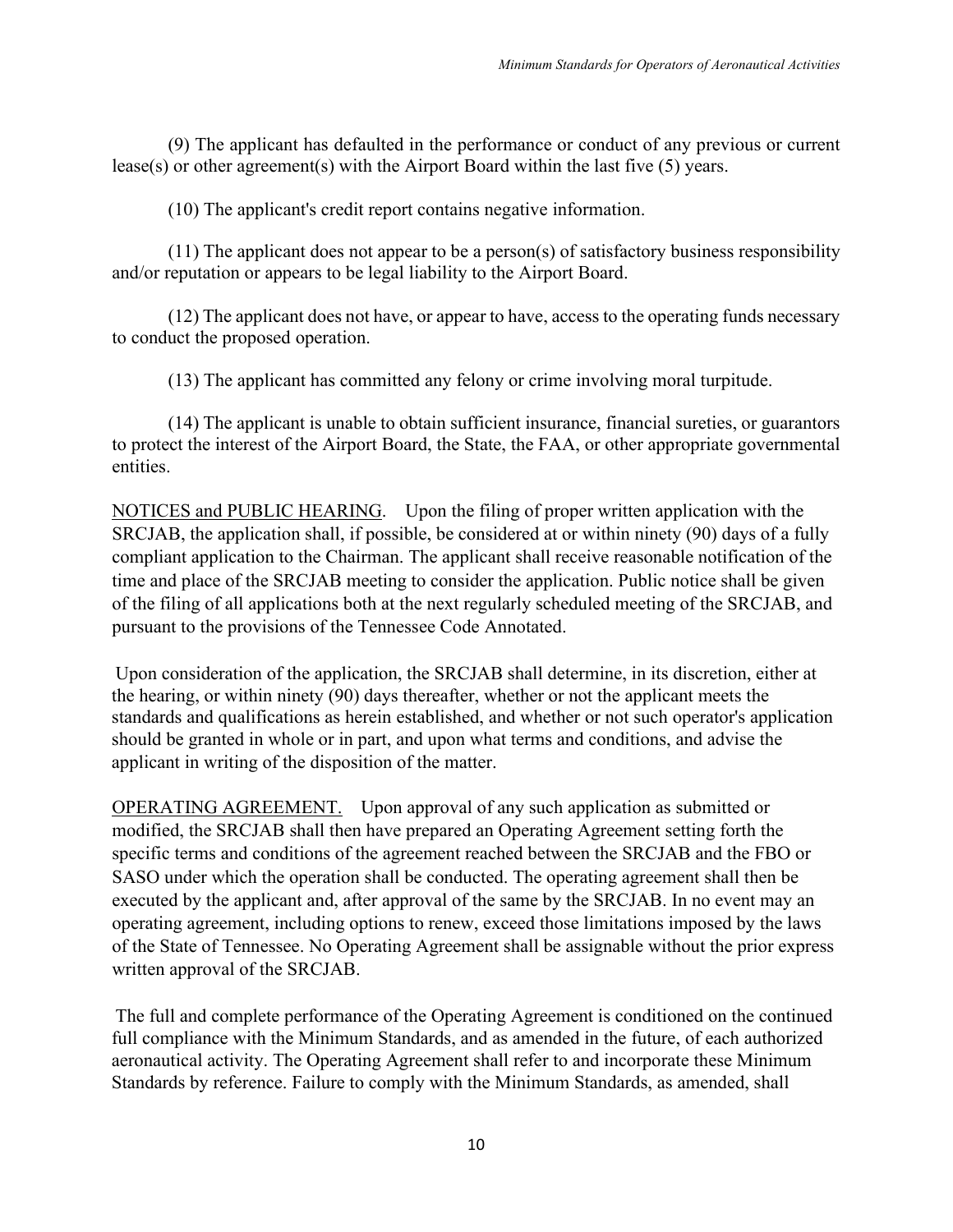constitute grounds for termination or cancellation of the right to operate. A breach of any accompanying lease shall also be considered to be a breach of this agreement.

**Nothing contained herein shall be construed to prohibit the Airport Board from granting or denying, for any reason it deems sufficient, an application to do business at or otherwise use the Airport**.

### <span id="page-11-0"></span>**SECTION 3 - NON-TRANSFERABLE**

No right, privilege, permit, or license to do business at the Airport, or any lease of any area of the Airport or a part thereof shall be assigned, sold, or otherwise transferred or conveyed in whole or in part without the prior express written consent of the Airport Board. No lease, or portion thereof, may be assigned or sublet without prior written approval of the Airport Board and all assignees or sub-leases approved by the Airport Board shall comply with *Springfield-Robertson County Airport Rules and Regulations and Minimum Standards*.

### <span id="page-11-1"></span>**SECTION 4 - REFUSE**

No person shall throw, dump, or deposit any waste, refuse or garbage on the Airport grounds. All waste refuse and/or garbage shall be placed and kept in closed garbage cans or containers. All CASP operations areas shall be kept safe, neat and clean at all times and refuse disposed of in accordance with Chapter II, Section 2, G of the *Springfield-Robertson County Airport Rules and Regulations*.

### <span id="page-11-2"></span>**SECTION 5 - CONSTRUCTION**

No building, structure, tie down, ramp, paving, taxi area or any other improvement or addition on the Airport shall be placed or constructed, enacted, altered or removed without submission of a Tenant Alteration Application (TAA). The application is required prior to such work being approved in writing from the Airport Board. The Airport Board may, at its discretion, require a work bond, letter of credit, or other surety to guarantee the work. The form of such bond, letter of credit or surety shall be subject to the approval of the Airport Board's attorney. The Airport Board may consider conformity to the *Springfield-Robertson County Airport Master Plan and Airport Layout Plan* prior to the approval or denial of any construction or further development.

### <span id="page-11-3"></span>**SECTION 6 - OPERATIONS AREA**

No person is authorized to operate, or conduct permitted aeronautical services business activities at the Airport on any area except that which has been approved in writing by the Airport Board.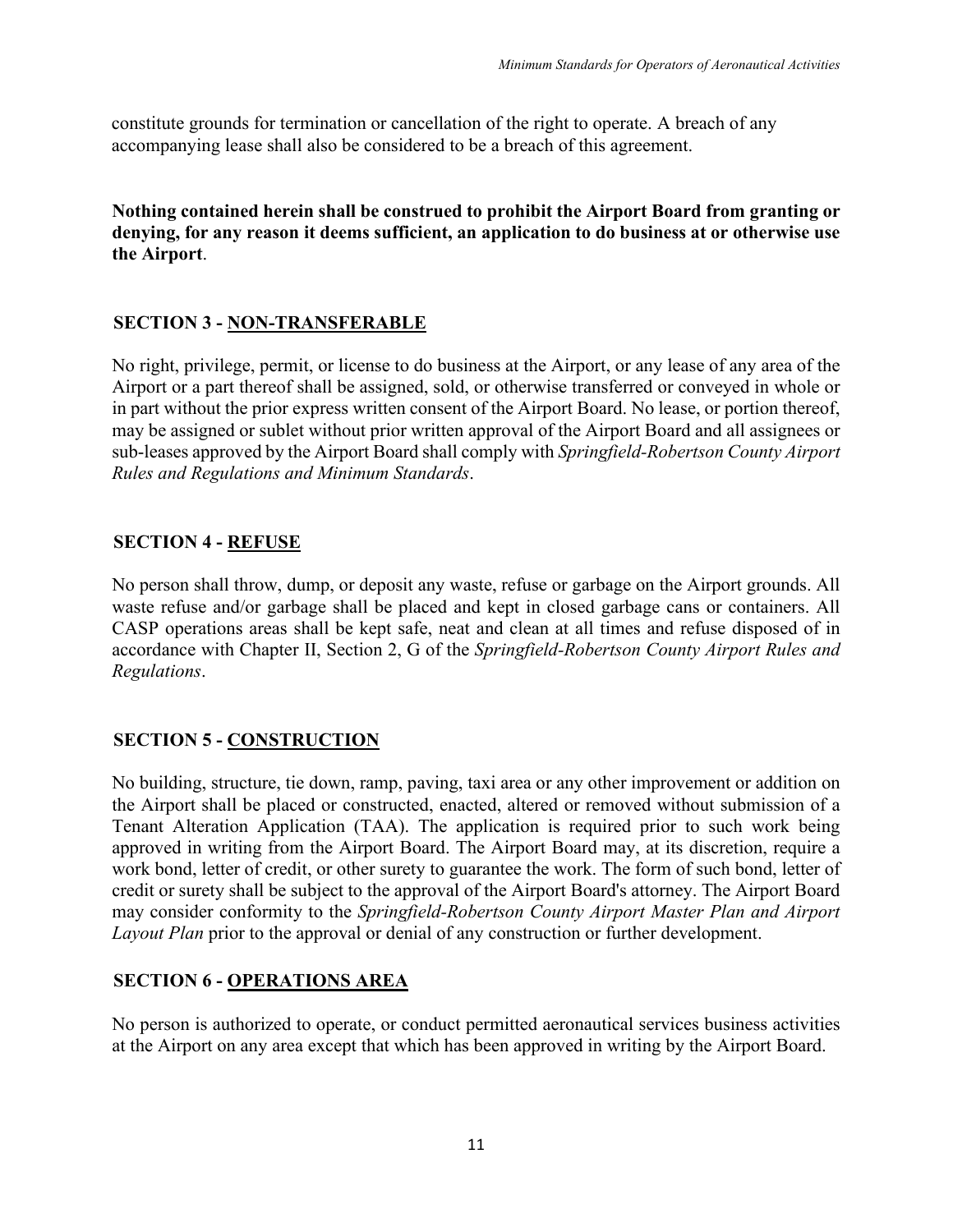## <span id="page-12-0"></span>**SECTION 7 - GENERAL FBO, CASP and SASO STANDARDS**

A. COMPLIANCE. Each CASP shall enter into an agreement with the Airport Board which shall include an agreement on the part of the CASP to accept, be bound by, comply with and conduct its business operations in accordance with these minimum standards and to agree that their permit, granted by the Airport Board to carry out business at the Airport, shall be subject to such compliances.

B. RULES COMPLIANCE. An FBO, CASP or SASO must abide by all laws, rules, regulations, requirements, directives, guidelines, advisors, terms and conditions required to be met by the SRCJAB by the Environmental Protection Agency, the National Fire Protection Association, the local and state fire marshals, the Tennessee Department of Transportation,, the Federal Aviation Administration, and any other applicable federal, state, county or city agency in regard to the use, storage, disposal, or transportation of pesticides, or other dangerous chemicals, the storage, dispensing and transportation of aircraft fuel, the storage, dispensing and disposal of engine oil, the maintenance and upkeep of the airport facilities, the operation and conduct of the FBOs or SASOs business, and the general safety, security and operation of the airport.

C. CONDUCT and SOLICITATION. The Operator shall control the conduct and demeanor of its personnel, as well as to conduct of its business operations in a safe, orderly, efficient, and professional manner so as not to unreasonably disturb, endanger, or offend any customers, tenants, or competitive operators and maintain a friendly and cooperative, though competitive, relationship with other operators engaged in similar businesses on the airport. The operator will not engage in open public disputes, disagreements, or conflicts which would tend to deteriorate the quality of service of either party involved or which they would be incompatible with the best interest of the public or the airport. The SRCJAB has the right to resolve all such disputes, disagreements, or conflicts and the SRCJAB's determination will be binding upon all SASOs operating at the airport.

No operator or person(s) shall solicit on behalf of the Springfield-Robertson County Airport for any purpose on the airport without the approval of the SRCJAB or Airport Manager. Solicitation is strictly prohibited directly to employees and SRCJAB Members for personal favors and/or gain, which may be reasonably inferred as influencing the airport employee or board member's official airport duties that may influence the official voting body. All official airport business requiring a SRCJAB decision must be presented in writing to the Airport Manager for review before submitting request for approval.

D. UNATHORIZED USE of AIRPORT PROPERTY. An FBO or SASO may not park vehicles, trailers, motor homes, mobile homes, or any other vehicle or trailer on airport property without prior written approval of the Airport Manager or SRCJAB. An FBO or SASO may not make use of airport property for overnight accommodations.

E. SUBCONTRACTOR and/or SUBTENANT AGREEMENTS. Subject to the prior written approval of the SRCJAB and the terms of its Operating Agreement with the "SRCJAB", an operator providing aeronautical services may enter into an agreement with the subcontractor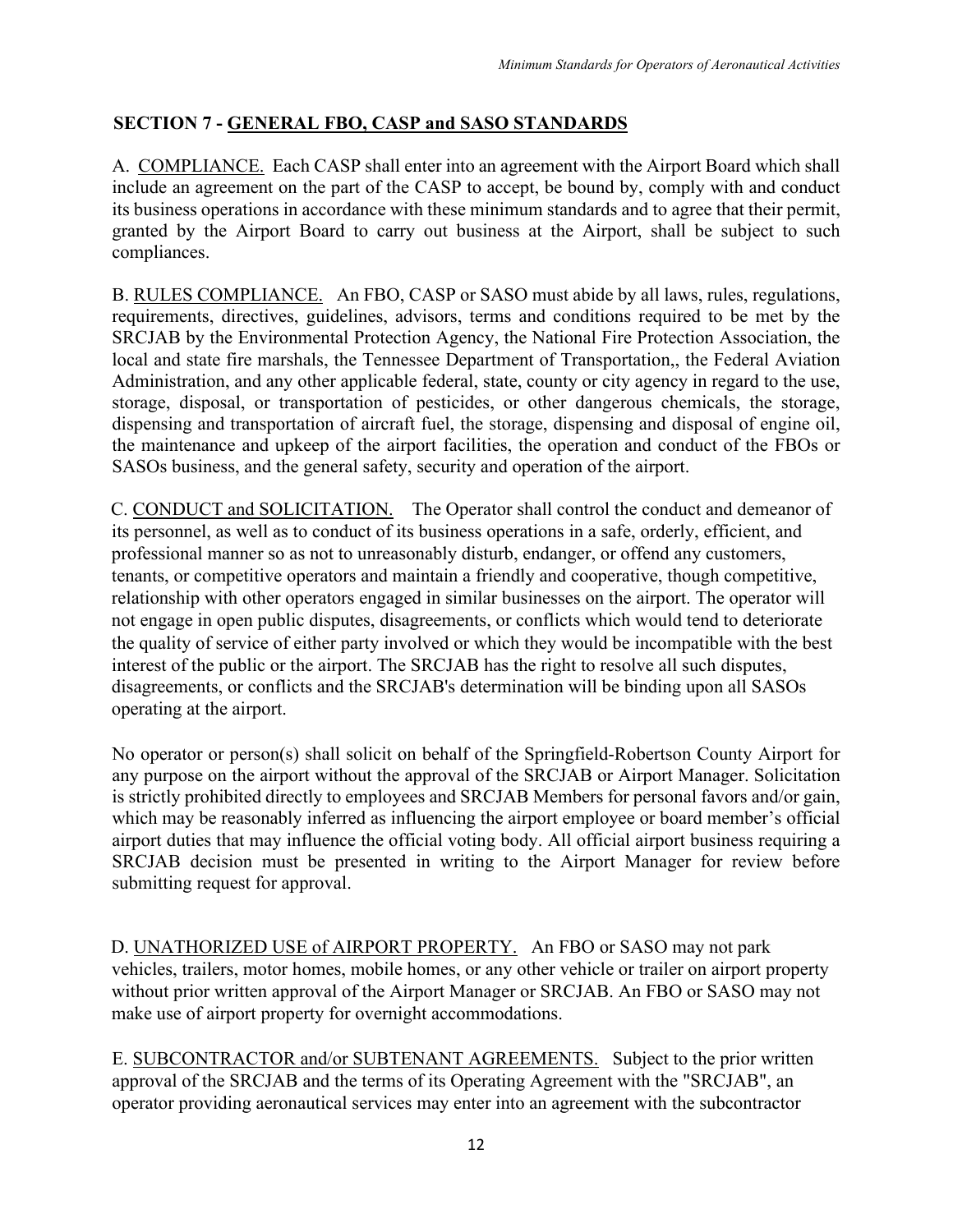and/or subtenant, pursuant to which the subcontractor and/or subtenant shall have the right to provide all, or part, of the aeronautical and non-aeronautical services set forth in the Operating Agreement between the operator and the SRCJAB. Subcontractors and subtenants shall be subject to all conditions, rules and regulations that apply to operations, provided however that the SRCJAB does not require each subcontractor or subtenant to also meet the minimum land, building, personnel and aircraft requirements set forth hereinafter. The SRCJAB may permit the multiple uses of land, buildings, personnel and aircraft by an operator and its sublessee and/or subcontractor where it is reasonable and feasible.

F. BUSINESS OFFICE. Except in cases of CASPs offering T-hangar or inside hangar aircraft storage only, each CASP is required to provide and maintain an office which shall be staffed and open to the public during normal business hours of each normal business day. Such office shall be the operator's office or place of business on the Airport. Only one office shall be required of each CASP. No CASP, its employees, agents, officers, or other persons connected with the business shall use the office area or other facilities of any other CASP without consent of said CASP and the Airport Board or Airport Manager.

G. INFRASTUCTURE. Unless otherwise provided in a lease agreement with the Airport Board, the CASP shall, at its own expense, provide, construct, install, equip, and maintain all utilities, buildings, structures, ramps, tie-down areas, taxiways, fences and all other facilities and improvements required or approved by the Airport Board for the CASP to carry on the activities or services authorized by the Airport Board.

H. UTILITIES AND FEES. The CASP shall pay when due all charges for water, gas, sewer, power, telephone service and all other utilities and services supplied to their operations at the Airport. The CASP shall also promptly pay, when due, all rentals, fees and payments to the Airport Board.

I. OPERATIONS AREA(S). The CASP shall conduct its business operations strictly within the areas assigned it by the Airport Board and its operations shall not in any way interfere with the operations of other CASPs, agencies, or other businesses operating on the Airport; the use of the Airport by the general public; or with any common use areas. The CASP shall not use any common-use areas except as authorized by these standards or by the Airport Board or Airport Manager.

J. SERVICES. The Operator shall furnish to all persons so requesting, any and all aeronautical services usually and customarily provided by SASOs, and the Operator hereby expressly agrees that all such services and activities shall be furnished on a nondiscriminatory basis. Discounts, rebates, or similar types of price reductions to volume purchasers shall be allowed. That in the event of breach of any of the above nondiscrimination covenants, the SRCJAB shall have the right after notice and a hearing to terminate this Operator's Agreement.

K. ENVIROMENTAL PROTECTION. The Operator shall accede to, abide by, and comply with all federal environmental protection regulations and appropriate Tennessee regulations and respective agencies, Environmental Protection Agency, the National Fire Protection Association, the local and state fire marshals, the Tennessee Department of Transportation, the Federal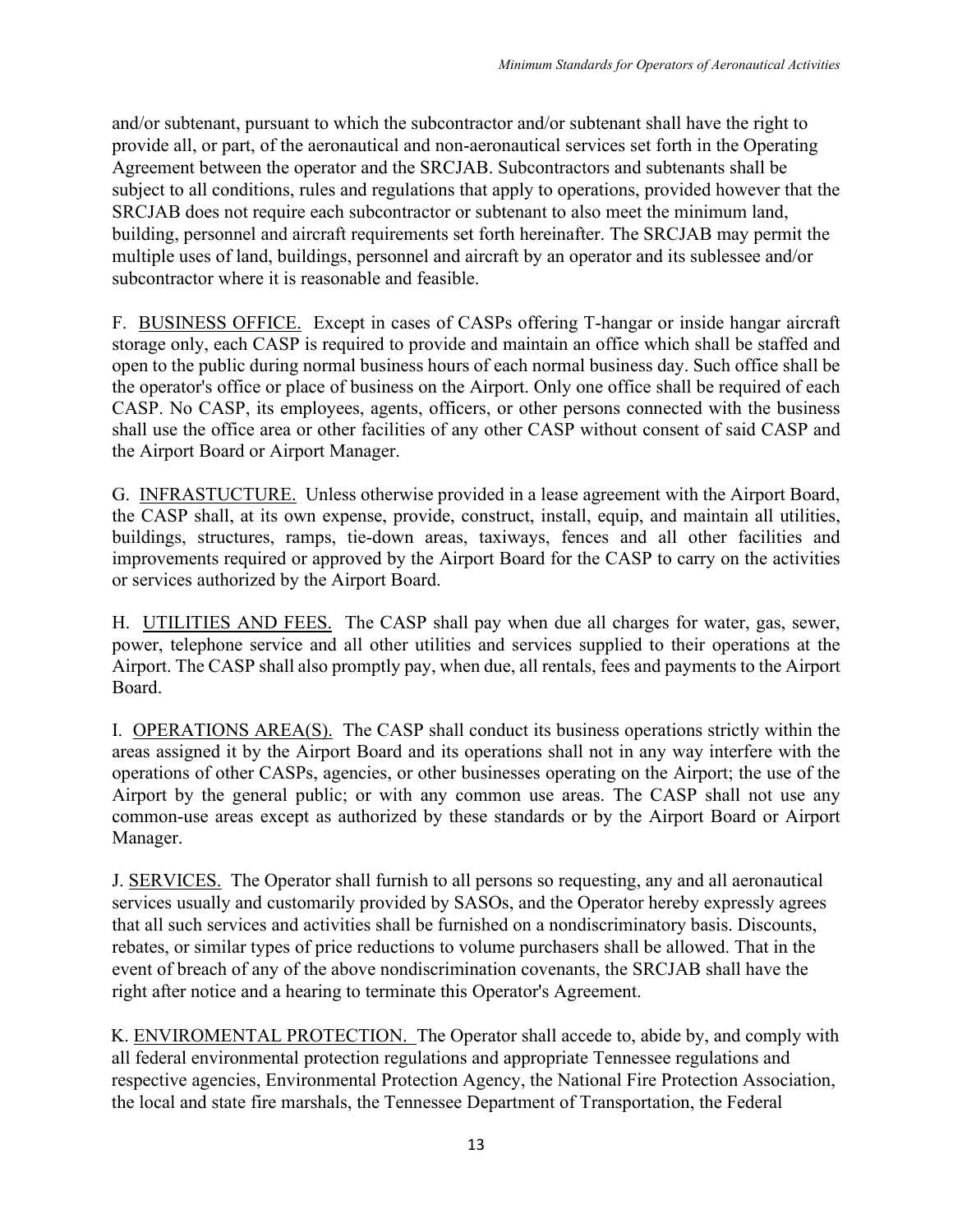Aviation Administration, and any other applicable federal, state, county or city agency in regard to the use, storage, disposal, or transportation of pesticides, or other dangerous chemicals, the storage, dispensing and transportation of aircraft fuel, the storage, dispensing and disposal of engine oil, the maintenance and upkeep of the airport facilities, the operation of the SASOs or (e.g., disposal of contaminates fuels, waters, etc.). The Operator shall provide a fuel and/or chemical spill plan and a copy of each amendment thereto, to the Airport Manager, in compliance with the Chapter 3 Section 4 of the Minimum Standards and Chapter II Section 2-G Airport Rules and Regulations.

L. CONSTRUCTION. Plans, specifications, an Airport Application for Land Lease and/or Construction, and an FAA Form 7460-1 shall be submitted for any CASP-required construction to the Airport Board for review and approval within 120 days of issuance of the CASP Permit. Thereafter, construction thereon shall commence within 60 days from the date of FAA and Airport Board approval of both the plans and specifications. Unless otherwise provided in a CASP's lease agreement, the deadline provided in this paragraph may be extended by the Airport Board for good cause upon CASP request. All construction shall comply with applicable building codes and other ordinances, and the proper permits shall be secured, and fees paid by the CASP.

M. OBSTRUCTION HAZARDS. The SRCJAB reserves the right to take any action it considers necessary to protect the airport against obstruction as well as the right to prevent any operator from erecting or permitting to be erected any building or other structure on or adjacent to the airport, which in the opinion of the SRCJAB would limit the usefulness of the airport or constitute a hazard to aircraft. Springfield-Robertson County Joint Airport Board may prohibit or limit any given type, kind or class of aeronautical or non-aeronautical use of the airport if such action is necessary to serve the civil aviation needs of the public and the safety of the airport.

N. LAND USE. Any land, building, paved areas, and other infrastructure that may be leased to an FBO or SASO may only be used and occupied solely for the purpose of operating a Fixed Based Operation and/or SASO and no other. Any leased airport property cannot be sublet or divided, except for parking aircraft in box hangars, T-hangars, or tie down spaces without the prior written permission of the SRCJAB. Should the FBO or SASO become deceased, be adjudged to be incompetent, or the business declared bankrupt or become insolvent, the leased property and the executed Operating Agreement shall not be considered as a part of the FBO or SASOs estate of an asset of any appointed or assigned guardian, trustee, or receiver. In such cases the FBO or SASOs lease will immediately terminate and all rights and property returned to the SRCJAB.

O. SPILL PLAN. An FBO or SASO using or selling fuel, chemicals, lubricants or other products considered by federal, state, or local authorities to be pollutants or hazardous shall provide a fuel and/or chemical spill plan for prior approval by SRCJAB and appropriate environmental agencies prior to the FBOs or SASOs use/sale of such products.

P. COOPERATION. A CASP shall cooperate with the Airport Board and Airport Manager in the operations, management and control of the Airport; shall do all things necessary to advance and/or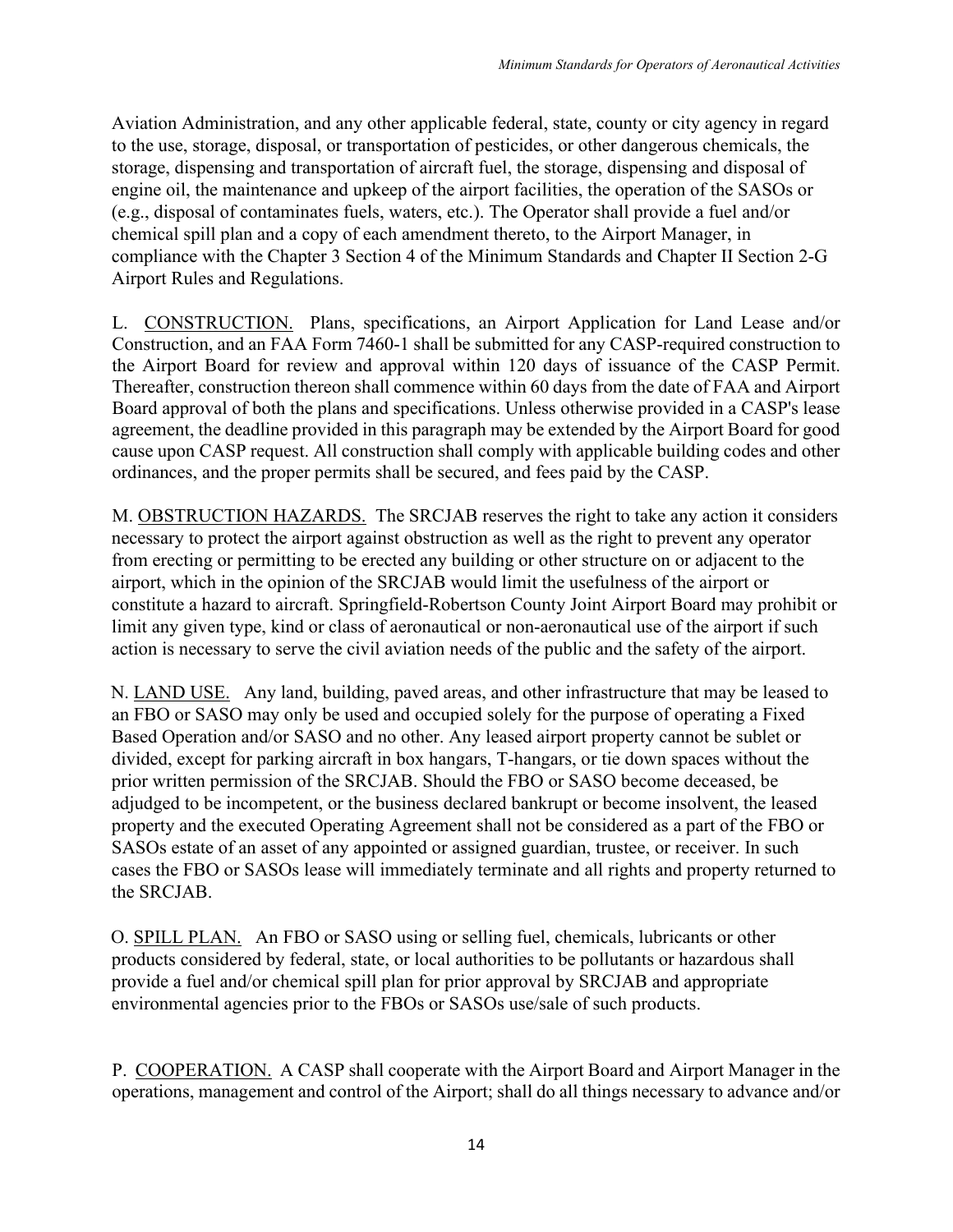promote the Airport; and shall assist to develop the Airport into an attractive, efficient and modern facility.

Q. HOLD HARMLESS. The CASP agrees to indemnify, defend, save and hold harmless the Airport Board, its agents, officers, representatives, and employees from and against any and all actions, penalties, liability, claims, demands, damages, or losses arising directly or indirectly out of acts or omissions of the CASP, its agents, officers, representatives, employees, servants, guests, or visitors.

R. INSURANCE. The CASP shall secure, at its expense, public liability, and property damage insurance on which the Airport Board and its agents, officers, representatives, and employees shall be named as an additional insured. Such policies of insurance shall be maintained in full force and effect during all terms of existing leases, agreements or business permits or renewals or extensions thereof. Such policies shall be in an amount equal to or greater than that minimum set by the Airport Board and shall be placed with a reputable company approved by the Airport Board. Copies of all such policies of insurance shall be delivered to the Airport Board and shall be held for the benefit of the parties as their respective interests may appear. The amounts of said insurance shall not be deemed a limitation of the CASP's liability to the Airport Board and if the Airport Board or any of its authorized agents, officers, representatives, or employees become liable for an amount in excess of the insurance, the CASP agrees to indemnify, defend, save, and hold harmless the Airport Board, its agents, officers, representatives, and employees for the whole thereof.

S. PRICING. The CASP shall furnish all services authorized or approved by the Airport Board on a fair, and not unlawfully discriminatory basis to all persons and shall charge at its leasehold for hangar space, T-hangar rentals, tie-downs, and/or products and service fair, reasonable, and not unlawfully discriminatory prices for each unit of service. The CASP may however, make reasonable discounts, rebates, or other similar types of price reductions to volume purchasers, if permitted by law. Rates charged by a CASP shall be filed and kept current with the Airport Board.

T. AIRCRAFT PARKING. The CASP shall park and store the aircraft used in its operations and its customers' aircraft only on areas assigned by the Airport Board unless alternate arrangements for such parking or storage are made with another CASP or the Airport Manager.

U. NON-DISCRIMINATION. All CASPs will assure that they will undertake an affirmative action program as required by  $14$  CRF Part 152, [Subpart](https://www.govinfo.gov/content/pkg/CFR-1999-title14-vol3/pdf/CFR-1999-title14-vol3-part152-subpartE.pdf) E, to ensure that no person shall on the grounds of race, creed, color, national origin, or sex be excluded from participating in any employment activities covered in 14 CFR Part 152, Subpart E. All CASPs will assure that no person shall be excluded on these grounds from participating in or receiving the services or benefits of any program or activity covered by this subpart.

V. TERMINATION. The Airport Board may, at its discretion, terminate any permit or other agreement authorizing the CASP to conduct any services or business at the Airport, which said termination shall automatically revoke the CASP's permit, for any cause or reason provided in these standards or of the terms of any agreement between the Airport Board and theCASP, and in addition thereto, upon the happening of any one or more of the following: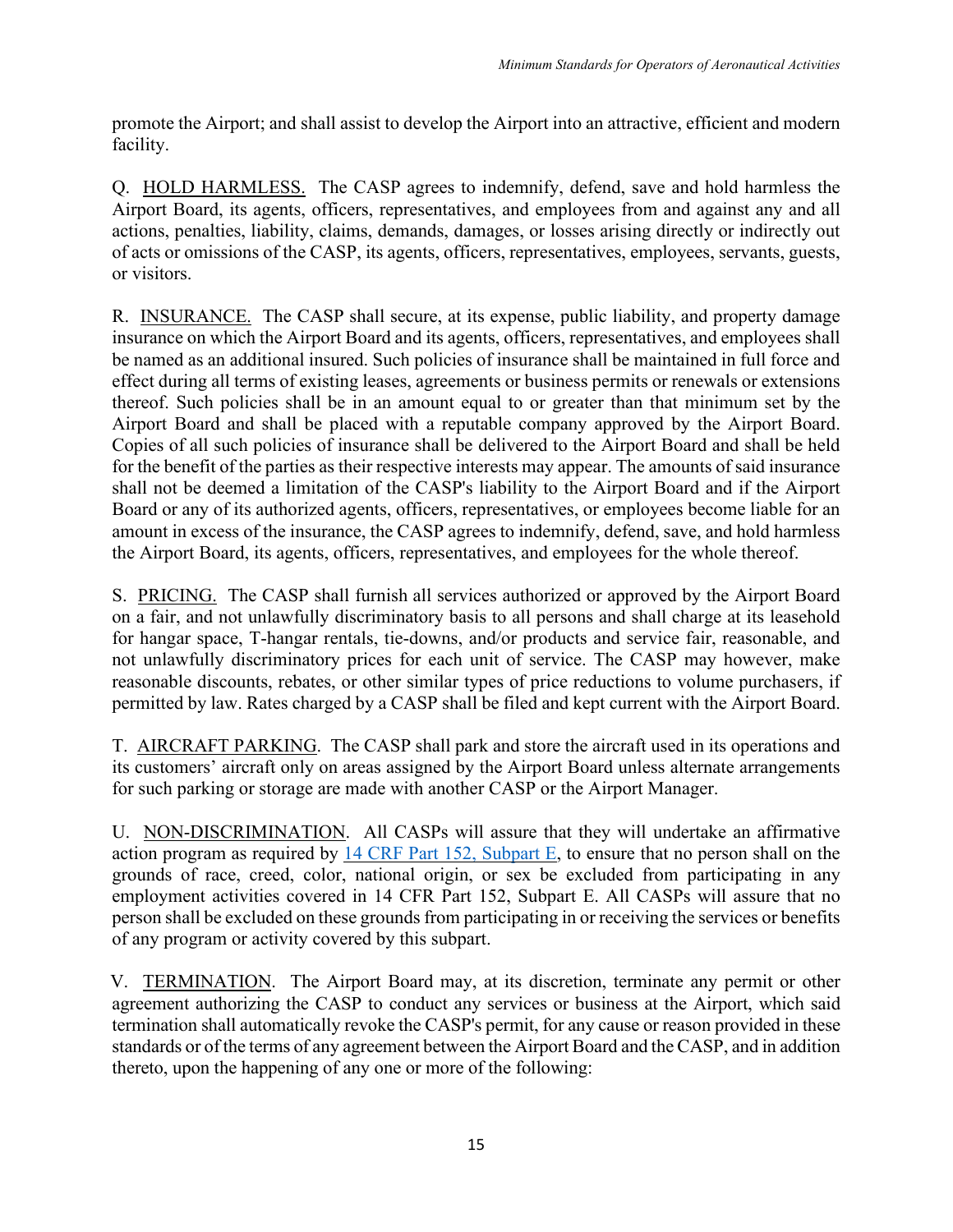(1) Filing of a petition, voluntarily or involuntarily, for the adjudication of the CASP as bankrupt.

(2) The CASP making any general assignment for the benefit of creditors.

(3) Abandonment or discontinuance of any permitted operation at the Airport by the CASP or the failure to conduct operations on a full-time basis without the prior approval of the Airport Board.

(4) Failure of the CASP to remedy any default or breach of violations by it or its personnel in keeping, observing, performing, and complying with these minimum standards and the terms, covenants and conditions in any lease or agreement entered into pursuant thereto on the part of the CASP to be performed, kept, or preserved, within thirty (30) days from the date written notice from the Airport Board has been mailed or delivered to the CASP's place of business at the Airport.

(5) Failure to promptly pay to the Airport Board, when due, all rents, charges, fees, and other payments which are payable to the Airport Board by the CASP.

(6). Operation of the business of the CASP so as to create a safety hazard on the Airport for other Airport users, aircraft or property at the Airport, the general public or any pilots, students, or passengers.

(7) The discovery that the CASP has misrepresented, misstated, falsified, withheld, or failed to make full or accurate disclosure of any information.

### <span id="page-16-0"></span>**SECTION 8 – OPERATOR CATEGORIES, STANDARDS AND DEFINITIONS**

A. CONDITION. No person or entity shall use the Airport as a CASP until such person or entity has obtained a business permit from and has executed a written lease agreement with the Airport Board. All CASPs shall carry such liability and property damage insurance coverage as set forth in requirements and standards.

### B. DEFINITIONS.

CASP shall be a person or entity that carries on or conducts one or more of the below listed categories of services at the Airport, meets the applicable regulations and standards for each service provided, and adheres to all general CASP Minimum Standards.

Fixed Base Operator (also referred to as an "FBO") is a person, firm, or corporations performing any of the functions or furnishing any of the services listed herein on a commercial basis. No person, firm, or corporation may act in the capacity of an FBO without a valid operating agreement with the SRCJAB authorizing such activity at the airport. The Fixed Base Operator shall be an independent contractor and not an agent, servant, or employee of the SRCJAB.

Airport Tenant is a person, firm, corporation or entity leasing or using airport property solely for the purpose of storing an aircraft and is not engaged in or providing any aviation-related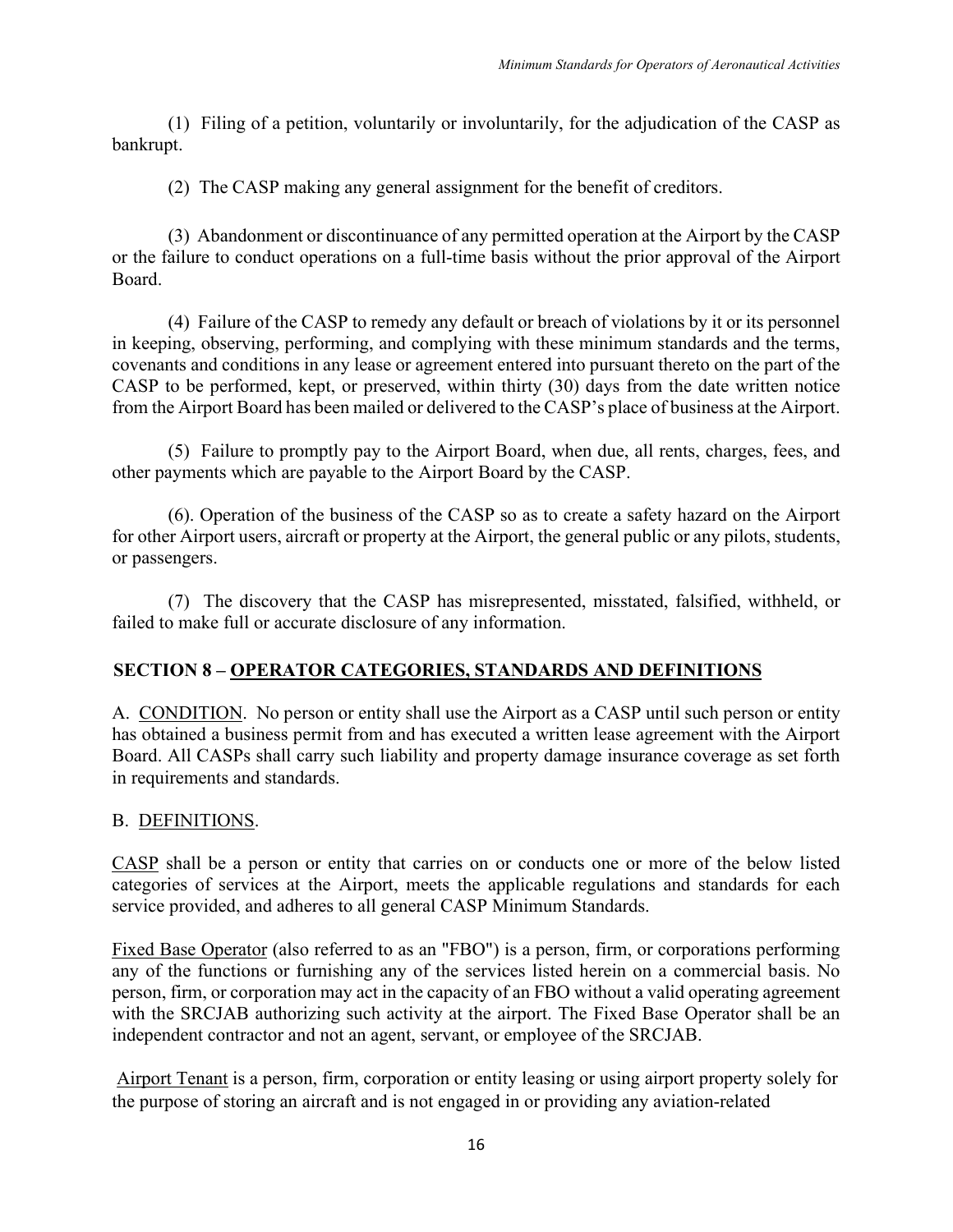commercial activity or service at the airport. An airport tenant is not authorized to function as or provide the services of an FBO or SASO.

SASO (Specialized Aviation Service Operator) is a Commercial Operator that engages in any one or combinations of the following Aeronautical Activities, as authorized (permitted) by the SRCJAB: aircraft maintenance and repair services; avionics, instrument, and/or propeller maintenance, repair, or overhaul service; aircraft rental/light training; aircraft sales; aircraft charter, air taxi, air ambulance, or management; commercial hangar operator; skydiving/parachuting or any other Commercial Aeronautical Activities including, but not limited to, limited aircraft services and support, miscellaneous commercial services and support, and air transportation services for hire.

Commercial Operator is a person or company approved by the SRCJAB to engage in an aeronautical activity at the airport that has entered into a lease agreement with SRCJAB.

(1) A Full-Service CASP is defined as a CASP providing Aviation Fuel Sales and any other two (2) of the below categories.

(2) A CASP provides anyone (1) or more of the following categories, but not fuel sales.

Permissible aviation activities subject to the minimum standards for commercial and independent operators include but are not limited to:

- Aircraft Power Plant Maintenance and Airframe Repair
- Aircraft Mobile Maintenance \* Note: requires airport managers approval for security access
- Aircraft Parts and Sales
- Avionics Sales, Installation and Repair
- Aircraft Sales
- Aircraft Brokerage/Dealership
- ❖ Aircraft Rental
- Air Charter/Air Taxi
- Flight Training/Independent Flight Instruction
- Aerial Applications (crop dusting)
- Aircraft Stripping, Painting, and Interior Refurbishment
- Aerial Photography, Surveys and Banner Towing
- Skydiving/Parachuting
- Aircraft Washing & Detailing
- Flying Clubs
- Glider/Sailplane Flight Instruction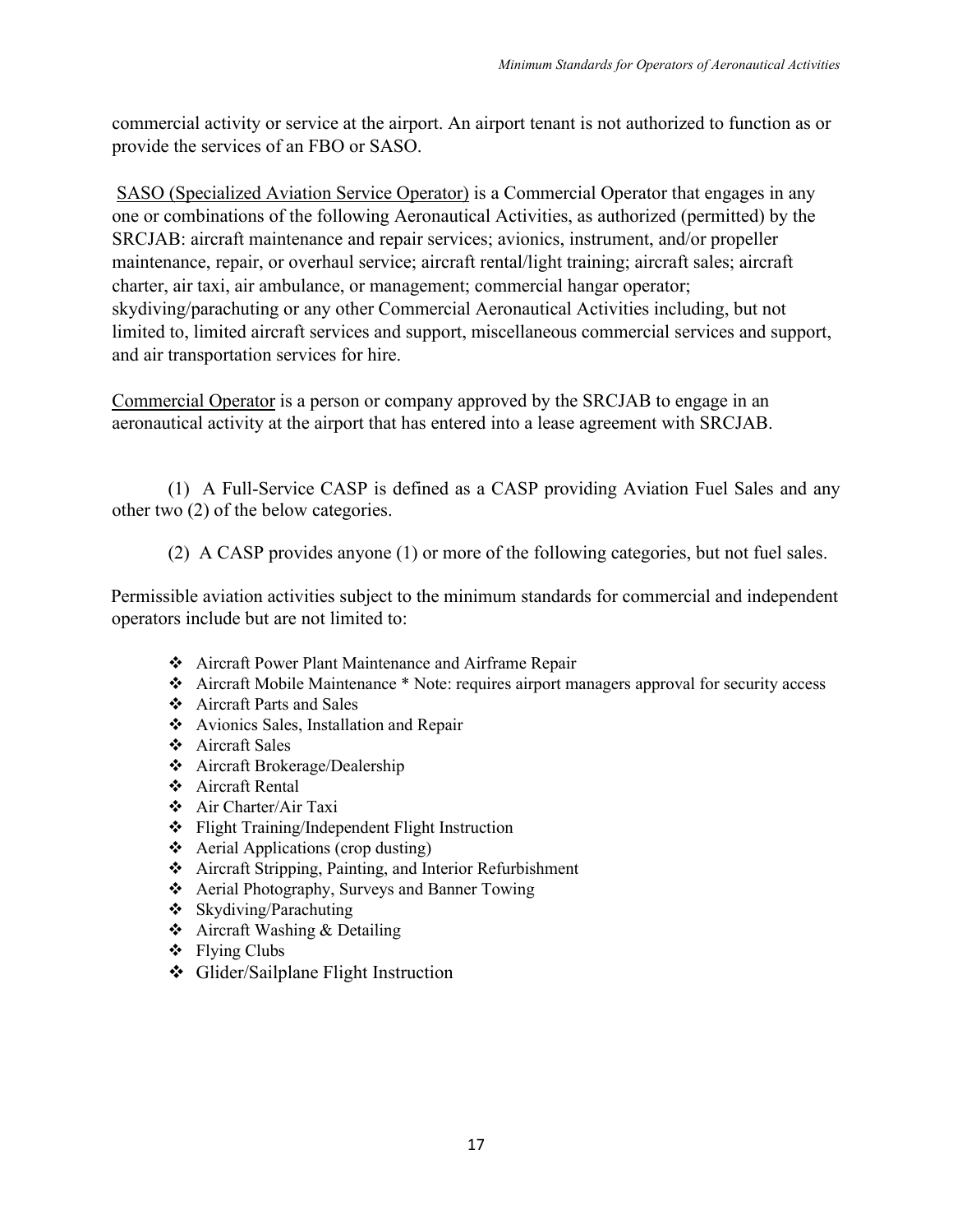### <span id="page-18-0"></span>C. CATEGORIES

### **AVIATION FUEL SALES**

a. The Springfield-Robertson County Airport provides aviation fuel service(s) to the public on the Airport, with self-serve available 24 hours a day, 7 days a week.

b. Appropriate grades of aviation fuel include: 100 Octane Low Lead and Turbine Fuel (JET-A)

c. Fuel dispensing equipment, meeting all applicable Federal, State and Airport Board requirements for such equipment, for all types of fuel dispensed.

d. The safe storage and handling of fuel in conformance with all Federal, State, and County requirements and fire codes pertaining to safe storage and handling of fuel. See [NFPA](https://www.nfpa.org/codes-and-standards/all-codes-and-standards/list-of-codes-and-standards/detail?code=407) 407 and FAR advisory circular [150/5230](https://www.faa.gov/airports/resources/advisory_circulars/index.cfm/go/document.current/documentnumber/150_5230-4) as amended.

e. Adequate grounding wires will be installed, continuously inspected and maintained at all fueling locations, to eliminate hazards of static electricity.

f. An adequate supply of properly located fire extinguishers and other precautions or equipment required by applicable fire codes.

g. The SRCJAB agrees to sell aviation fuel to the Operator within the term of this Agreement at the Airport posted retail rate. A fuel discount program may be negotiated based on total number gallons purchased for the specialized service (if applicable). No fuel purchased by the Operator from the SRCJAB shall be for resale.

### **(1) AIRCRAFT CHARTER/AIR TAXI**

<span id="page-18-1"></span>Any Lessee who desires to engage in air taxi and/or charter service, and holds a FAR Part 135 certificate, shall provide at a minimum the following:

#### **I. Land, Basic Requirements:**

Lessee shall lease sufficient area to accommodate aircraft parking for all aircraft engaged in the air-taxi and/or charter service.

#### **II. Buildings, Basic, Requirements:**

Lessee shall lease or construct a building/space providing for an office and customer lounge or lease sufficient space in the terminal building to provide vital services.

#### **III. Personnel, Basic Requirements:**

FAA certified commercial pilot(s) who are appropriately rated to conduct FAR Part 135 operations.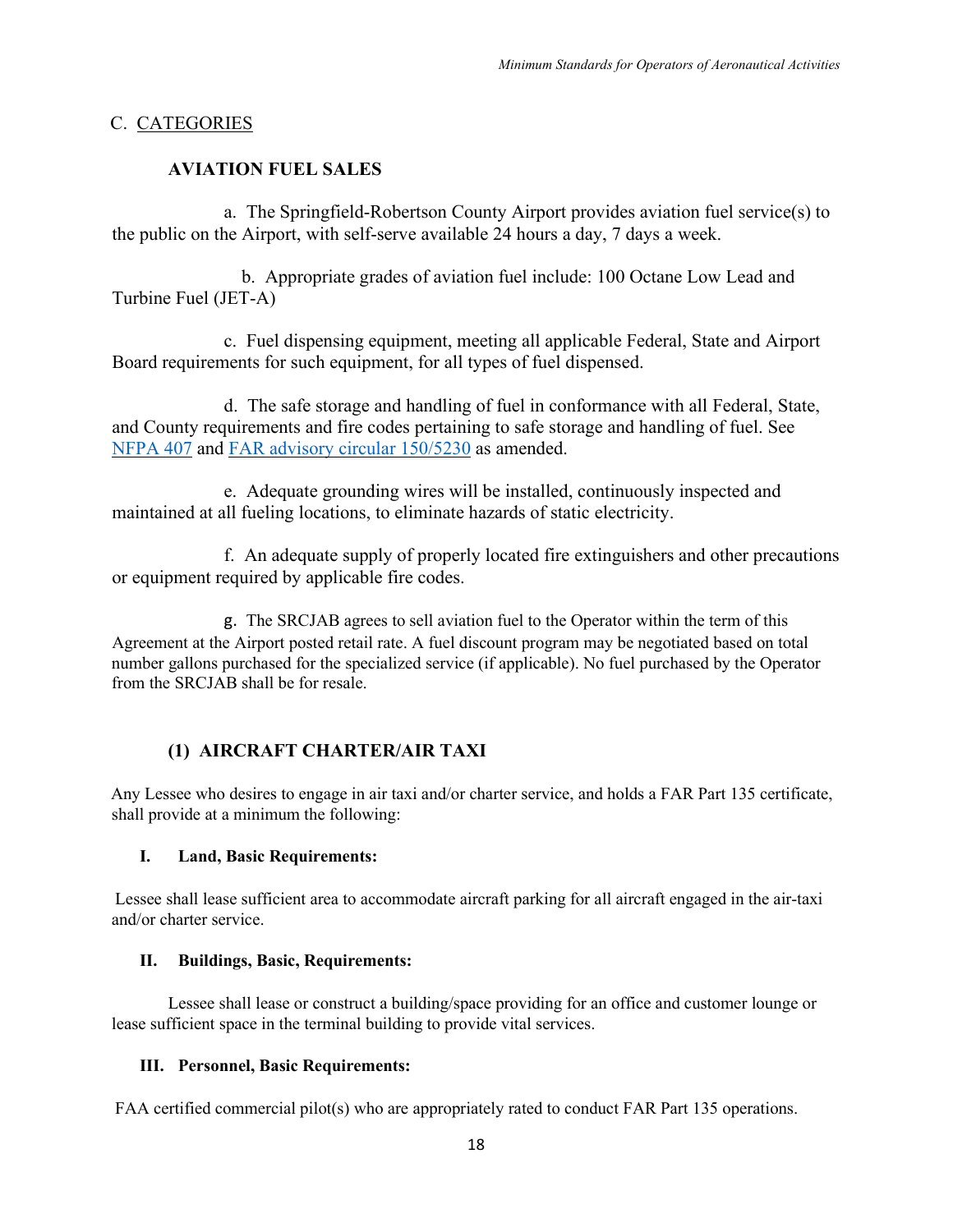#### **IV. Aircraft, Basic Requirements:**

One single aircraft leased or owned, meeting all the requirements of the Air-Taxi- Commercial Certificate held and instrument operations capability under FAR Part 135.

#### **V. Hours of Operation:**

The normal operating hours will be at the Lessee's discretion, but Lessee should be reasonably available to the public. On-call service during non-operating hours shall be provided.

#### **VI. Insurance Coverage:**

| Aircraft Liability | One Million (\$1,000,000.00) Dollars per occurrence, and<br>One Hundred Thousand (\$100,00.00) per seat. |
|--------------------|----------------------------------------------------------------------------------------------------------|
| Premises Liability | One Million (\$1,000,000.00) Dollars per occurrence                                                      |

Amounts of coverage held by Lessee shall be increased if warranted.

The Lessor reserves the right to change the required insurance coverage at any time by written notice to Lessee, the Lessee shall comply within thirty (30) days from the date of the written notice.

#### **VII. Counter and Office:**

Lessee shall provide counter and office facilities for servicing and ticketing passengers. The counter and office facilities shall be staffed with trained personnel.

Except as otherwise provided in any permit between the CASP and the Airport Board, a CASP conducting aircraft charter and/or air taxi service shall be required to meet the FAA operational requirements for their FAR part.

### **(2) AIRCRAFT MAINTENANCE AND REPAIR SERVICES**

<span id="page-19-0"></span>An Aircraft Maintenance and Repair Services Operator means a person providing one or more of the following services at the aircraft-based location or within a designated aircraft maintenance area on the Airport: airframe, engine or accessory over-haul; repair services on aircraft; and sales of aircraft parts and accessories. Operator shall provide proof of necessary and satisfactory arrangements for aircraft maintenance in accordance with any sales guarantee or warranty period.

Any Lessee who desires to engage in airframe and/or power plant repair service must provide at a minimum the following:

#### **I. Land, Basic Requirements:**

Lessee shall lease land to provide for buildings and parking of aircraft.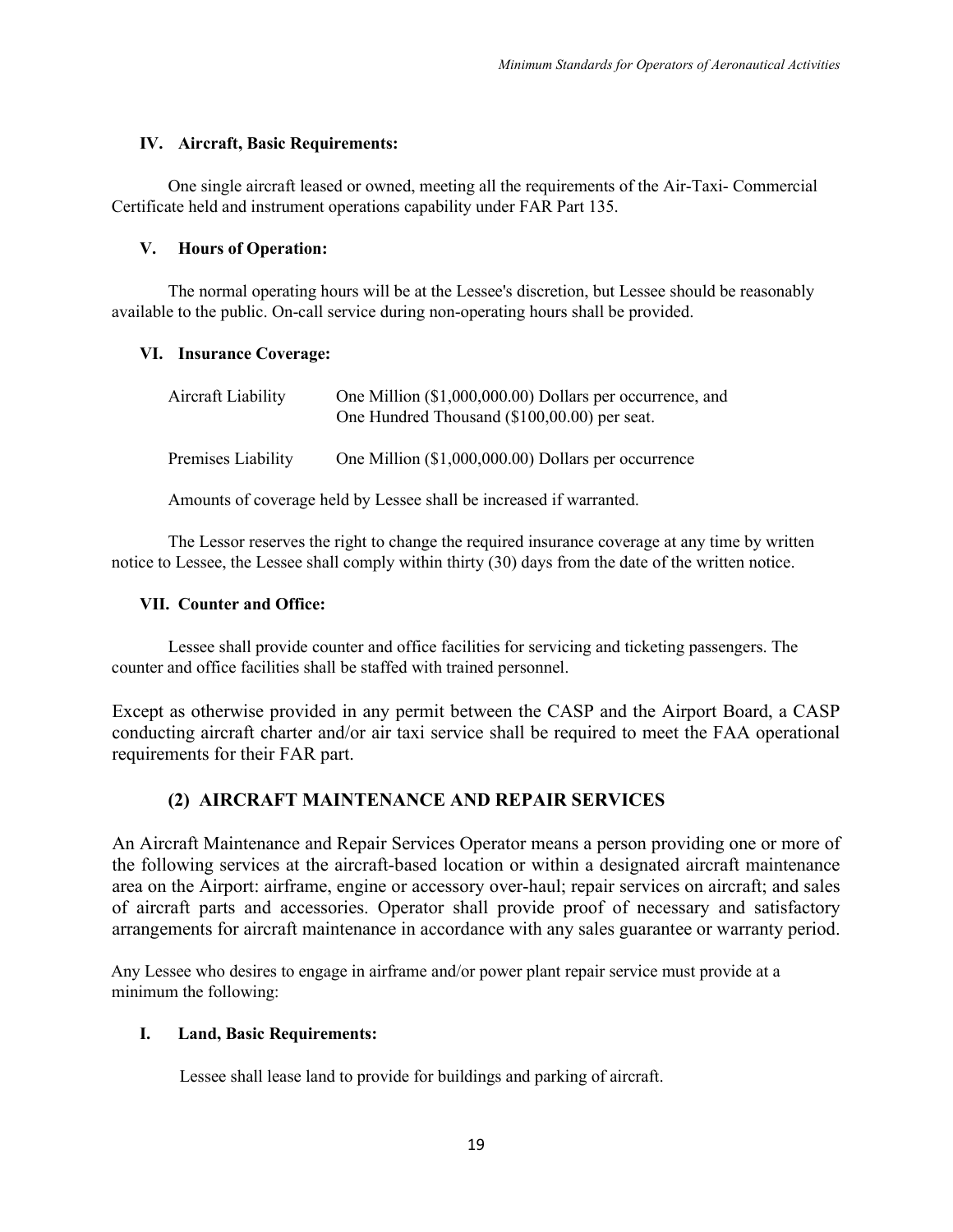#### **II. Buildings, Basic Requirements:**

Lessee shall lease or construct a building/space providing for an office, customer lounge, storage and hangar repair.

#### **III. Personnel, Basic Requirements:**

One (1) person who holds an Airframe and Powerplant Certificate issued by the FAA available all hours of operation.

#### **IV. Equipment Basic Requirements:**

Lessee shall maintain sufficient equipment, including portable air tanks, auxiliary starting equipment, and aircraft towing equipment, supplies and an inventory of parts to perform maintenance in accordance with manufacturers' recommendations or the equivalent.

#### **V. Hours of Operation:**

The normal operating hours will be at the Lessee's discretion, but the Lessee should be reasonably available to the public.

#### **VI. Insurance Coverage:**

Premises Liability One Million (\$1,000,000.00) Dollars per occurrence

Hangar Keeper's Liability An amount adequate to cover any non-owned property in their control.

Coverage must include products liability for completed operations.

The limit of liability for hangar keeper's liability for any one accident is established as the total value of all aircraft in the care and custody of the Lessee.

Amounts of coverage held by Lessee shall be increased if warranted.

The Lessor reserves the right to change the required insurance coverage at any time by written notice to Lessee, and the Lessee shall comply within (30) days from the date of the written notice.

Except as otherwise provided in any permit between the CASP and the Airport Board, an Aircraft Maintenance and Repair Services Operator shall:

a. Either: (1) employ at least one (1) person who is currently certified by the FAA with ratings appropriate to the work being performed and who holds an airframe, power plant (A&P), or aircraft inspector rating(IA); or (2) maintain a current FAR Part 145 Certificate.

b. Adequate enclosed shop space to house tools, jacks, lifts, and testing equipment to perform overhauls as required for FAA certification and repair of parts for aircraft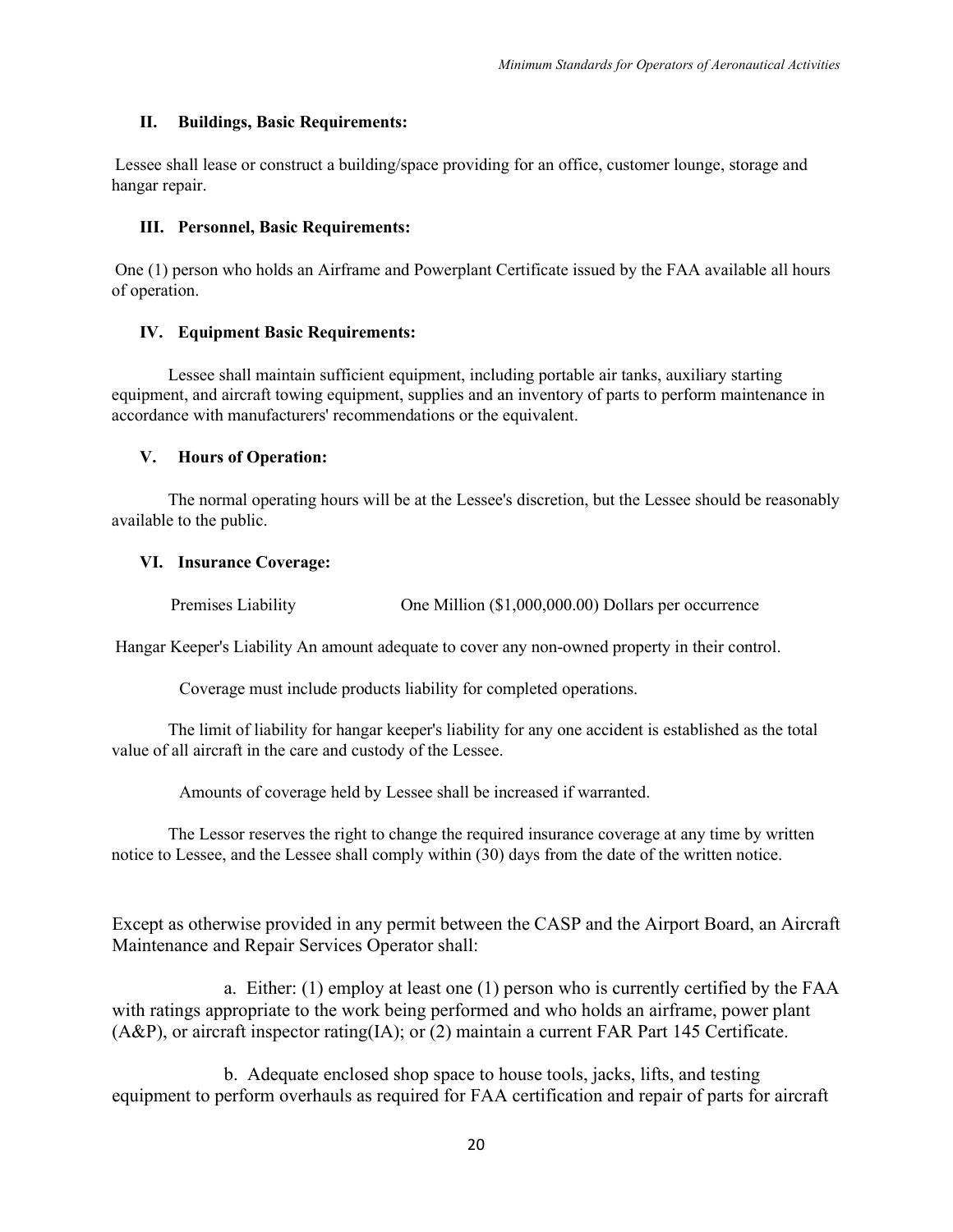undergoing service.

c. Only conduct Aircraft Maintenance and Repair Services on piston aircraft weighing less than 12,500 pounds certificated maximum takeoff weight.

d. No conduct major aircraft alterations or repairs or business activities at any time inside hangars or other structures not designed for such function. Specific permit and/or fire codes shall determine what hangars or other structures shall be approved for major aircraft alterations or repairs.

e. Provide sufficient hangar space to house any aircraft upon which such services are being performed.

f. Ensure suitable storage space for aircraft awaiting repair, maintenance, or delivery.

h. Adequate provisions for the removal/disposal of solutions, cleaning agents, lubricants and other wastes in compliance with Federal, State and County regulations. (See *Springfield-Robertson County Airport Rules and Regulations*, Chapter II, Section 8, A, B)

g. (For Full-Service CASPs only) The necessary equipment and personnel to promptly remove from the public landing area (as soon as permitted by FAA, NTSB and other authorities) any disabled aircraft.

### **(3) AERIAL APPLICATIONS**

Any Lessee who desires to engage in aerial application operations shall provide at a minimum the following:

### **I. Land, Basic Requirements:**

Lessee shall lease land to provide for buildings, aircraft parking and tie-down, parking space for loading vehicles and equipment, and paved apron for loading, cleaning and servicing aircraft.

### **II. Buildings, Basic Requirements:**

Lessee shall lease or construct a building/space providing for an office.

### **III. Personnel, Basic Requirements:**

One (1) person who holds a current FAA Agriculture Aircraft Operator Certificate under Part 137 that shall be properly rated for the aircraft to be used and shall meet all applicable regulations of the state.

### **IV. Aircraft, Basic Requirements:**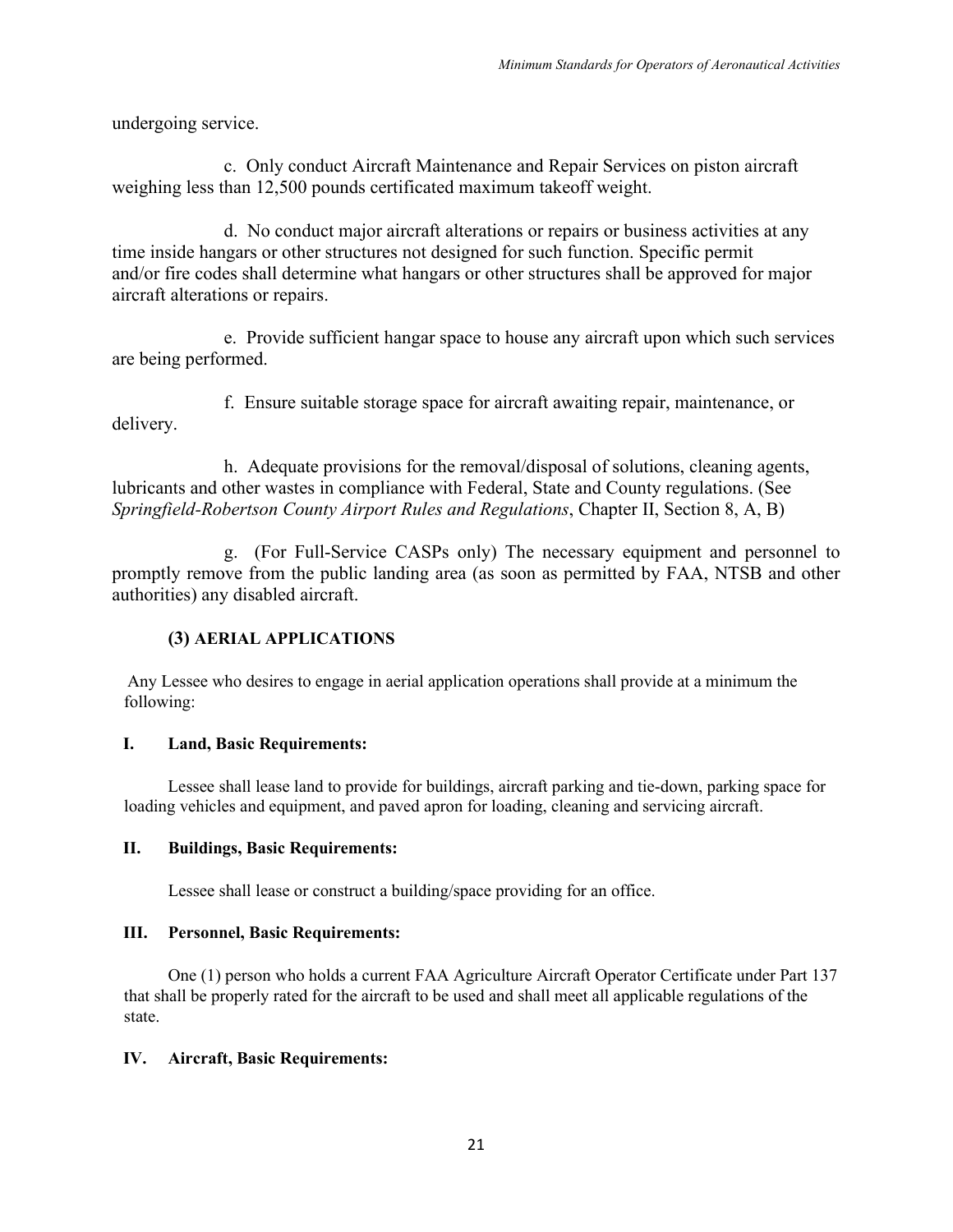One (1) person who holds a current FAA Agriculture Aircraft Operator Certificate under Part 137 and all state regulations. The aircraft shall be owned by Lessee, or shall be leased by written agreement, and shall be on Lessee's leasehold.

#### **V. Facilities, Basic Requirements:**

A segregated chemical storage area protected from public access; a centrally drained, paved area for aircraft loading, washing, and servicing; a facility for handling liquid spray and mixing liquids; and adequate ground equipment for handling and loading of dusting materials. Lessee shall provide all EPA certificates for all chemicals to be used.

#### **VI. Hours of Operation:**

The normal operating hours shall be at the Lessee's discretion, but the Lessee shall be reasonably available to the public.

#### **VII. Insurance Coverage:**

| Aircraft Liability         | One Million (\$1,000,000.00) Dollars per occurrence |
|----------------------------|-----------------------------------------------------|
| Minimum Premises Liability | One Million (\$1,000,000.00) Dollars per occurrence |

The Lessor reserves the right to change the required insurance coverage at any time by written notice to Lessee, and the Lessee shall comply within thirty (30) days from the date of the written notice. The Lessor shall not require excessive coverage limits. Limits shall be comparable to similar airports in the area.

#### **VIII. Environmental Safeguards:**

The storage of pesticides and the washing of aircraft engaged on agricultural operations must be coordinated with the Tennessee Department of Environment and Conservation to ensure no contamination of the Springfield-Robertson County Airport groundwater and wetlands, and all other elements of the Springfield-Robertson County Airport's environment. The Lessee's facilities shall be located on the airport in the location that will provide the greatest safeguard to the public

### **(4) AIRCRAFT RENTAL**

<span id="page-22-0"></span>Any Lessee who desires to engage in aircraft rental shall provide at a minimum the following:

#### **I. Land, Basic Requirements:**

Lessee shall lease sufficient area to accommodate aircraft parking for all aircraft engaged in aircraft rental.

#### **II. Buildings, Basic Requirements:**

If adequate space is available from SRCJAB, the operator must lease adequate space as defined by SRCJAB at the airport for scheduling flights, telephone inquiries, ground school, and other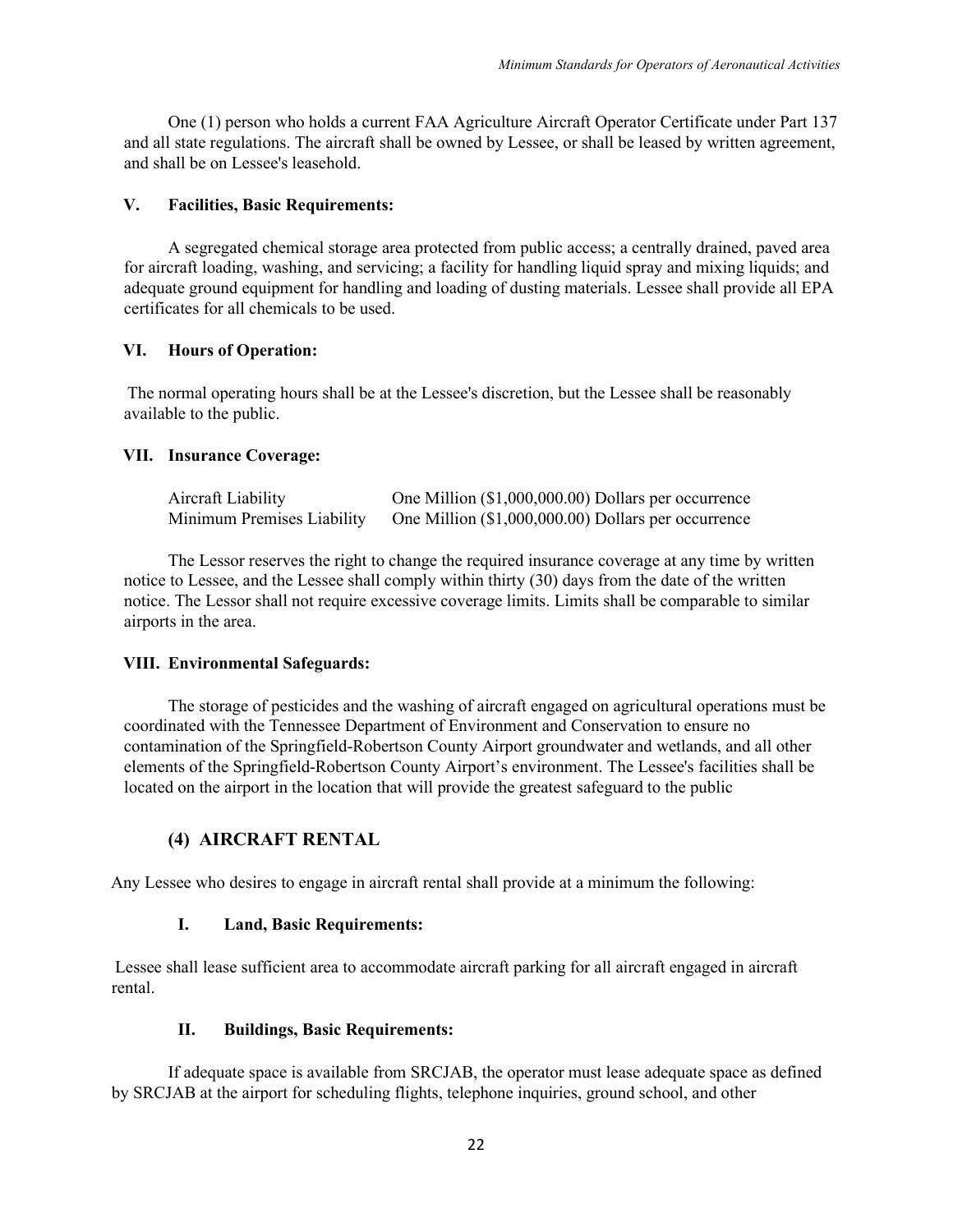administrative needs. In the event adequate space for lease is not available, the operator must pay a monthly independent operator permit fee as determined by the SRCAB in lieu of payment for rented space. When rental space becomes available, it must be rented by the operator.

### **III. Personnel, Basic**

One FAA certified commercial pilot who is appropriately rated to conduct single engine, and instrument flight training and ground school instruction for test flights.

#### **IV. Aircraft, Basic Requirements:**

Lessee shall own or lease one single engine aircraft suitably equipped for instrument flight instruction and rental.

#### **V. Hours of Operation:**

The normal operating hours will be at the Lessee's discretion, but Lessee should be reasonably available to the public.

#### **VI. Customer Competency:**

Anyone wishing to rent an aircraft must show lessee all legally required aeronautical certifications and proof of insurance. Check rides are required before the customer may solo the aircraft. Certifications and proof of insurance must be copied and kept on file by the operator of the aircraft leasing service.

#### **VII. Insurance Coverage:**

| Aircraft Liability | One Million $(\$1,000,000.00)$ Dollars per, and<br>One Hundred Thousand (\$100,000.00) per seat |  |
|--------------------|-------------------------------------------------------------------------------------------------|--|
| Premises Liability | One Million (\$1,000,000.00) Dollars per occurrence                                             |  |

Student pilots and pilots renting aircraft shall be covered under the above aircraft liability insurance.

Amounts of coverage held by Lessee shall be increased if warranted.

The Lessor reserves the right to change the required insurance coverage at any time by written notice to Lessee, the Lessee shall comply within thirty (30) days from the date of the written notice. The Lessor shall not require excessive coverage limits.

Except as otherwise provided in any permit between the CASP and the Airport Board, a CASP conducting aircraft rental activity shall provide:

a. Suitable office space at the Airport for consummating rentals and keeping proper records in connection therewith.

b. At least one airworthy aircraft suitably maintained and certified.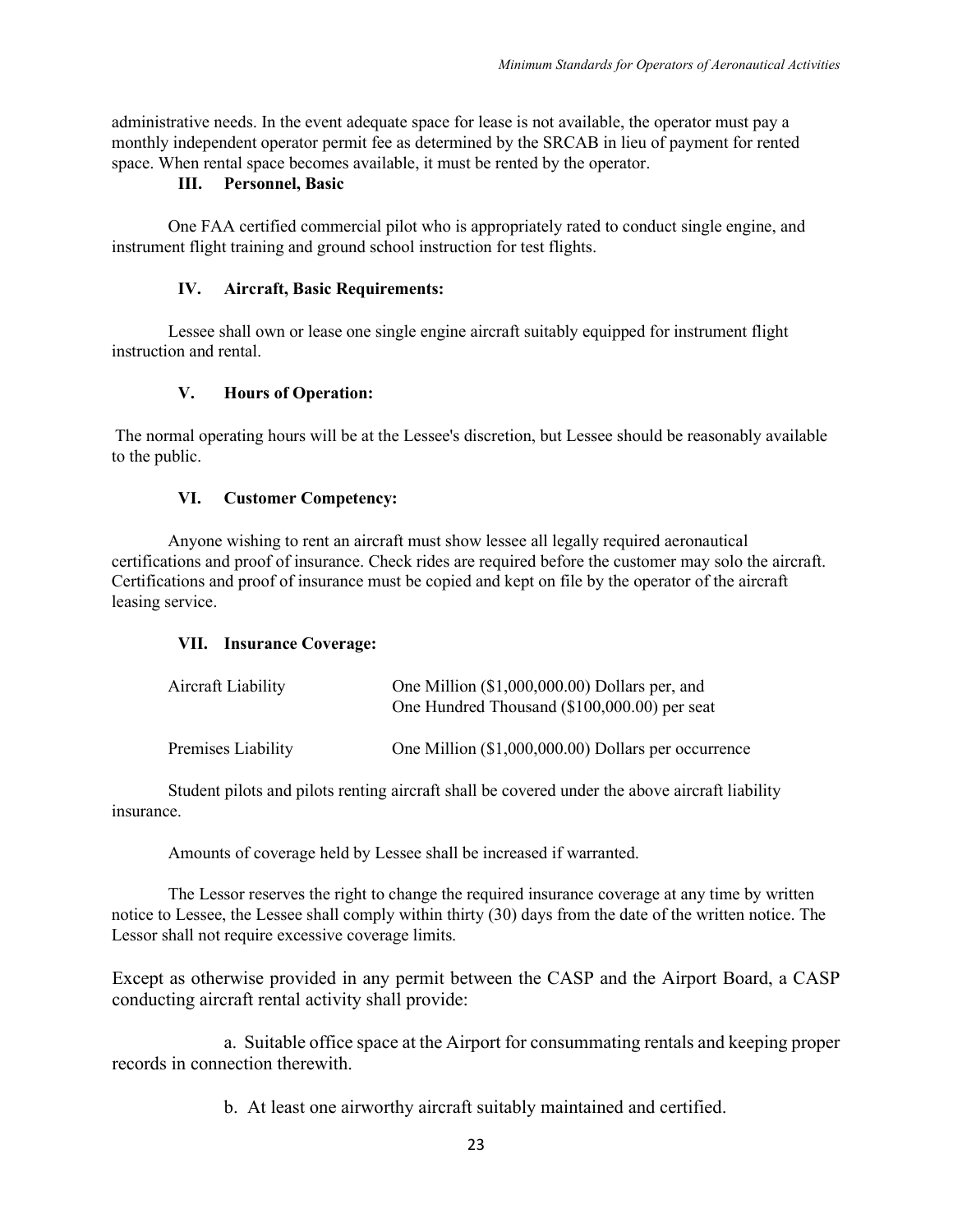c. Adequate arrangements for parking the aircraft being rented.

d. An adequate supply of properly located fire extinguishers and other precautions and/or equipment required by local fire codes.

### **(5) FLIGHT TRAINING**

<span id="page-24-0"></span>Any Lessee who desires to engage in pilot flight instruction and aircraft rental shall provide at a minimum the following:

#### **I. Land, Basic Requirements:**

Lessee shall lease sufficient area to accommodate aircraft parking for all aircraft engaged in flight training and/or aircraft rental.

#### **II. Buildings, Basic Requirements:**

If adequate space is available from SRCJAB, the operator must lease adequate space as defined by SRCJAB at the airport for scheduling flights, telephone inquiries, ground school, and other administrative needs. In the event adequate space for lease is not available, the operator must pay a monthly independent operator permit fee as determined by the SRCJAB in lieu of payment for rented space. When rental space becomes available, it must be rented by the operator.

#### **III. Personnel, Basic Requirements:**

One FAA certified commercial pilot who is appropriately rated to conduct single engine, and instrument flight training and ground school instruction for ratings offered.

#### **IV. Aircraft, Basic Requirements:**

Lessee shall own or lease one single engine aircraft suitably equipped for instrument flight instruction.

#### **V. Hours of Operation:**

The normal operating hours will be at the Lessee's discretion, but Lessee should be reasonably available to the public.

#### **VI. Insurance Coverage:**

| Aircraft Liability | One Million (\$1,000,000.00) Dollars per occurrence, and<br>One Hundred Thousand (\$100,000.00) per seat. |
|--------------------|-----------------------------------------------------------------------------------------------------------|
| Premises Liability | One Million (\$1,000,000.00) Dollars per occurrence                                                       |

Student pilots and pilots renting aircraft shall be covered under the above aircraft liability insurance.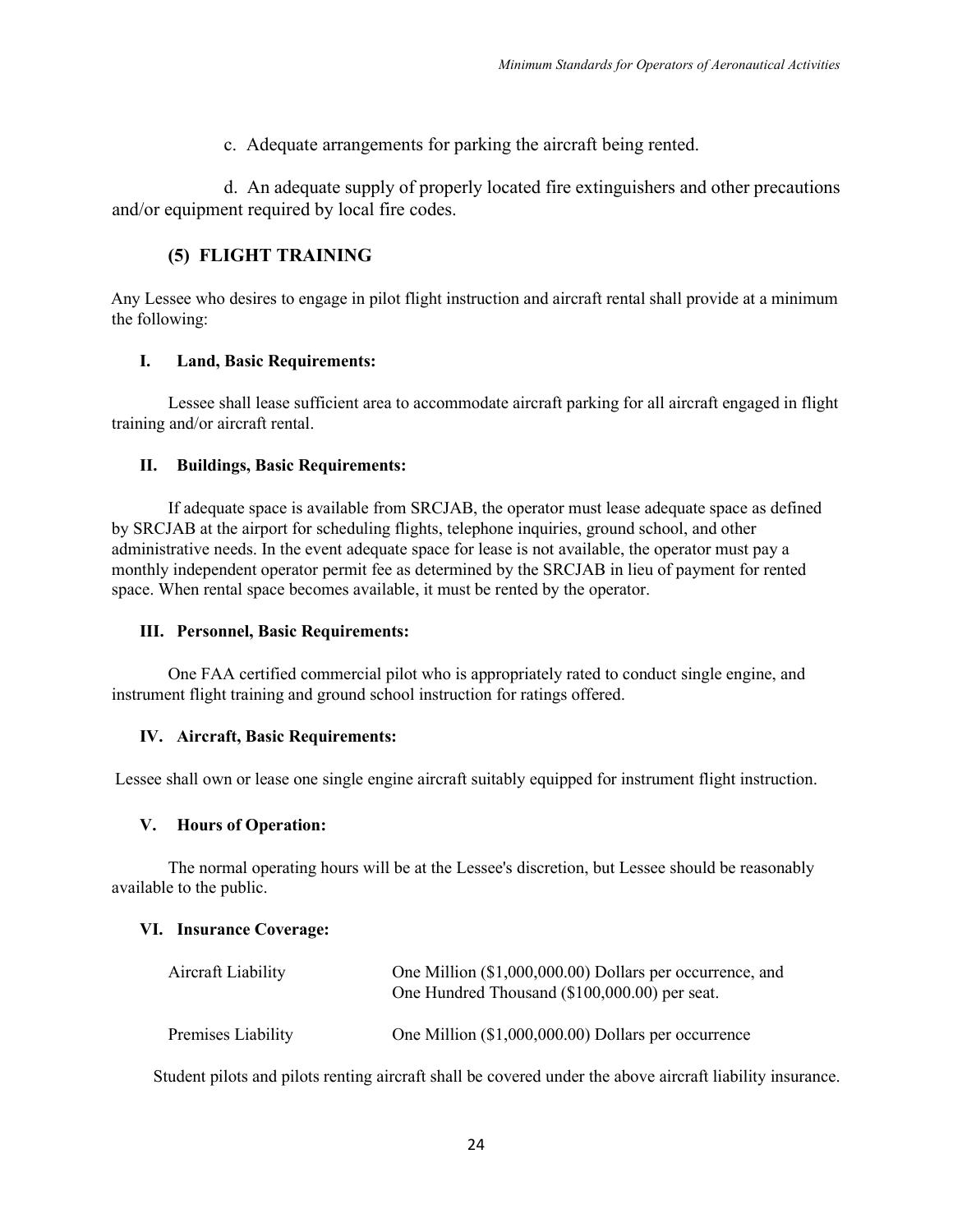Amounts of coverage held by Lessee shall be increased if warranted.

The Lessor reserves the right to change the required insurance coverage at any time by written notice to Lessee, the Lessee shall comply within thirty (30) days from the date of the written notice. The Lessor shall not require excessive coverage limits.

Except as otherwise provided in any permit between the CASP and the Airport Board, a CASP conducting flight training activities shall provide:

- a. At least one training aircraft that:
	- i. Have a minimum of two seats
	- ii. Are maintained in accordance with Federal Aviation Regulations
	- iii. Are kept in a clean and presentable manner
	- iv. Are available for training and rental
- b. Equipment for IFR flight and training.
- c. Adequate office and classroom space separate from public areas.

d. Adequate mock-ups, pictures, slides, film strips, or other visual aids necessary to provide proper ground school instruction.

e. Certified Flight Instructors available for FAA for flight instruction.

f. Adequate facilities or arrangements for storing, parking, servicing and repairing all its aircraft.

g. Non-exclusive public vehicle parking is available customers and employees.

#### **(6) INDEPENDENT FLIGHT INSTRUCTOR**

<span id="page-25-0"></span>An independent flight instructor providing a commercial aeronautical activity to the general public, and advertising to the general public will be permitted to conduct aircraft flight instruction provided that:

a. A local jurisdiction Business License is obtained (if applicable).

b. The Independent Flight Instructor conducts the commercial operation or activity is available to the general public.

c. An Airport Business Permit is required in the form of a CASP.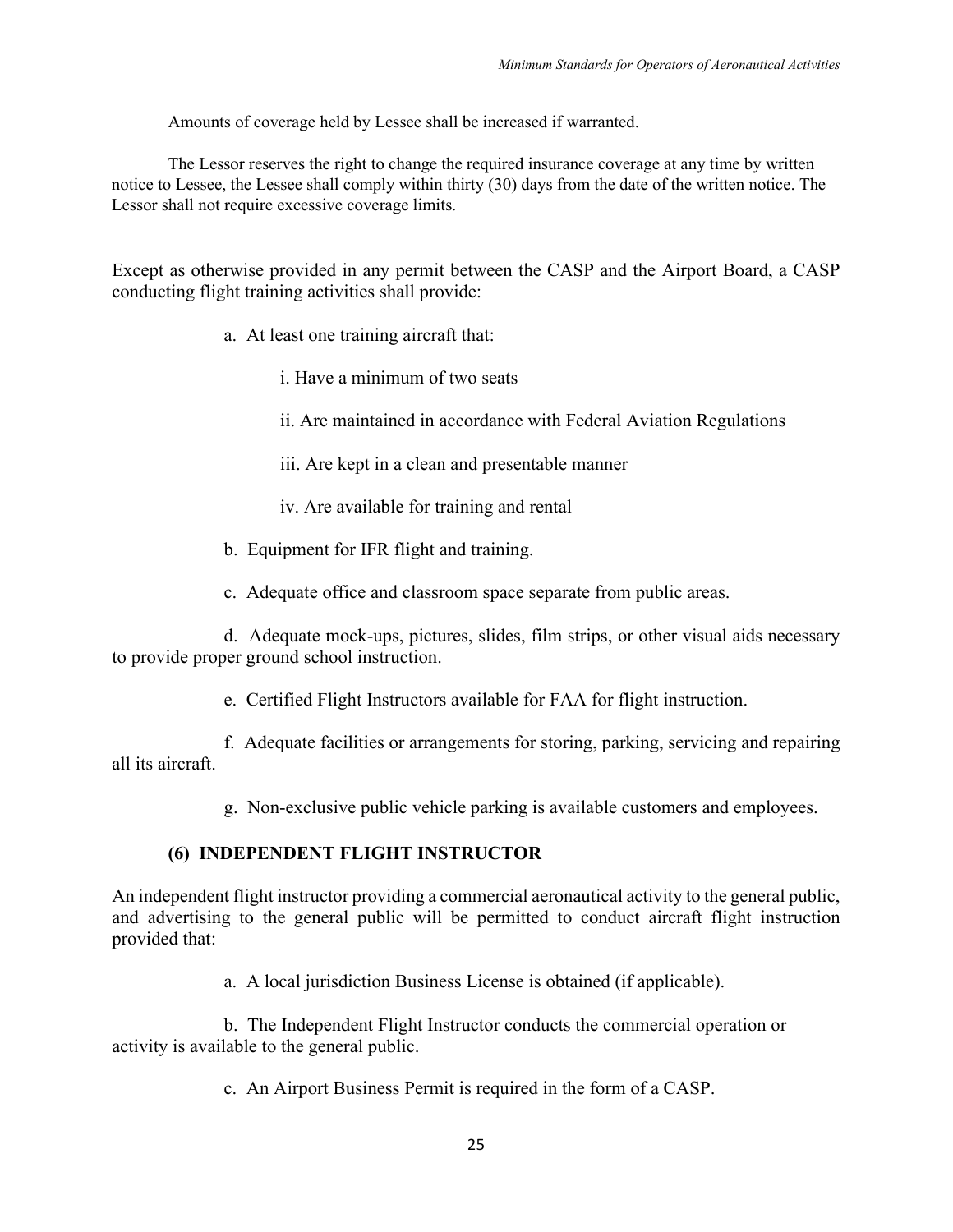d. Training or business activities are not conducted in the public areas of the Airport terminal building, or in the leased space of another CASP, or Tenant leased hangar without written approval of the Airport Board and/or Airport Manager. *Note: An Independent Flight Instructor is not required to have an office on the Airport.*

### **(7) GLIDER/SAILPLANE FLIGHT TRAINING**

<span id="page-26-0"></span>Except as otherwise provided in any permit between the CASP and the Airport Board, a CASP conducting flight training in motorized or non-motorized glider aircraft shall comply with these standards and provide:

a. At least one training aircraft that is maintained in accordance with Federal Aviation Regulations.

b. Adequate office and classroom space separate from public areas.

c. Adequate mock-ups, pictures, slides, film strips, or other visual aids necessary to provide proper ground school instruction.

d. Adequate facilities or arrangements for storing, parking, servicing and repairing all its aircraft.

e. Non-exclusive public vehicle parking is available customers and employees.

## **(8) SKYDIVING/PARACHUTING**

Except as otherwise provided in any permit between the CASP and the Airport Board, a CASP conducting skydiving operations shall comply with these standards and provide:

a. An Airport Business Permit is required in the form of a CASP.

b. CASP shall comply with all applicable Code of Federal Regulations (14 CFR) Part 105, relating to jumpers and riggers on parachuting equipment TSO-C23, on-airport parachuting operations, jump pilot training, aircraft maintenance programs, parachute rigging, and procedures for Federal Aviation Administration (FAA) authorization for flight operations with a door removed or modified.

c. At least one properly equipped aircraft and maintained in accordance with Federal Aviation Regulations in accordance with part 91.409, 105.13

d. Adequate facilities or arrangements for conducting skydiving/parachuting operations to include an approved landing zone that does not create an unsafe airport environment.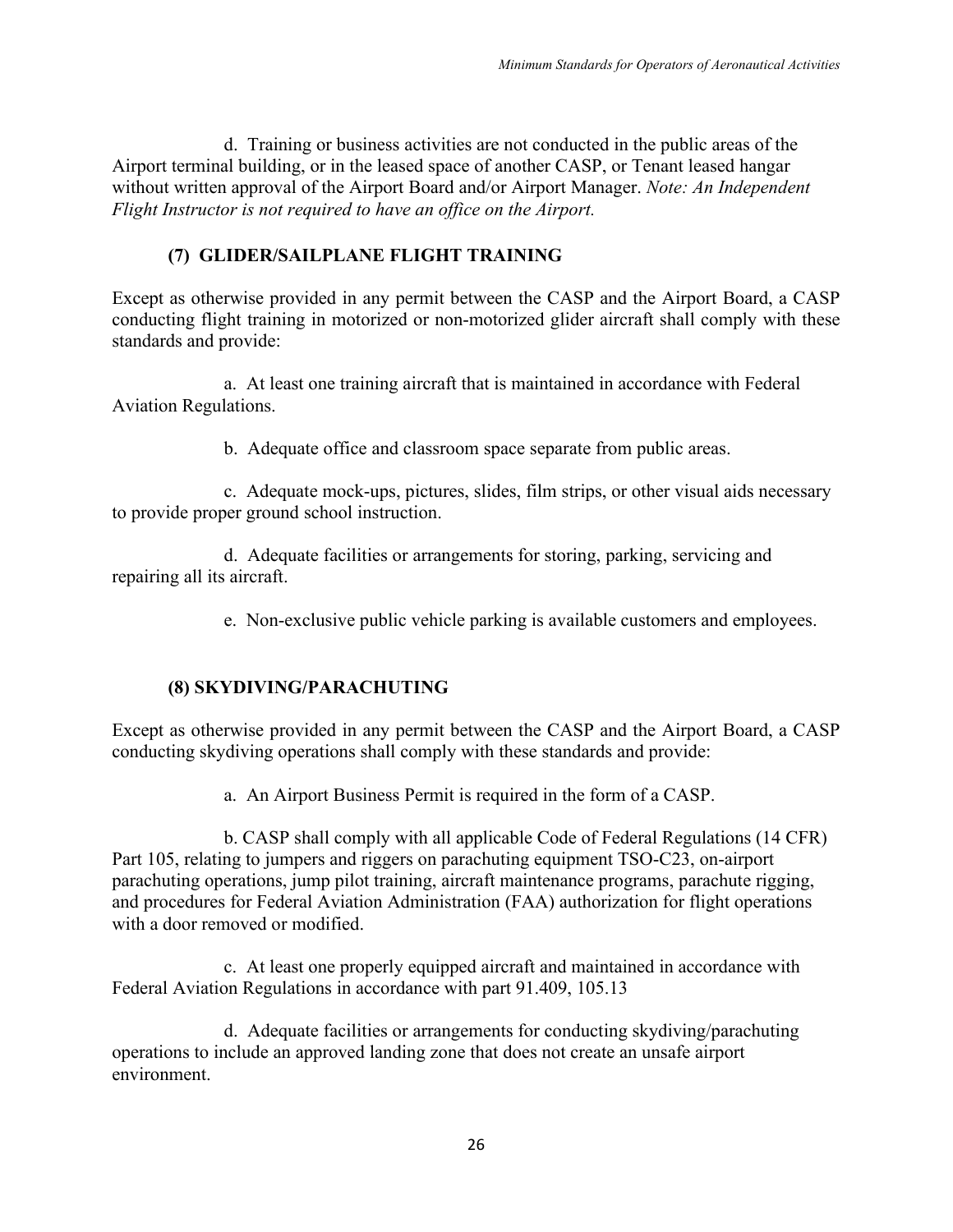e. Non-exclusive public vehicle parking is available customers and employees.

f. business activities are not conducted in the public areas of the Airport terminal building, or in the leased space of another CASP, or Tenant leased hangar without written approval of the Airport Board and/or Airport Manager.

#### **(9) AIRCRAFT SALES/BROKERAGE/DEALERSHIP**

<span id="page-27-0"></span>The CASP shall provide the office required by these regulations and standards and shall lease from the Airport Board or applicable CASP an area of sufficient size to permit the storage and/or display of all aircraft for sale or used in the aircraft sales business. All inventories must be insured with liability coverage acceptable to the Airport Board and include all aircraft that overnight at or are based at the Airport. CASP needing more than one service, such request will require airport board approval.

Any Lessee who desires to engage in the sale of the new or used aircraft shall provide at a minimum the following:

#### **I. Land, Basic Requirements:**

Lessee shall lease sufficient area to accommodate aircraft parking for all aircraft on display for sale.

#### **II. Buildings, Basic Requirements:**

Lessee shall lease or construct a building/space providing for an office.

#### **III. Personnel, Basic Requirements:**

One (1) person being a properly certified pilot with ratings appropriate for the types of aircraft to be demonstrated. The office shall be attended at all times during required operating hours.

#### **IV. Services, Basic Requirements:**

The dealer of new or used aircraft shall provide an adequate supply of parts for the type of aircraft sold. The dealer shall provide for the repair and servicing of the aircraft during the warranty periods by its own facilities or through a written agreement with a repair shop specializing in the make of the aircraft sold.

#### **V. Hours of Operation:**

The normal operating hours will be at the Lessee's discretion, but the Lessee should be reasonably available to the public.

#### **VI. Insurance Coverage:**

Minimum Premises Liability One Million (\$1,000,000.00) Dollars per occurrence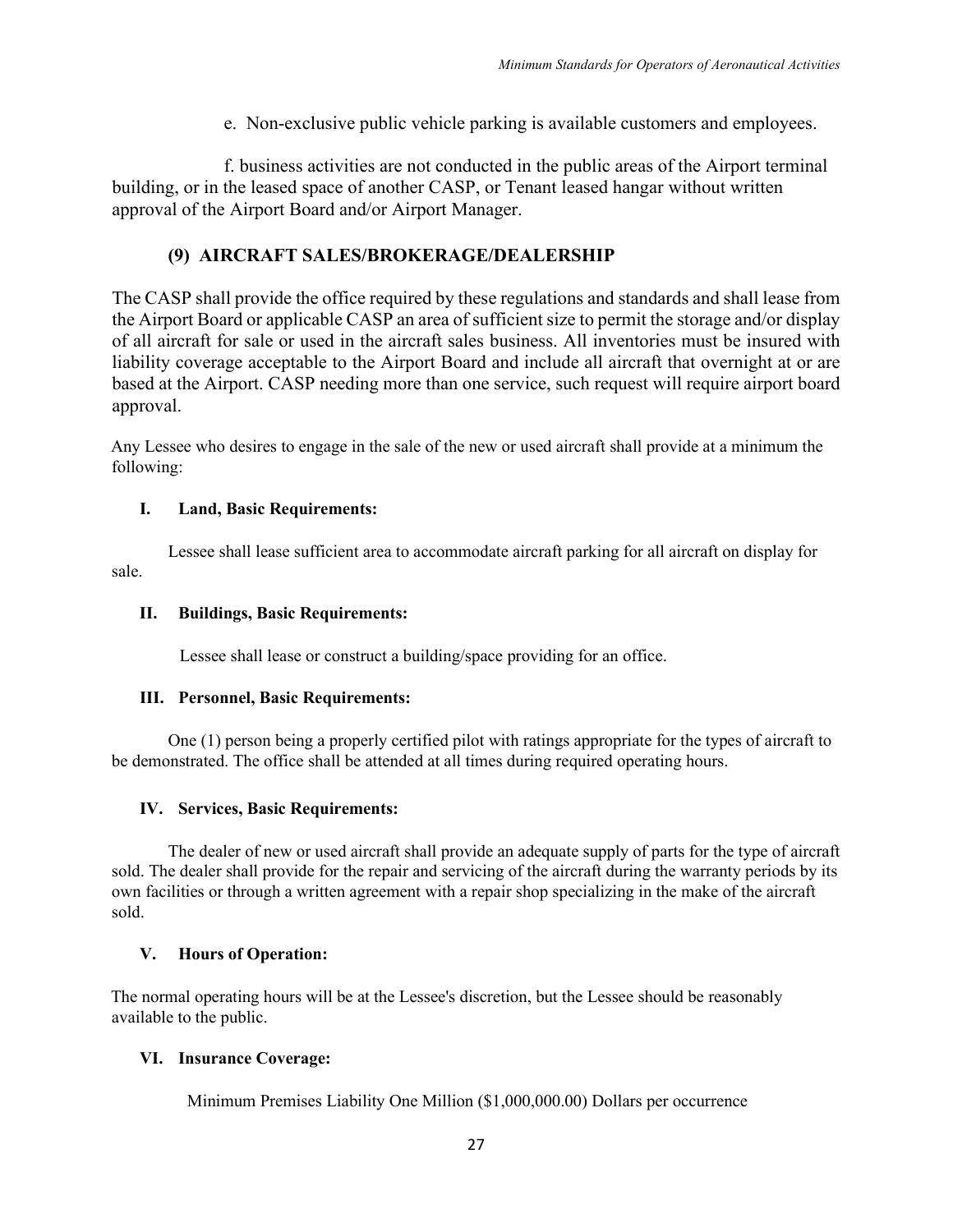The above coverage shall be applicable to aircraft held for sale and demonstration by the Lessee but owned by others.

Amounts of coverage held by Lessee shall be increased if warranted.

The Lessor reserves the right to change the required insurance coverage at any time by written notice to Lessee, and the Lessee shall comply within thirty (30) days from the date of the written notice. The Lessor shall not require excessive coverage limits. Limits shall be comparable to similar airports in the area.

#### **(10) PARTS AND ACCESSORIES SALES**

<span id="page-28-0"></span>The CASP must have a permit and conduct one or more additional CASP services listed in this section and provide suitable space for the storage of the parts and accessories for sale.

### **(11) AIRCRAFT OUTSIDE RAMP STORAGE**

<span id="page-28-1"></span>The CASP must have a lease to conduct one or more additional CASP services listed in this section, and provide suitable space for paved tie-down area of sufficient size to accommodate all aircraft used by the CASP in its operations and all aircraft that will be parked or stored by the operator.

### **(12) AIRCRAFT INSIDE STORAGE – NEW CONSTRUCTION**

<span id="page-28-2"></span>A CASP shall provide a storage building of sufficient size to accommodate a least ten (5) aircraft unless specific plans have been approved by the Airport Board. The CASP may have an office in the storage building. If no office is maintained, the CASP shall post in conspicuous places on the hangar facilities the name, address and telephone number of the CASP and of the person who shall be managing or operating the hangar facilities. The operator shall have an area of sufficient size to accommodate the building with proper access and construct said facilities in locations stipulated in the Airport Master Plan. Aircraft storage facilities will be constructed of equal quality to or better quality than existing storage facilities unless alternative, specific plans have been approved by the Airport Board. CASP must submit a Tennent Alteration Application (TAA) for approval by the Airport Board in writing.

#### **(13) AIRCRAFT STRIPPING AND PAINTING FACILITY**

<span id="page-28-3"></span>Except as otherwise provided in any agreement between the CASP and the Airport Board, the CASP offering aircraft stripping and painting services to the public shall:

a. Provide a hangar sufficient to house any aircraft upon which such service is being performed. Also provide paved apron area in front of the hangar and office space with auto parking areas for customers and employees.

b. Provide suitable storage space for aircraft awaiting stripping, painting, or delivery.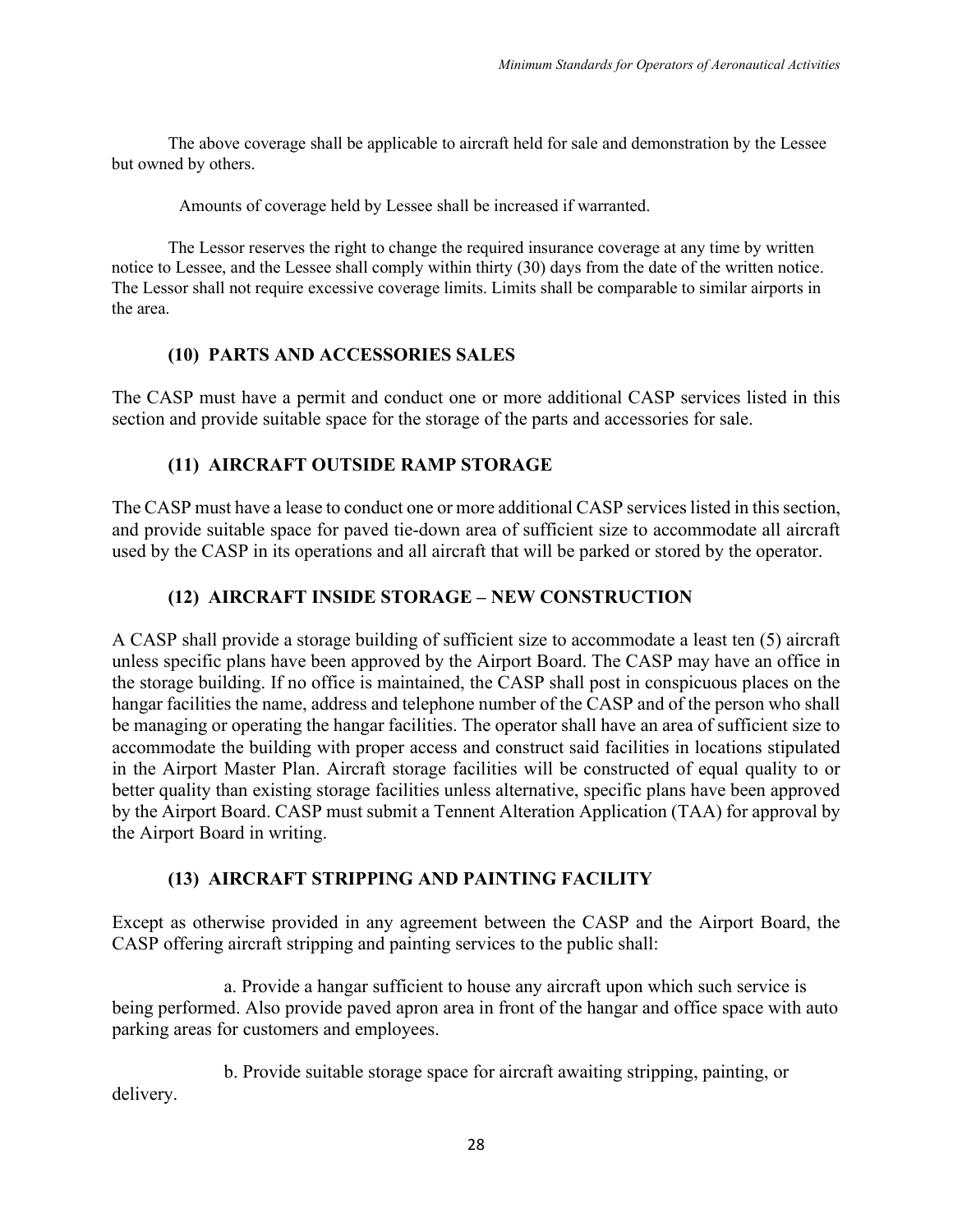c. Provide adequate enclosed shop space to house necessary equipment and tools.

d. Have available, competent and responsible personnel that are knowledgeable of all phases of aircraft stripping, preparation, and treatment of aluminum and painting.

e. Comply with and abide by all standards, rules, regulations, and requirements of the FAA, Department of Environmental Quality, Environmental Protection Agency, OSHA, and any County, State or Federal government agencies having jurisdiction over aircraft stripping and painting operations.

f. Comply with NFPA and the National Board of Fire Underwriters on "Paint Spraying and Spray Booth" regulations regarding the arrangement, construction, and protection of spray booths and the storing and handing of materials used in connection with aircraft painting, varnishing, and spray-painting operations.

g. Not allow any stripping, painting, varnishing, doping, materials or agents, or other contaminants to flow into or be placed in any sewer system.

h. Perform all aircraft stripping and painting operations inside the hangar or building.

i. Properly treat and dispose of solutions, cleaning agents, lubricants and other hazardous materials and wastes in compliance with Federal, State and County regulations.

j. Provide a written plan for adhering to all obligatory safety and environmental requirements.

### **(14) AVIONICS SHOP**

<span id="page-29-0"></span>Except as otherwise provided in any permit between the CASP and the Airport Board, a CASP offering avionics services to the public shall provide a minimum of 200 square feet of space to be used for shop, storage, and test equipment.

Any Lessee who desires to provide a radio, instrument, or propeller repair service shall provide at a minimum the following:

#### **I. Land, Basic Requirements:**

Lessee shall lease of land to accommodate the radio, instrument or propeller repair service.

#### **II. Buildings, Basic Requirements:**

Lessee shall lease or construct buildings/space providing lighted and heated space for an office, shop, and hangar.

#### **III. Personnel, Basic**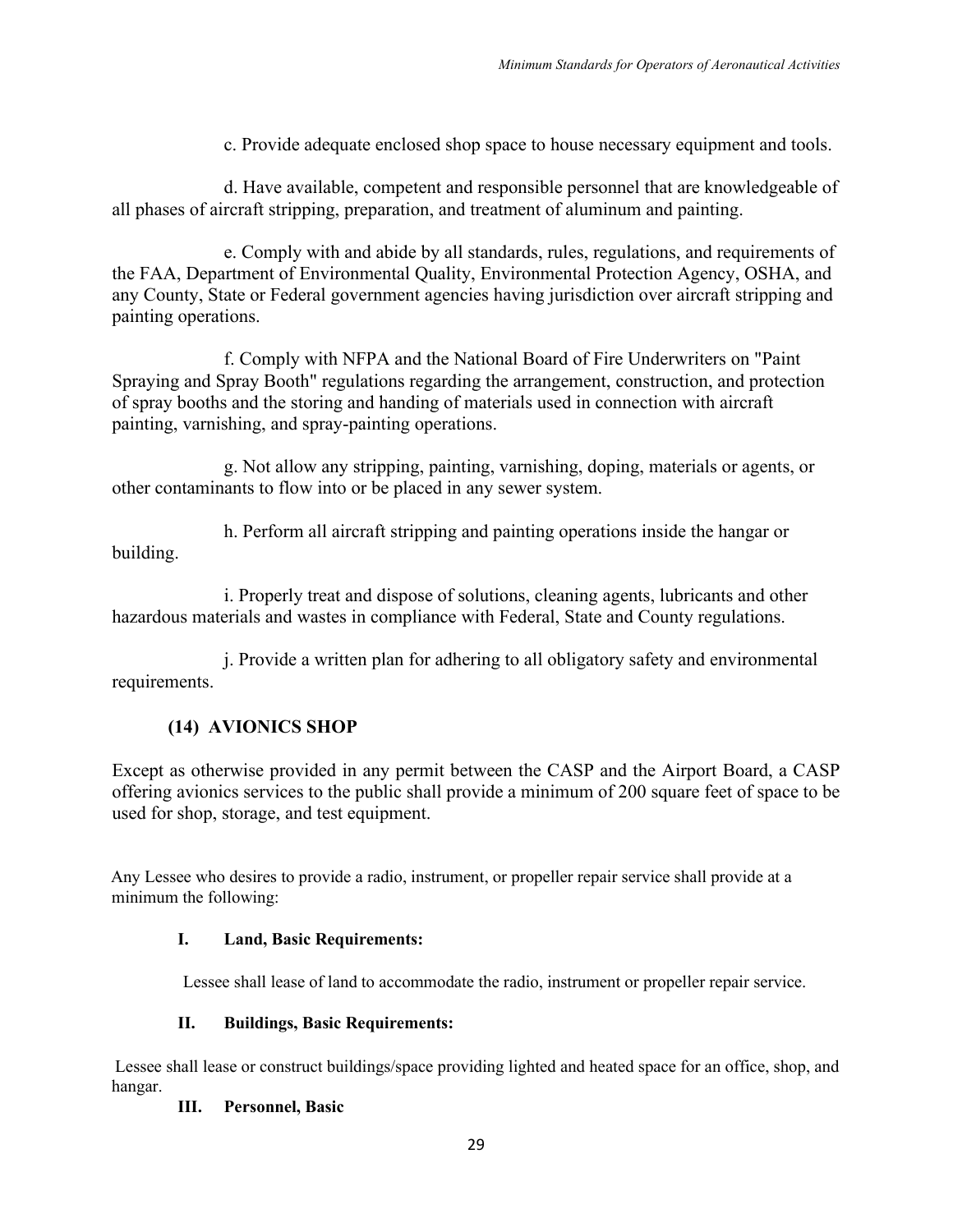One (1) person having FAA repair station certificate and ratings for same.

#### **IV. Hours of Operation:**

**V. Insurance Coverage:** 

The normal operating hours will be at the Lessee's discretion, but the Lessee should be reasonably available to the public.

| $\cdots$ $\cdots$           |                                                                   |
|-----------------------------|-------------------------------------------------------------------|
| Premises Liability          | One Million (\$1,000,000.00) Dollars per occurrence               |
| Hangar's Keeper's Liability | An amount adequate to cover any non-owned<br>property in control. |

The limit liability for hangar keeper's liability for any one accident is established as the total value of all aircraft in the care and custody of the Lessee.

Amounts of coverage held by the Lessee shall be increased if warranted.

The Lessor reserves the right to change the required insurance coverage at any time by written notice to Lessee, the Lessee shall comply within thirty (30) days from the date of the written notice. The Lessor shall not require excessive coverage limits. The limits shall be comparable to similar airports in the area.

### <span id="page-30-0"></span>**SECTION 9 – SUB-LESSORS PERMITTED TO CONDUCT AERONAUTICAL ACTIVITIES**

A. REQUIREMENTS. Each CASP proposing to sub-contract an aeronautical activity as a sublessor at the Airport shall meet the following requirements to the satisfaction of the Airport Board:

(1) The sub-lessor should have previously conducted a similar aeronautical activity in an acceptable manner.

(2) The sub-lessor must have the financial capability to support the activity.

(3) The sub-lessor must reasonably meet applicable requirements of the FAA, State Department of Aviation or other Airport Board governing the proposed activity.

(4) The sub-lessor must furnish suitable insurance acceptable to the Airport Board, including liability insurance and bonding to protect and hold the Airport Board, its officers, employees, agents and representatives, harmless from any liability arising out of the proposed activity.

(5) No interest in the activity shall be transferred to another party without written consent of the Airport Board.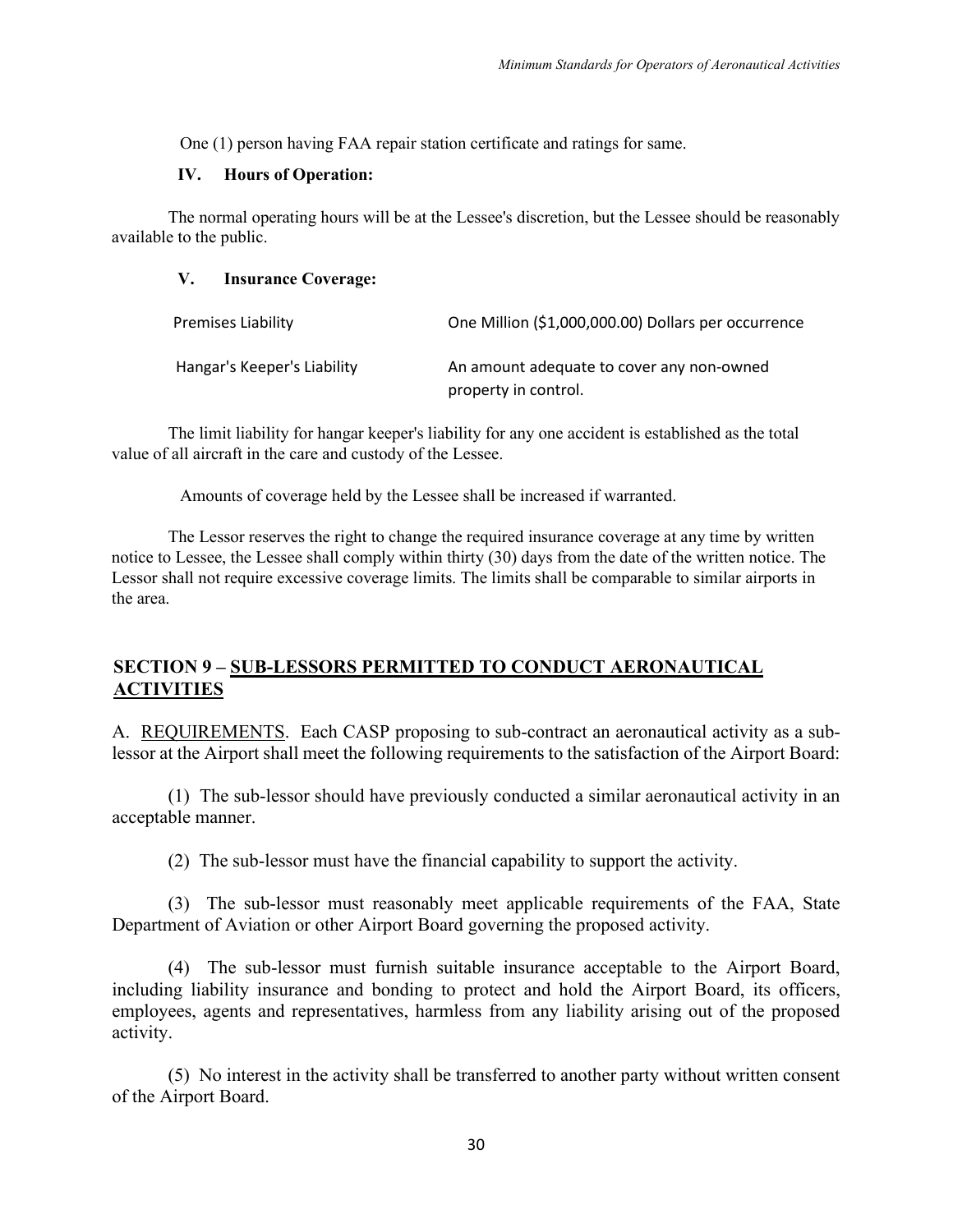B. APPROVAL. The Airport Board shall have final approval with regard to any new activity to be conducted in or on Airport property.

### <span id="page-31-0"></span>**SECTION 10 - FLYING CLUBS**

A. GENERAL. In an effort to promote flying for pleasure, provide restoration and preservation of historic aircraft, development of skills in aeronautics, including pilotage, navigation, and awareness and appreciation of aviation requirements and techniques, the category of Flying Club is added to these standards. All flying clubs desiring to base their aircraft and operate on the Airport must comply with the applicable provisions of required regulations and these standards. However, they shall be exempt from regular fixed based operator requirements upon satisfactory fulfillment of the conditions contained herein. The club shall be a non-profit entity (corporation, association or partnership) organized for the express purpose of providing its members with aircraft for their personal use and enjoyment only.

B. AIRCRAFT. The ownership of aircraft must be vested in the name of the flying club (or owned by all of its members). The aircraft shall be equal and no part of the net earnings of the club will inure to the benefit of any member in any manner. The club shall not derive greater revenue from the use of its aircraft than the amount necessary for the operations, maintenance, insurance, and replacement, upgrading or expansion of its aircraft fleet.

C. LIMITATIONS. The club shall not conduct charter, air taxi, or rental operations. The flying club may permit its aircraft to be used for flight instruction, aircraft checkouts and/or FAA pilot certificate currency requirements in a club-owned aircraft as long as both the instructor providing instruction and person receiving instruction are members of the club owning the aircraft. A flight instructor may be compensated for flight instruction by credit against payment of dues and/or flight time. Only members of the flying club may operate the aircraft at any time. Any qualified mechanic who is a registered member and part owner of the aircraft owned and operated by a flying club shall not be restricted from doing maintenance work on aircraft owned by the club and the club does not become obligated to pay for such maintenance work except that such mechanics may be compensated by credit against payment of dues. Maintenance shall be subject to the provisions Chapter III, Section 8 of these Standards.

D. PROHIBITIONS. Flying Clubs may not hold themselves out to the public as fixed based operators, a specialized aviation service operation, maintenance facility or a flight school and are prohibited from advertisements as such or be required to comply with the appropriate airport minimum standards. All flying clubs and their members are prohibited from leasing, selling, or promoting any goods or services whatsoever to any person or firm other than a member of such club at the Airport except that said flying club may sell or exchange its capital equipment, except as otherwise authorized by the Airport Board or Airport Manager.

E. APPLICATION. Accompanying its initial application, the flying club shall furnish the Airport Board with a copy of its charter and by-laws, articles of association, partnership agreement or other documentation supporting its existence; a roster, or list of members, including names of officers and directors; and evidence of insurance in the form of a certificate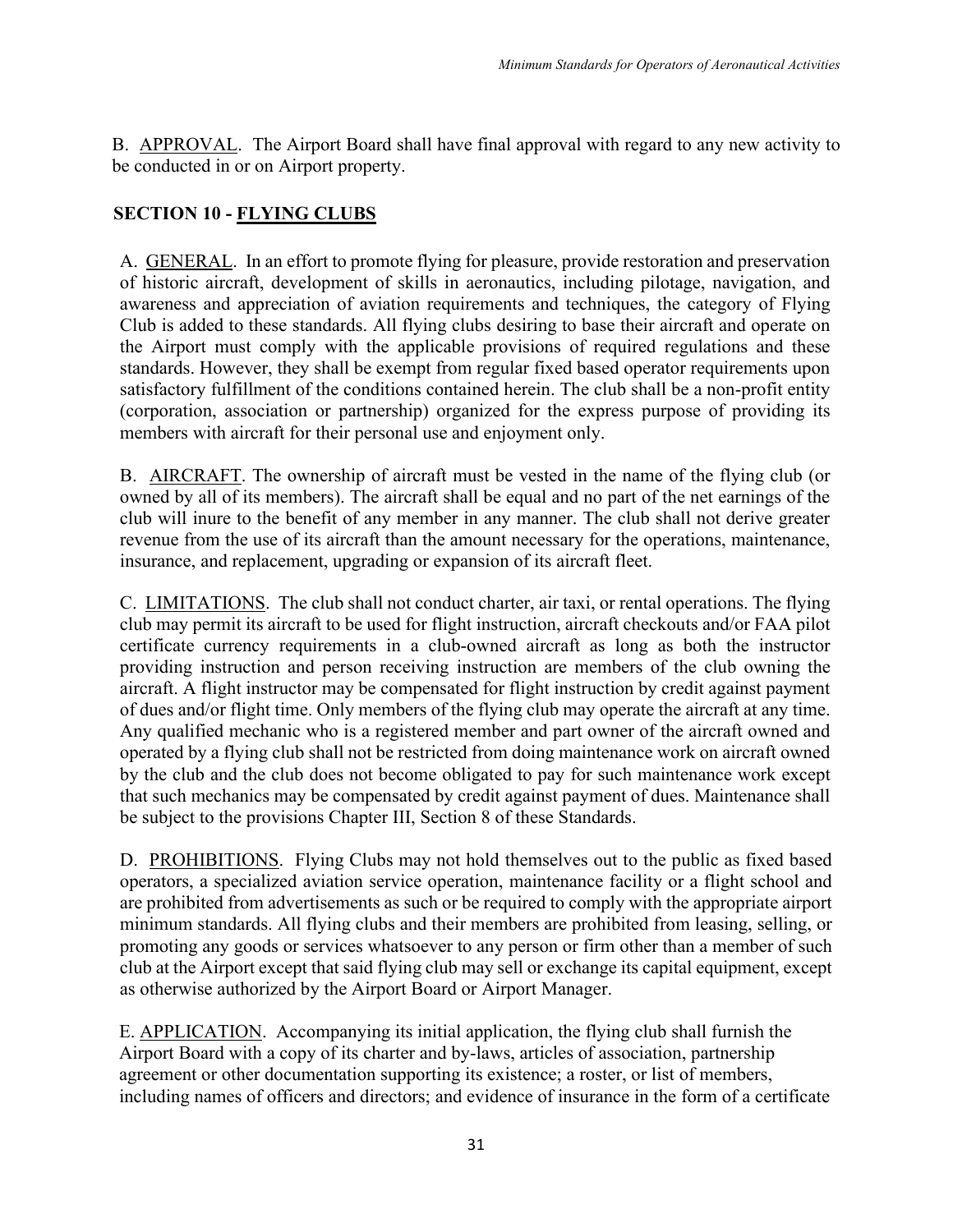of insurance in an amount acceptable to the Airport Board, with the Airport Board, its officers, agents, representatives and employees named as additional insured with thirty (30) days' notice of cancellation required to be filed with the Airport Board. Evidence of insurance will be submitted to the Airport Manager on an annual basis, during the renewal month of said policy. The flying club should file periodic documents as required by the sponsor, including tax returns, insurance policies, membership lists, and other documents be available for review at any reasonable time by the Airport Board and/or Airport Manager.

F. VIOLATIONS. A flying club shall comply with all Federal, State, and local laws, regulations, ordinances and codes and airport rules and regulations and minimum standards that may apply. If a flying club violates any of the foregoing, or permits one or more members to do so, and the violation is not corrected to the satisfaction of the Airport Board, or as determined by the Airport Manager, the club will be required to terminate all operations on the Airport and vacate the Airport.

## <span id="page-32-0"></span>**SECTION 11 – TEMPORARY CASP OPERATIONS**

A. DEFINITION. Any commercial aeronautical activity operating on the airport property conducting temporary business without a commercial lease for the purpose of receiving payment for aeronautical services rendered.

B. APPLICATION. A commercial aeronautical business entity or person(s) seeking to gain airport access to provide services must first obtain a TEMPORARY CASP permit application from the Airport Manager. Depending on the type and duration of the service provided, additional information may be required for permit approval. The Airport Board reserves the right to charge an administrative and/or permit fee for all TEMPORARY CASP OPERATIONS.

C. CONDITIONS. No entity or person(s) shall use the Airport as a TEMPORARY CASP until such entity or person(s) has obtained a temporary business permit from the Airport Manager. Requirements include; proof of liability and property damage insurance coverage as set forth in requirements and standards business license or tax I.D., and an approved permit.

D. COMPLIANCE. All Temporary CASP's must comply with all FAA Federal Regulations, Airport Rules, Regulations, Policies and Airport Minimum Standards that apply. Any noncompliance of above mentioned is subject to having permit being revoked.

E. CASP SERVICES. Types of possible temporary CASP non-airport available commercial aeronautical services is; flight instruction, aircraft maintenance, aircraft recovery, aircraft rental, avionics, aircraft sales, aircraft parts & accessories, aircraft detailing, aircraft taxi/charter, aircraft painting, aircraft management, sightseeing/photography and aerial advertising.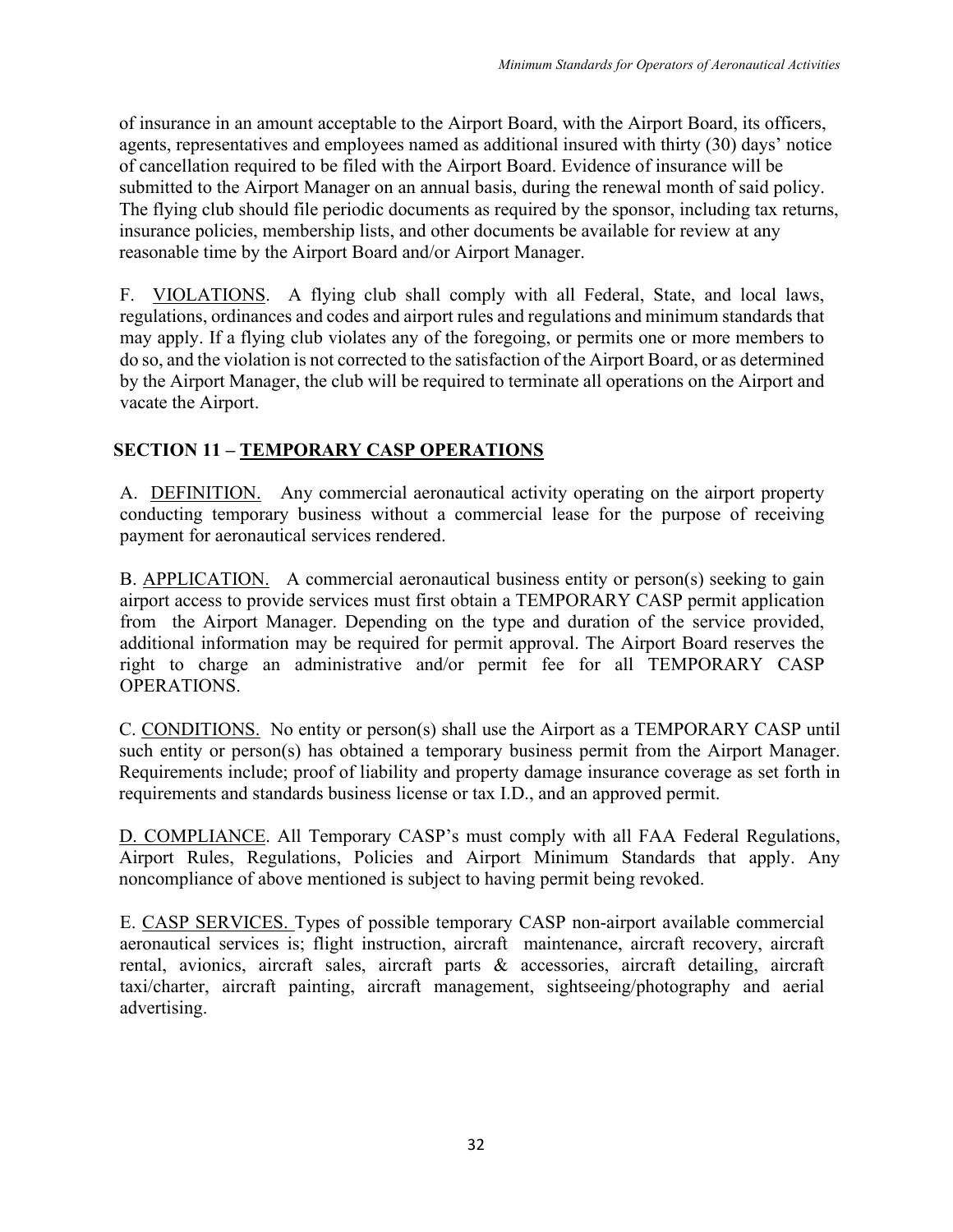## <span id="page-33-0"></span>**SECTION 12 – THROUGH THE FENCE OPERATIONS**

A. DEFINITION. AC 150/5190-7 Through the Fence (TTF) operations are defined by the Federal Aviation Administration (FAA) as any activity or use of real property of an aeronautical or nonaeronautical nature that is located outside (or off) of airport property but has access to the airport's runway and/or taxiway system. corporations, businesses or private parties. Throughthe-fence operations are those activities permitted by an airport sponsor through an agreement that permits access to the public landing area by independent entities or operations offering an aeronautical activity or to owners of aircraft based on land adjacent to, but not part of, the airport property.

B. NO SPONSOR OBLIGATION. The obligation to make an airport available for the use and benefit of the public does not impose any requirement for the airport sponsor to permit ground access by aircraft from adjacent property. The FAA views Through the Fence access as a privilege and not a right. Under existing federal law, there is no requirement for a public airport sponsor to provide access to the airport from private property adjacent to the airport.

C. AGREEMENT. This type of an arrangement has frequently been referred to as a "throughthe-fence'' operation even though a perimeter fence may not be visible. "Through-the-fence" arrangements can place an encumbrance upon the airport property and reduce the airport's ability to meet its federal obligations. As a general principle, the FAA does not support agreements that grant access to the public landing area by aircraft stored and serviced offsite on adjacent property. Thus this type of agreement is to be avoided since these agreements can create situations that could lead to violations of the airport's federal obligations.

### <span id="page-33-1"></span>**SECTION 13 – PERSONAL AIRCRAFT SALES**

.

Nothing contained herein shall prohibit any person from selling such person's own aircraft.

### <span id="page-33-2"></span>**SECTION 14 – WAIVER OF CHAPTER III PROVISIONS**

The Airport Board may, at its discretion, waive any portion or all of Chapter III of these regulations and standards for the benefit of any government or governmental agency performing non-profit public services to the aircraft industry, or performing air search and rescue operations, or performing fire prevention, fire-fighting or law enforcement operations but only to the extent permitted by the rules of the FAA and the laws of the State and local jurisdictions.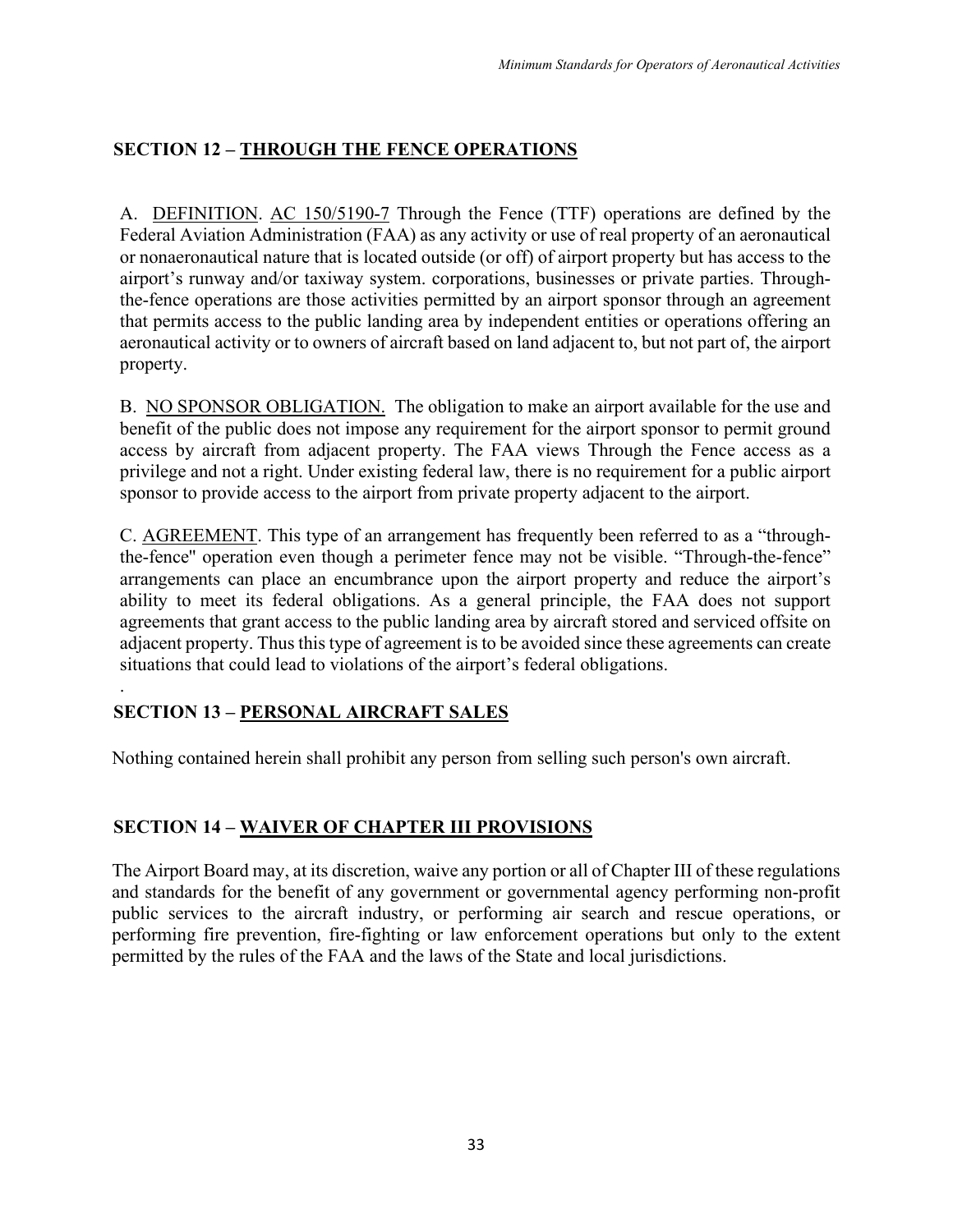### <span id="page-34-0"></span>**SECTION 15 – REPAIR, RESTORATION, REPLACEMENT**

Nothing contained in these regulations and standards shall be construed to require the Airport Board to maintain, repair, restore or replace any structure, improvement, or facility which is damaged or destroyed.

### <span id="page-34-1"></span>**SECTION 16 – EFFECT ON EXISTING LEASES**

All lessees of land under written lease agreement at the Airport with the Airport Board at the time these regulations and standards become effective shall be required to comply with these regulations and standards unless granted a previous lease permission by the Airport Board.

### <span id="page-34-2"></span>**SECTION 17 – WAIVER PIONEERS**

Upon written application, and for good cause shown, as an inducement to the establishment and/or re-establishment of a particular aviation service(s), an existing Full Service CASP, an existing CASP, and/or an applicant for a specialized CASP may be granted a temporary modification of the Minimum Standards contained in Chapter III for a limited period of time (not to exceed one (1) year per written application); it being the express purpose of this provision to assist existing, as well as prospective CASPs in times of economic or financial distress to continue aviation service or to encourage the expansion of aviation services at the Airport where they do not now exist.

### <span id="page-34-3"></span>**SECTION 18 – COMPLIANCE INSPECTIONS**

The Airport Manager shall no less than annually conduct Compliance inspections of each CASP. Deficiencies, if any, will be reported to the offending CASP, who, in turn, shall be required to promptly make corrections.

### <span id="page-34-4"></span>**SECTION 19 – NON-EXCLUSITIVITY**

Nothing in these Minimum Standards is to be considered as restricting or prohibiting the Airport Board from leasing land or available fixed improvements, on similar terms and conditions to other CASPs or from granting operating rights to one or more CASPs. The Airport Board will comply with Federal and State Grant Assurances by not providing exclusive use agreements for equipment, facilities, or fixtures (i.e. fuel tanks/farms, fueling equipment, etc.) which are acquired under grant or to which grant assurances apply. CASPS will be afforded the opportunity to negotiate mutual use agreements with the Airport Board for such equipment, facilities and/or fixtures.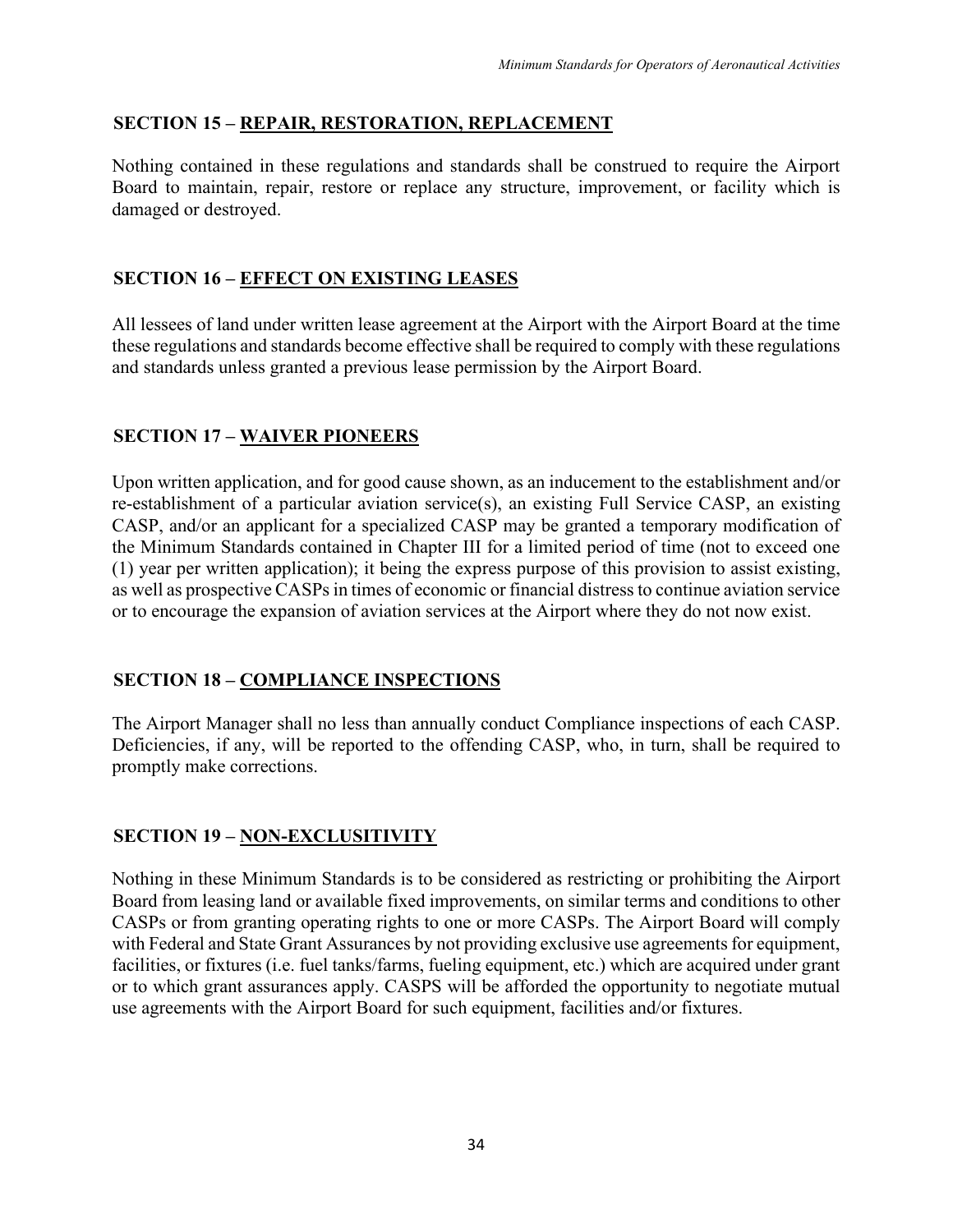### <span id="page-35-0"></span>**SECTION 20 – NON-AIRWORTHY OR NEGLECTED AIRCRAFT**

The Airport Manager may, at his discretion, require owners or lessors of non-airworthy or neglected aircraft to remove those aircraft from the Airport. Those owners or lessors may, at their option, restore the aircraft to an airworthy or acceptable condition. The Airport Manager's determination may be appealed per Chapter IV, Section 2, D and E of the *Springfield-Robertson County Airport Rules and Regulations*.

### <span id="page-35-1"></span>**SECTION 21 – PROPER HEATING & COOLING OF AIRPORT OWNED FACILITIES**

To ensure Airport Board owned facilities are adequately maintained and for those that have public access and use, they are comfortable for the public, the Airport Board has established the following heating and cooling (HVAC) minimum requirements:

(1) For aircraft storage areas and other non-occupied areas where HVAC equipment is available the minimum temperature in those areas is to be maintained at or above 50 degrees (F). This does not apply to unheated facilities including T-Hangars and storage units.

(2) For office and other occupied areas and for the entire terminal building the following temperatures are to be maintained:

a. When occupied, regardless of being open or closed, the actual air temperature within these areas will be no lower than 68 degrees (F) and no higher than 74 degrees (F).

b. When closed and unoccupied the minimum temperature is to be no lower than 64 degrees (F) and the maximum no higher than 80 degrees (F).

c. These temperatures are to be the actual air temperatures within the areas during all of the specified time periods. An example of this is if the Terminal opens at 06:30 and closes at 19:00 the air temperature is to be between 68 and 74 degrees (F) from 06:30 until 19:00 or until all persons have left the facility, whichever occurs last. Additionally, if there are meetings before or after those hours or the building is open for public use or special events those minimum and maximum temperatures are to be adhered for the entire time of use.

(3) Within the terminal the Airport manager will possess a key or have access to the utility and HVAC systems at all times.

(4) There are no minimums or maximums from the Airport owned T-hangars and because there islimited electrical service in those units, HVAC systems are not available and not authorized for installation therein.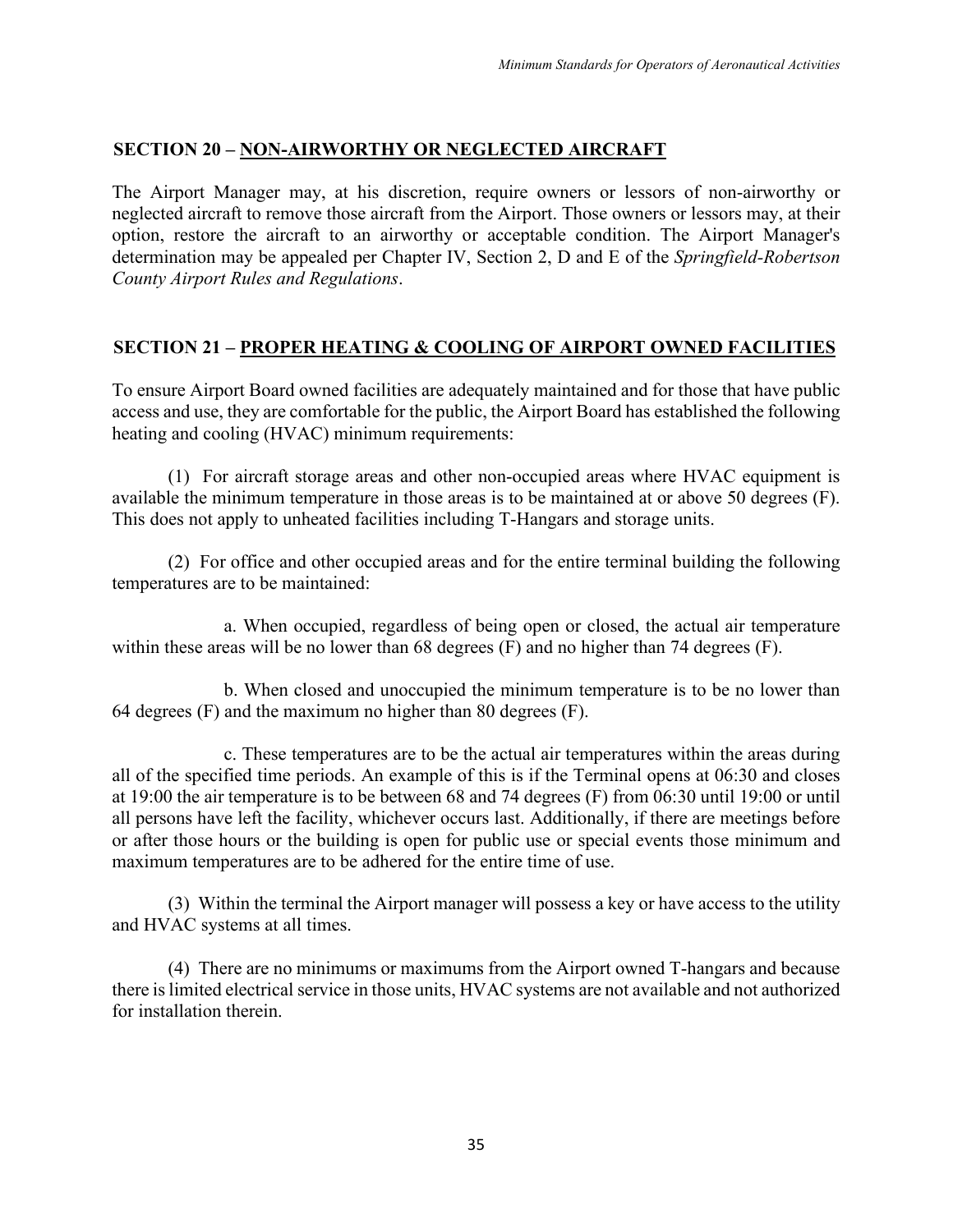# <span id="page-36-0"></span>**CHAPTER IV – GOVERNMENT AGREEMENTS**

## <span id="page-36-1"></span>**SECTION 1 – WAR OR NATIONAL EMERGENCY**

During time of war or national emergency, the Airport Board shall have the right to lease the Airport, or the landing area, or any part thereof to the United States Government for military use, and, any license the Airport Board granted under these rules and any lease and/or agreement executed pursuant hereto shall be subject to such government lease and the provisions of the government lease shall control insofar as they are inconsistent with the said operators agreement, lease or Airport Board.

### <span id="page-36-2"></span>**SECTION 2 – LEASE SUBORDINATE TO GOVERNMENT LEASE**

Any license, lease, or agreement the Airport Board entered into pursuant to these regulations and standards shall be subject and subordinate to the provisions of any existing or future agreement between the Airport Board and the United States Government, relative to the operation or the maintenance of the Airport, the execution of which has been, is, or may be required as a conditioned precedent to the expenditure of Federal funds for the development of the Airport.

### <span id="page-36-3"></span>**SECTION 3 – DISADVANTAGED BUSINESS ENTERPRISE**

It is the policy of the FAA and enforced by the Airport Board to the full extent practicable to utilize Disadvantaged Business Enterprises (DBE) in all aspects of contracting at the Airport.

# <span id="page-36-4"></span>**CHAPTER V – AIRPORT MASTER PLAN**

### <span id="page-36-5"></span>**SECTION 1 – CASP APPROVAL NOT REQUIRED**

The Airport Board may, without the knowledge, consent or approval of any CASP or other person permitted to do business or use part of the Airport, make changes in the Master Plan of the Airport, and in the Airport Board's planning and policies in connection with the development of the Airport, and in these regulations and standards. However, it is the Airport Board's intent to inform CASPs and other businesses of any such changes which are significant.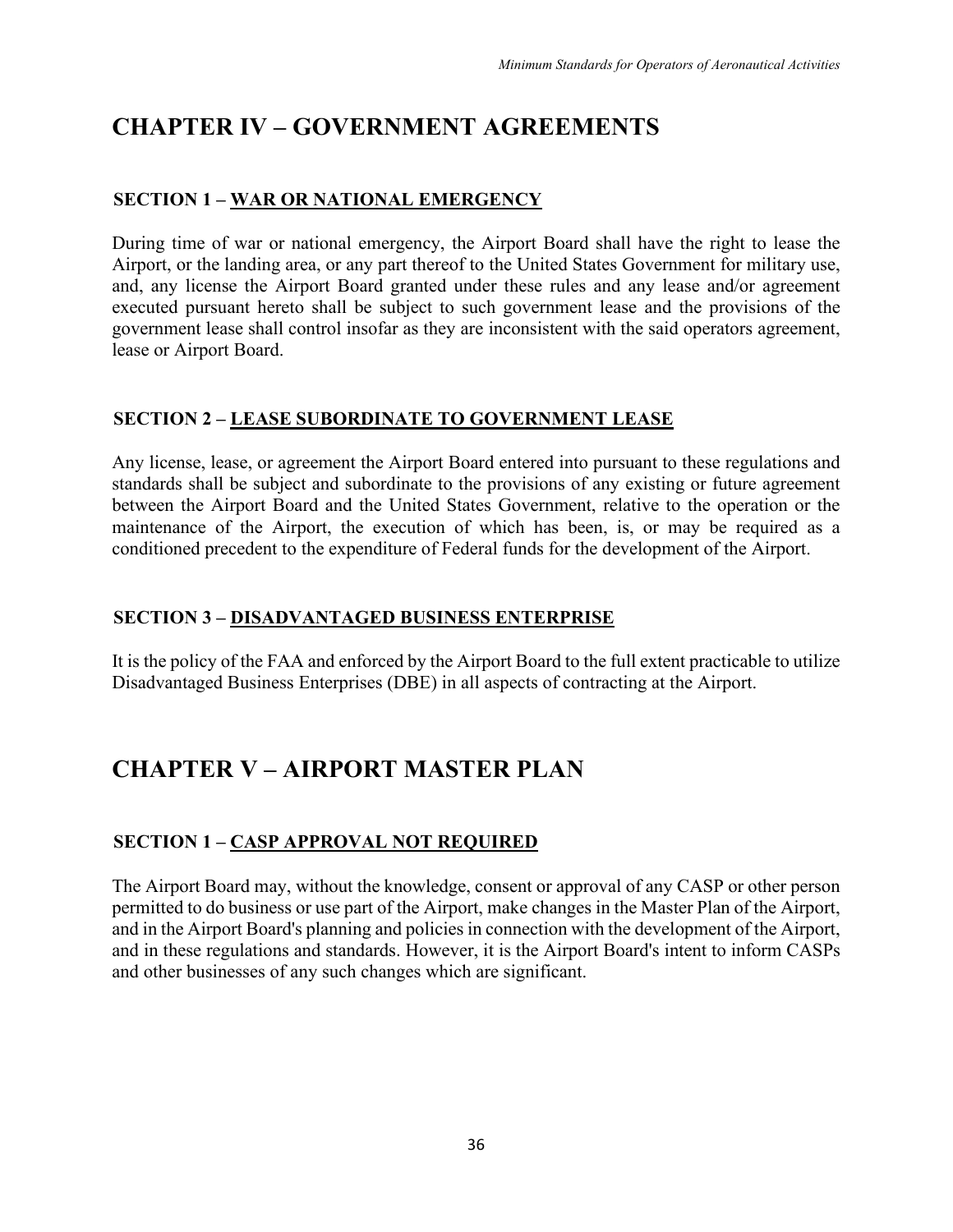# <span id="page-37-0"></span>**CHAPTER VI – RESERVATION OF RIGHTS TO INDIVIDUAL USERS**

### <span id="page-37-1"></span>**SECTION 1 – EXPLANATION OF RIGHTS AND DUTIES IMPOSED**

Notwithstanding anything to the contrary contained herein, the following rights, privileges and duties are hereby conferred and imposed upon individual users of the Airport facilities including but not limited to individual pilots, aircraft owners, and tie-down and T-hangar renters.

(1) Each individual user as defined herein shall meet and maintain all requirements, regulations, and standards for licensing, maintenance, and repair of aircraft established by the Federal Aviation Regulations (FARs), Safety Bulletins, Advisory Circulars, State Aviation Law, and other Federal and State regulations and standards for licensing, maintenance, and repair of aircraft.

(2) It shall be the duty of each individual user of the Airport to fully inform themselves of, and to keep current on, all Federal, State, and Airport Board aviation regulations and standards and to completely and promptly comply therewith.

(3). Nothing contained herein shall restrict or limit the rights of individual usersto conduct maintenance and repairs on their own aircraft which are allowed by FAA and/or these regulations or standards. However, all such repairs and maintenance shall be authorized and conducted strictly in accordance with Federal, State, and local regulations, circulars, airworthiness directives, and requirements, and such maintenance and repairs shall be conducted within the area designated for owner maintenance or T-hangars leased by individual users of the Airport or by authorized repair facilities on the airfield. Aircraft maintenance conducted in T-hangars must be approved in writing by the Airport Manager. It should be understood, that this approval will be withheld if requestor has violated or is in violation of Chapter II, Section 2, Paragraph (d) and/or (e) of the *Springfield-Robertson County Airport Rules and Regulations*, or other safety related practices identified by the Airport Manager, Fire Marshall, or the Airport Board.

(4). All individual users shall comply with these regulations and standards regarding common use areas and will not allow or participate in any maintenance or repair activities or any part hereof to be conducted in said common areas and will comply with all safety and fire regulations in effect at the time and as set forth in Chapter II, Section 6 of the *Springfield-Robertson County Airport Rules and Regulations*.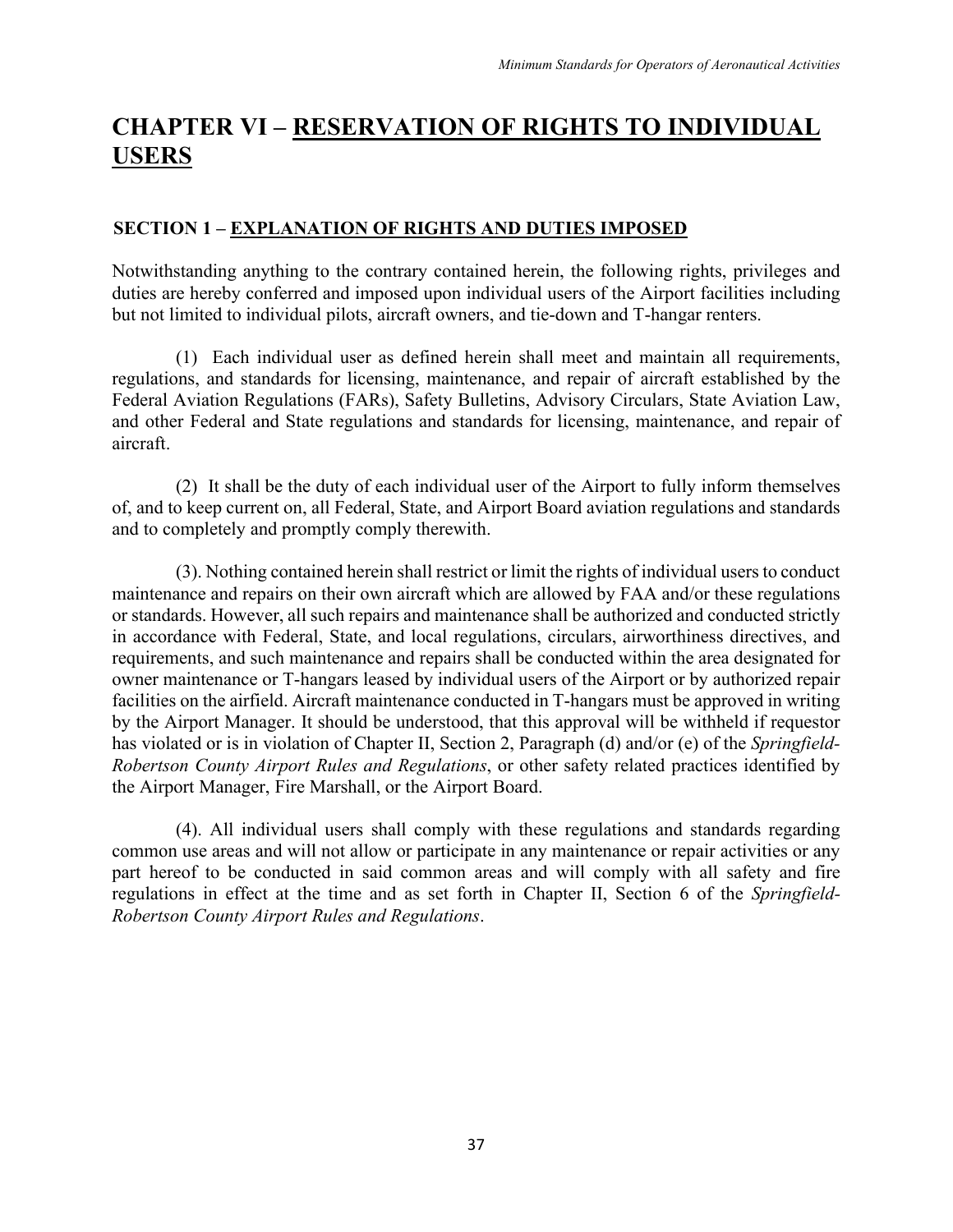# <span id="page-38-0"></span>**CHAPTER VII – RESERVATION OF RIGHTS OF THE AIRPORT OWNER/SPONSOR**

### **SECTION 1 – EXPLANAITION OF RIGHTS RESERVED**

The Springfield-Robertson County Airport Board, the operator of the Springfield-Robertson County Airport, reserves all rights and powers to adhere to all Federal and State laws, and all contracts it has entered into including, but not limited to, all Federal and State Grant Agreements with the FAA and State Department of Transportation for funding of improvements to the Airport. The Airport Board also reserves the right to make changes and modifications to the regulations and standards contained in and explained throughout this document at any time.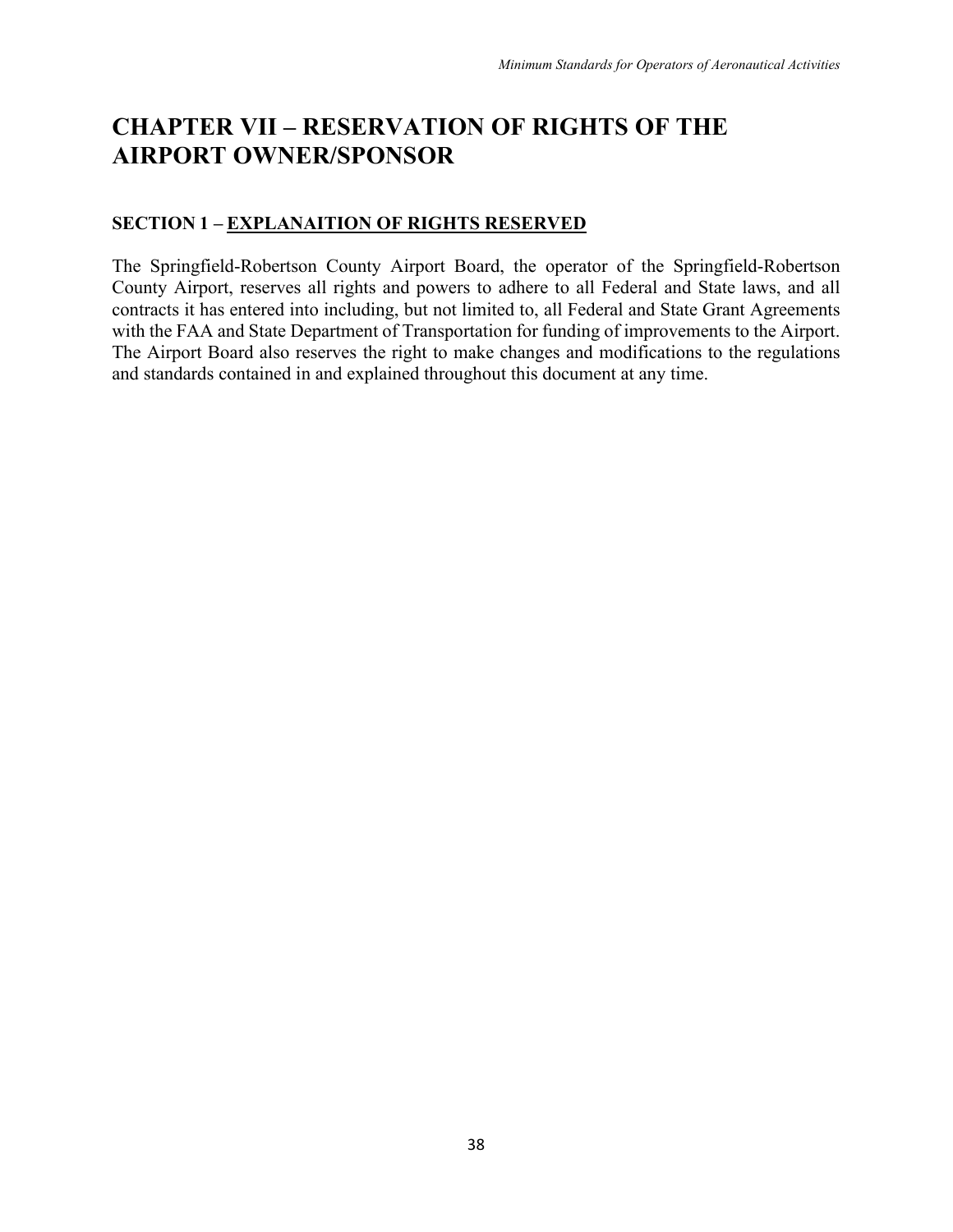# **APPENDIX A COMMERCIAL AERONAUTICAL SERVICE PROVIDER APPLICATION**

<span id="page-39-2"></span><span id="page-39-1"></span><span id="page-39-0"></span>All persons who desire to establish a commercial aeronautical operation to provide aviation-related services at the Springfield-Robertson County Airport must submit an application to do so with the Airport Board and receive approval prior to commencing any business activity(ies) within the boundaries of the Airport.

DIRECTIONS. Complete each item on this form as thoroughly and accurate as possible. When necessary, attach additional explanatory materials. Provided for your convenience is a Supplemental Application which gives a general list of additional information that may be required following the Airport Board's initial review of your application. Let it be known and understood, the Airport Board reserves the right to request additional information and supporting material as deemed necessary to satisfy prerequisites for approval. All personal financial information, credit reports or other financial data obtained by or submitted pursuant to this application will be kept confidential as required by the State of Tennessee Open Records Act.

### **1. APPLICANT INFORMATION**

| <b>Applicant Name</b><br>As it shall appear on<br>documents                |                                                                                      |              |                              |          |             |
|----------------------------------------------------------------------------|--------------------------------------------------------------------------------------|--------------|------------------------------|----------|-------------|
| <b>Intended Status of</b><br><b>Operations</b>                             | Sole proprietorship/individual<br>Limited Liability Company (LLC)<br>Other (explain) |              | Partnership<br>Joint Venture |          | Corporation |
| <b>Street Address</b><br>As it shall appear on<br>documents                |                                                                                      |              |                              |          |             |
| City                                                                       |                                                                                      | <b>State</b> |                              | Zip Code |             |
|                                                                            |                                                                                      |              |                              |          |             |
| <b>Phone Number</b>                                                        |                                                                                      |              | Alternate Number             |          |             |
| Fax Number                                                                 |                                                                                      |              | Email Address                |          |             |
|                                                                            |                                                                                      |              |                              |          |             |
| <b>Billing Address</b><br>Check here if same as<br>Address above $\square$ |                                                                                      |              |                              |          |             |
| City                                                                       |                                                                                      | <b>State</b> |                              | Zip Code |             |
| Contact Name and<br>Title                                                  |                                                                                      |              | <b>EIN Number</b>            |          |             |
| Phone Number                                                               |                                                                                      |              | Alternate Number             |          |             |
| Fax Number                                                                 |                                                                                      |              | Email Address                |          |             |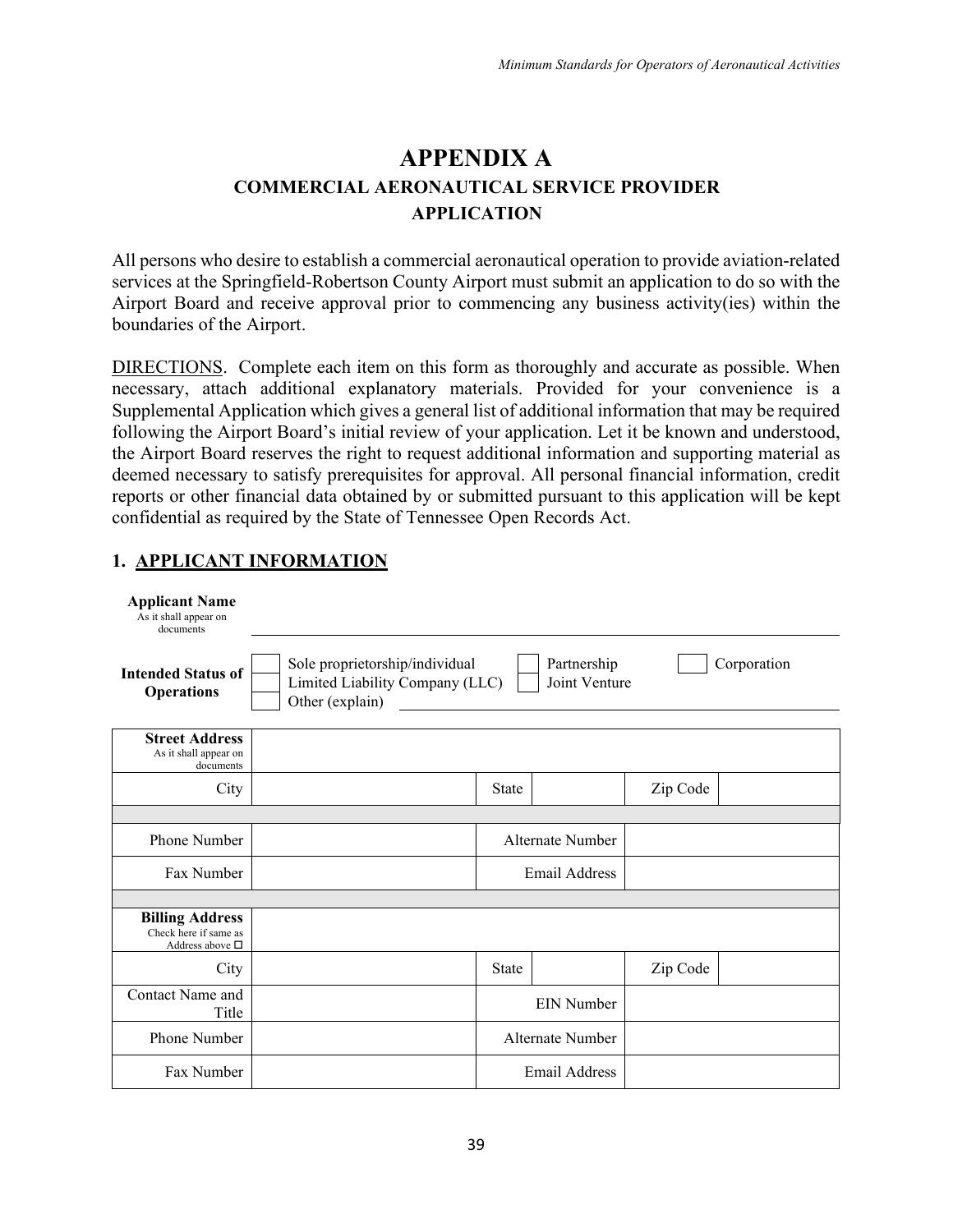### **2. PERSONAL AND FINANCIAL BACKGROUND INFORMATION**

*Please attach additional sheets as necessary to provide required details and/or explanations.*

| Has the applicant ever had a bond or surety canceled or forfeited?              |  |  |
|---------------------------------------------------------------------------------|--|--|
| If yes, attach a statement naming the bonding company, date, amount and reason. |  |  |

| B. Has the applicant ever been declared bankrupt? |  |  |  |
|---------------------------------------------------|--|--|--|
| If yes, attach a copy of the Petition.            |  |  |  |

C. Has the applicant ever been convicted of a felony? *If yes, provide date, court location, case number and details of conviction.*

Has the applicant ever been involved in any litigation, liens, or claims

D. against any airport, municipality or insurance, liability, or workers compensation?



**YES NO**

*If yes, attach detailed information on such.*

E. Has the applicant ever had any credit problems? *If yes, explain.*

### **3. PROPSED BUSINESS**

A. NATURE OR TYPE OF BUSINESS *Check all activities/operations proposed to be conducted. Please refer to the Springfield-Robertson County Minimum Standards*

| <b>Aircraft Support Services</b>                           | <b>Flight Operations</b> | <b>On-Demand Flying Services</b>        |  |
|------------------------------------------------------------|--------------------------|-----------------------------------------|--|
| Aircraft Storage                                           | Air Carrier Operations   | Aircraft rental to the public           |  |
| <b>Aircraft Painting</b>                                   | Air Taxi Operations      | Flight School                           |  |
| Aircraft Maintenance<br>(major and/or minor)               | Transportation of Cargo  | Ground school or Flight<br>Examiner     |  |
| Repair or reconditioning of<br>used aircraft               | Transportation of Mail   | Aerial operations (ie. crop<br>dusting) |  |
| Aircraft parts sales                                       | Other (specify below)    | Corporate Flight Department             |  |
| Avionics sales, repair<br>and/or installation              |                          | Aircraft charter for any<br>purpose     |  |
| Aircraft sales, leasing,<br>and/or brokerage               |                          | Aerial advertising                      |  |
| Sale of aeronautical items<br>and/or supplies (charts etc) |                          | Aerial photography or survey            |  |
| Aircraft Management                                        |                          | Sightseeing flights                     |  |
| <b>Aircraft Detailing</b>                                  |                          |                                         |  |
| Other (specify below)                                      |                          | Other (specify below)                   |  |

If 'Other' is checked above provide specifications here.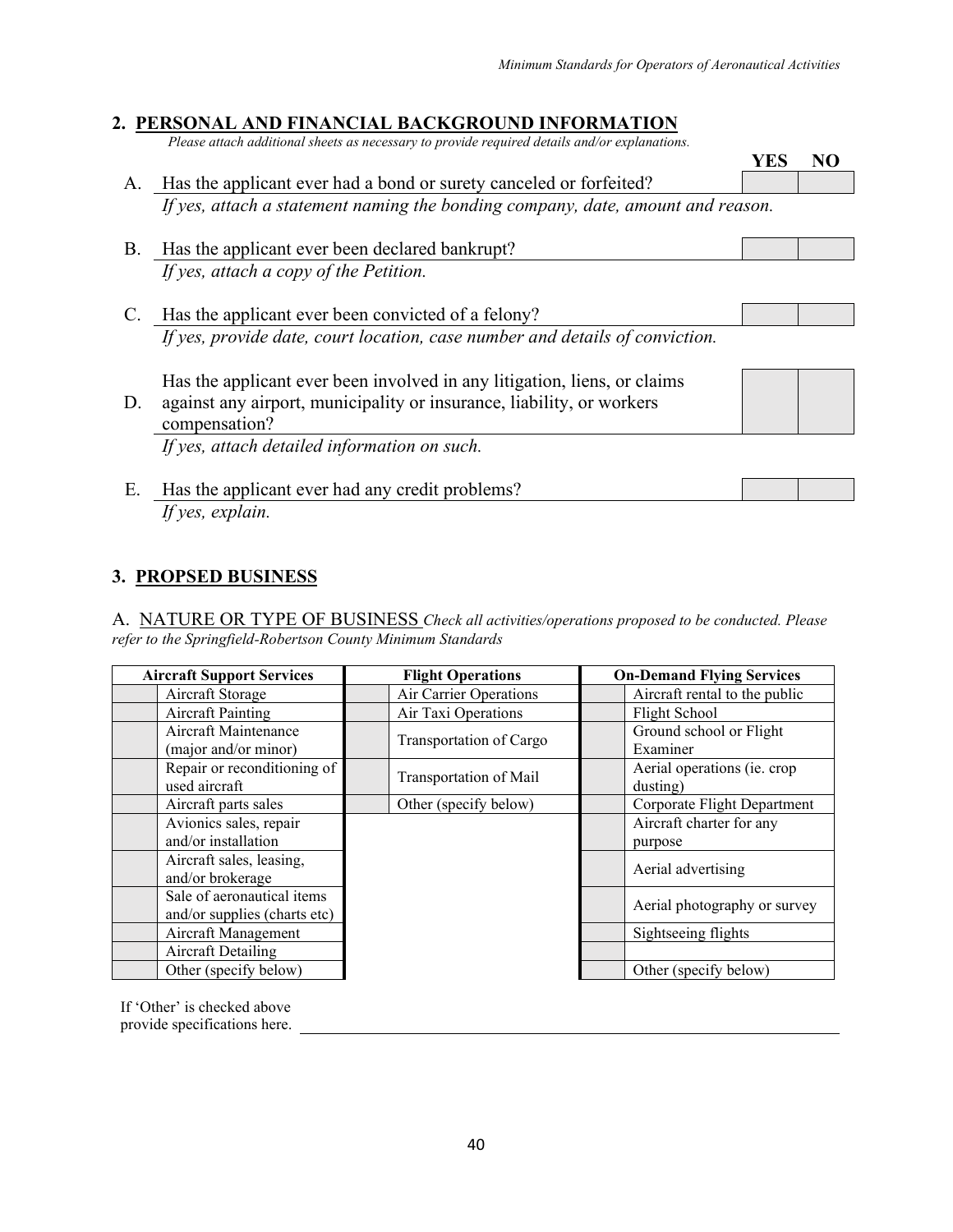B. BUSINESS OWNERSHIP INFORMATION *List all persons or companies that will own an interest in the proposed business, including financial institutions if applicable.*

| Name                     | Phone Number |          |
|--------------------------|--------------|----------|
| <b>Street</b><br>Address |              |          |
| City                     | State        | Zip Code |
|                          |              |          |
| Name                     | Phone Number |          |
| Street<br>Address        |              |          |
| City                     | State        | Zip Code |
|                          |              |          |
| Name                     | Phone Number |          |
| Street<br>Address        |              |          |
| City                     | State        | Zip Code |

C. BUSINESS OPERATIONS DESCRIPTION *Provide responses to the below items on a separate document and attach to application upon submission.*

1. Please provide a brief explanation of the type of commercial aeronautical operation(s) you propose to run and all services you will offer and to whom.

2. Identify specific needs, such as type and minimum size/square footage of land and/or existing facilities, including required utilities, pavements, ramp, etc. as applicable.

3. If proposing new construction, indicate any special consideration for equipment, drainage, lighting, etc. and describe the estimated cost of any structures and your planned method of financing such improvements. Attach a site plan and/or drawing as applicable.

*NOTE: Prior to an official lease agreement with the Airport Board, the applicant must file a 7460-1 'Notice of Proposed Construction or Alteration' with the FAA and submit FAA's response to the Airport Board. If impacts to the Airport or its operations are indicated, the applicant must alleviate such to the satisfaction of the Airport Manager prior to commencing said lease, proposed construction and intended operations.*

4. Identify your proposed commencement date of operations.

5. Will any part of the operations of this business require the storage, use or transport of volatile, hazardous or toxic chemicals or waste on Airport property? If yes, please explain in detail and what steps are being taken to secure the appropriate compulsory licenses.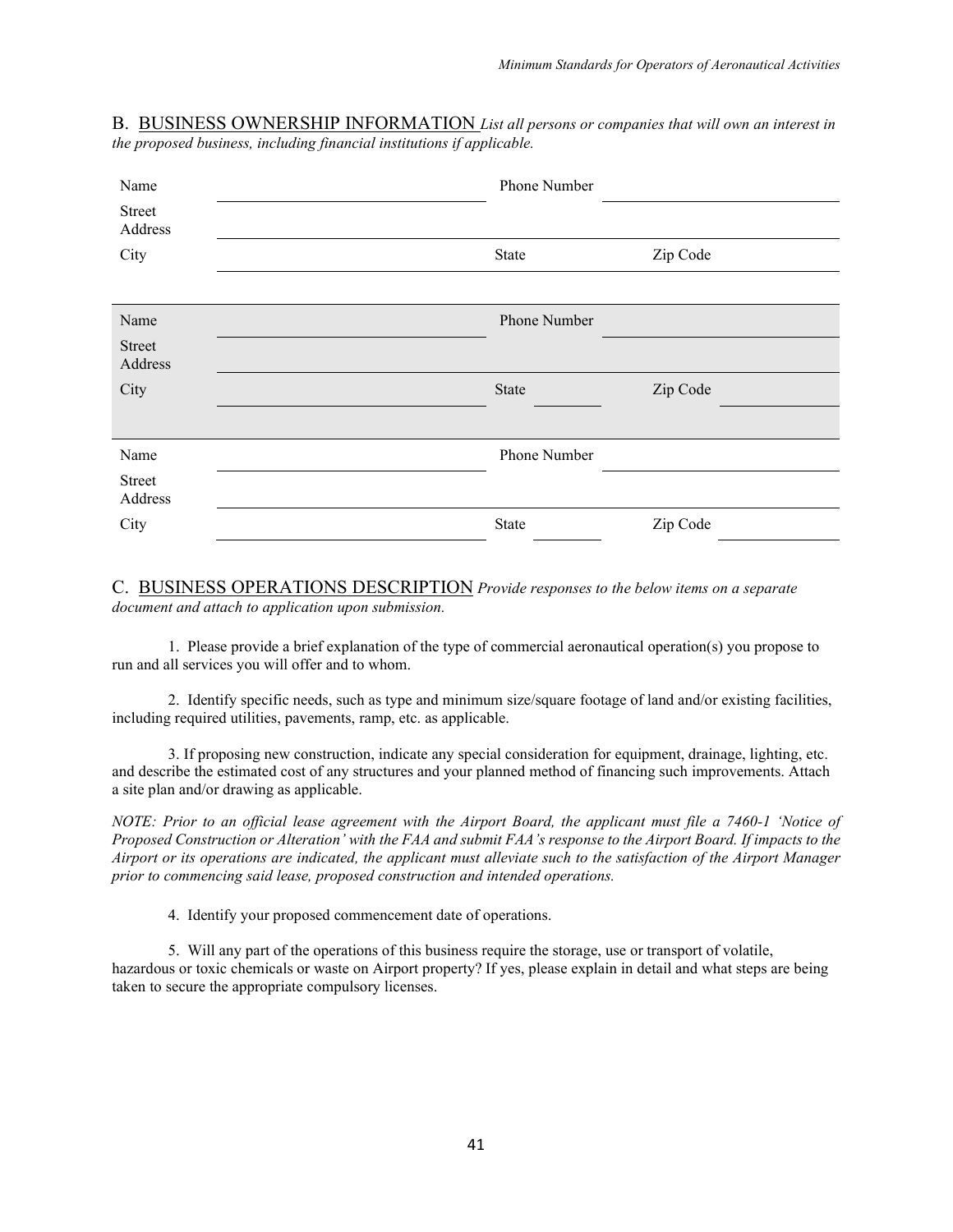### **4. APPLICANT ACKNOWLEDGEMENT AND SIGNATURE**

The applicant(s) hereby acknowledge that any business endeavor operated within the premise of the Springfield-Robertson County Airport must receive approval and be permitted prior to its commencement. Any expenditures and/or commitments made by the applicant(s) prior to receipt of approval and a permit by the Airport Board is at the sole risk of the applicant(s).

The applicant(s) hereby attest that the foregoing application is complete and accurate and respectfully request the Airport Board consider all therein and to grant approval and permission to perform the specified aeronautical activity(ies) at the Springfield-Robertson County Airport.

| Title                  | Date |
|------------------------|------|
| Applicant<br>Signature |      |
| Printed Name           |      |
|                        |      |
| Title                  | Date |
| Applicant<br>Signature |      |
| Printed Name           |      |
|                        |      |
| Title                  | Date |
| Applicant<br>Signature |      |
| Printed Name           |      |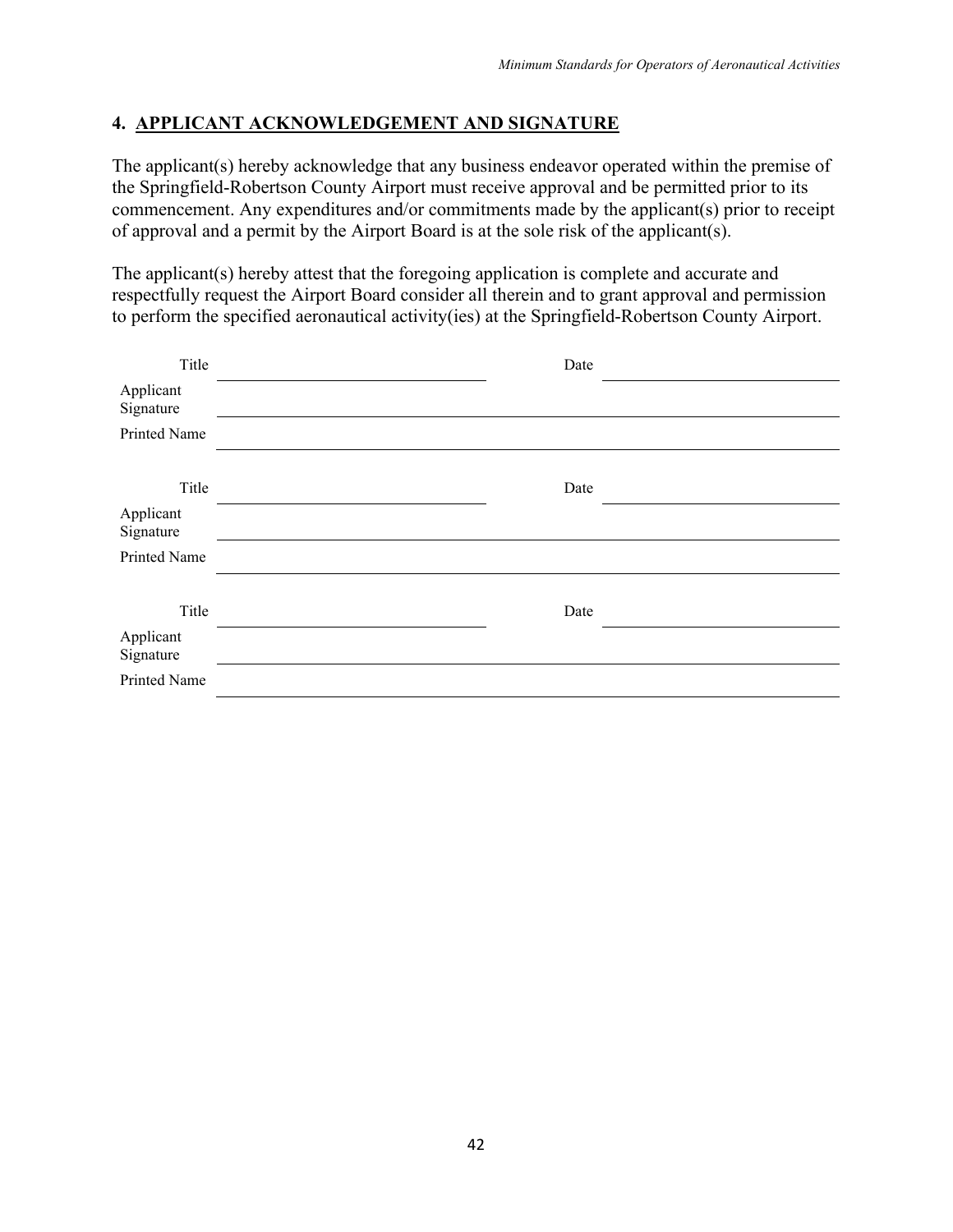# **APPENDIX B COMMERCIAL AERONAUTICAL SERVICE PROVIDER SUPPLEMENTAL APPLICATION**

<span id="page-43-2"></span><span id="page-43-1"></span><span id="page-43-0"></span>This form provides a general list of additional information that may be required following the Airport Board's initial review of your application. (Appendix A).

DIRECTIONS. Legibly complete each item as applicable on this form as thoroughly and accurate as possible. When necessary, attach additional explanatory materials. Let it be known and understood, the Airport Board reserves the right to request this additional information and supporting material as it deems necessary to satisfy prerequisites for approval. All personal financial information, credit reports or other financial data obtained by or submitted pursuant to this application will be kept confidential as required by the State of Tennessee Open Records Act.

#### **1. DECLARATION OF BUSINESS TYPE**

#### A. SOLE PROPRIETORSHIP

**Full Name**

**D/B/A**

| Address               |                  |          |
|-----------------------|------------------|----------|
| City                  | <b>State</b>     | Zip Code |
|                       |                  |          |
| <b>Business Phone</b> | Other/Cell Phone |          |
| Social Security No.   | Date of Birth    |          |
| Driver's License No.  | State of Issue   |          |

#### B. PARTNERSHIP

**Name of Partnership**

**Date of Organization**

| General Partnership                            | Limited Partnership |      |     |    |
|------------------------------------------------|---------------------|------|-----|----|
|                                                |                     |      |     |    |
| Statement of Partnership Recorded              |                     |      | Yes | No |
| Date                                           | County of           |      |     |    |
| Book                                           |                     | Page |     |    |
|                                                |                     |      |     |    |
| Has Partnership previously done business in TN |                     |      | Yes | No |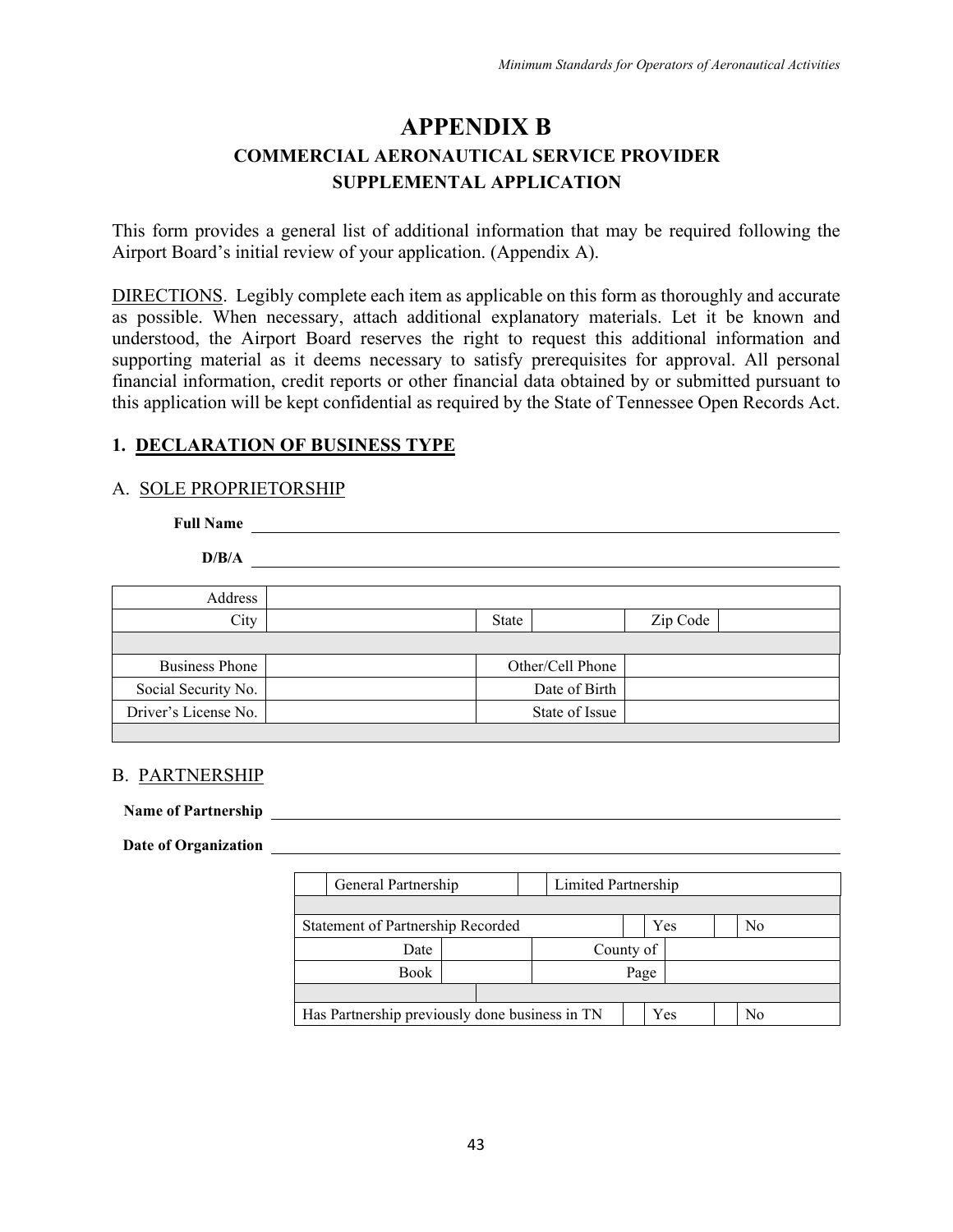| Name                 |       |                |          | <b>Share</b> |
|----------------------|-------|----------------|----------|--------------|
| Address              |       |                |          |              |
| City                 | State |                | Zip Code |              |
| Social Security No.  |       | Date of Birth  |          |              |
| Driver's License No. |       | State of Issue |          |              |
|                      |       |                |          |              |
| Name                 |       |                |          | <b>Share</b> |
| Address              |       |                |          |              |
| City                 | State |                | Zip Code |              |
| Social Security No.  |       | Date of Birth  |          |              |
| Driver's License No. |       | State of Issue |          |              |
|                      |       |                |          |              |
| Name                 |       |                |          | <b>Share</b> |
| Address              |       |                |          |              |
| City                 | State |                | Zip Code |              |
| Social Security No.  |       | Date of Birth  |          |              |
| Driver's License No. |       | State of Issue |          |              |
|                      |       |                |          |              |

Provide the information requested for each general partner.

#### C. JOINT VENTURE/CO-OP

#### **Name of Organization**

### Date of Organization **contact of Organization**

| Joint Venture/Co-op Agreement Recorded         | Yes. | N <sub>0</sub> |
|------------------------------------------------|------|----------------|
| Has Partnership previously done business in TN | Yes  | N <sub>0</sub> |

Provide the information requested for each person participating in the Joint Venture or Cooperative entity.

| Name    |       |          |  |
|---------|-------|----------|--|
| Address |       |          |  |
| City    | State | Zip Code |  |
|         |       |          |  |
| Name    |       |          |  |
| Address |       |          |  |
| City    | State | Zip Code |  |
|         |       |          |  |
| Name    |       |          |  |
| Address |       |          |  |
| City    | State | Zip Code |  |
|         |       |          |  |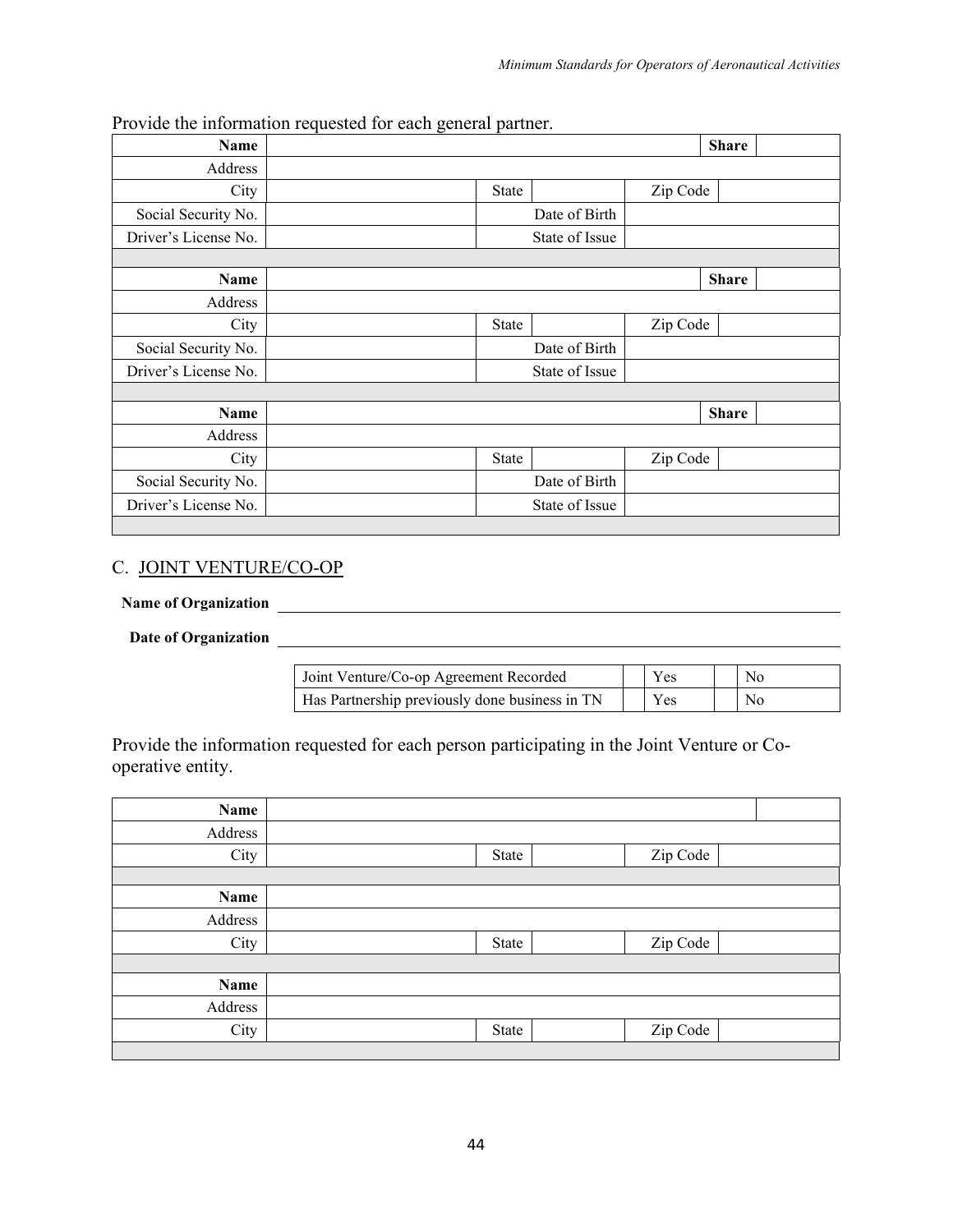#### D. CORPORATION

#### **Name**

| State of Incorporation                              | Date of Incorporation |           |          |
|-----------------------------------------------------|-----------------------|-----------|----------|
|                                                     |                       |           |          |
| Has TN authorized Corporation to do business in TN? |                       | Yes       | No       |
| How is the Corporation is held?                     |                       | Privately | Publicly |
|                                                     |                       |           |          |

If publicly held, where and how is stock traded?

If a private corporation, attach a separate sheet listing the name, title, address, number of voting and non-voting shares for each officer, Director, and Principal shareholder.

List the name, title and address of each Officer of the Corporation

| Name    |       | <b>Title</b> |          |  |
|---------|-------|--------------|----------|--|
| Address |       |              |          |  |
| City    | State |              | Zip Code |  |
|         |       |              |          |  |
| Name    |       | <b>Title</b> |          |  |
| Address |       |              |          |  |
| City    | State |              | Zip Code |  |
|         |       |              |          |  |
|         |       |              |          |  |
| Name    |       | <b>Title</b> |          |  |
| Address |       |              |          |  |
| City    | State |              | Zip Code |  |
|         |       |              |          |  |
| Name    |       | <b>Title</b> |          |  |
| Address |       |              |          |  |
| City    | State |              | Zip Code |  |

Business Information

| $\sim$<br>ັບວະ           |   |            | Phone                                              |  |
|--------------------------|---|------------|----------------------------------------------------|--|
| $+ + +$<br>۰ъ.<br>$\cup$ | ⌒ | га<br>wiai | $\overline{\phantom{a}}$<br>∽<br>-<br>ode<br>- - - |  |

Service Agent Information

| Name                     |       |          |  |
|--------------------------|-------|----------|--|
| Address                  |       | Phone    |  |
| ~··<br>$\mathcal{C}$ ity | State | Zip Code |  |

Attach a copy of the Articles of Incorporation or other documentation creating the Corporation.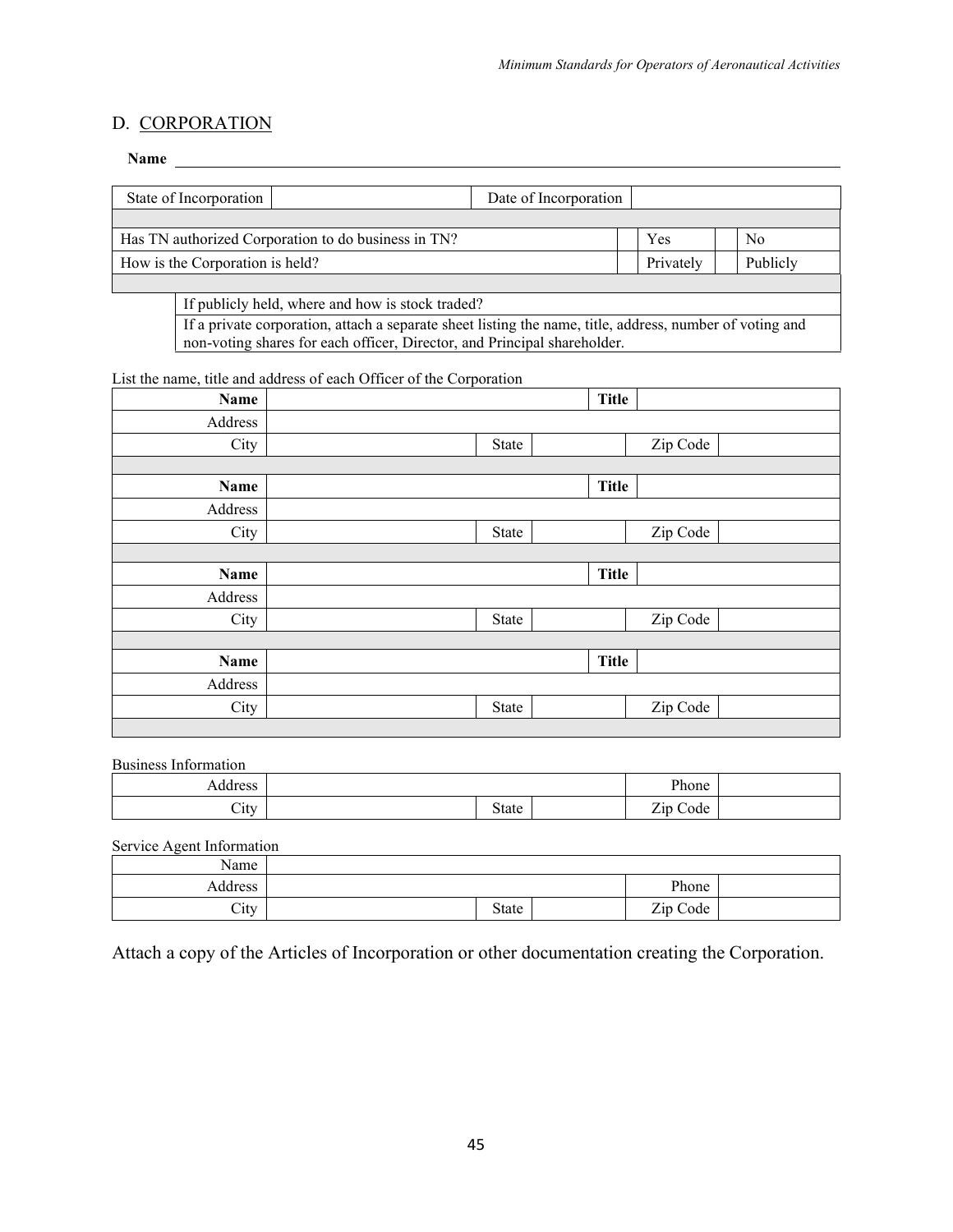### E. LIMITED LIABILITY COMPANY (LLC)

#### **Name of Company**

| State of Company                                             | Date of Company |     |    |
|--------------------------------------------------------------|-----------------|-----|----|
|                                                              |                 |     |    |
| Is this LLC recorded?                                        |                 | Yes | No |
| Has the State of TN authorized the LLC to do business in TN? |                 | Yes | No |

#### List the name, title and address of all members of the LLC.

| <b>Name</b> |       | <b>Title</b> |          |  |
|-------------|-------|--------------|----------|--|
| Address     |       |              |          |  |
| City        | State |              | Zip Code |  |
|             |       |              |          |  |
| Name        |       | <b>Title</b> |          |  |
| Address     |       |              |          |  |
| City        | State |              | Zip Code |  |
|             |       |              |          |  |
|             |       |              |          |  |
| Name        |       | <b>Title</b> |          |  |
| Address     |       |              |          |  |
| City        | State |              | Zip Code |  |
|             |       |              |          |  |
| Name        |       | <b>Title</b> |          |  |
| Address     |       |              |          |  |
| City        | State |              | Zip Code |  |

Attach a copy of the agreement that formed the LLC and was filed with the State or other agency that recorded the LLC. This agreement should, at a minimum, detail the division of management and responsibilities, rights of members to withdraw capital, and the responsibilities of members to contribute new capital as necessary.

#### **2. ADDITIONAL INFORMATION**

#### A. REFERENCES.

(1) Three (3) business references (including Bank references) with knowledge of debt and payment history.

(2) Three (3) credit references.

B. HELD PERMITS. Copies of any and all applicable licenses, permits, or certificates required to conduct this business (ie. FAA Part 135 Certificate of Air Agency Certificate).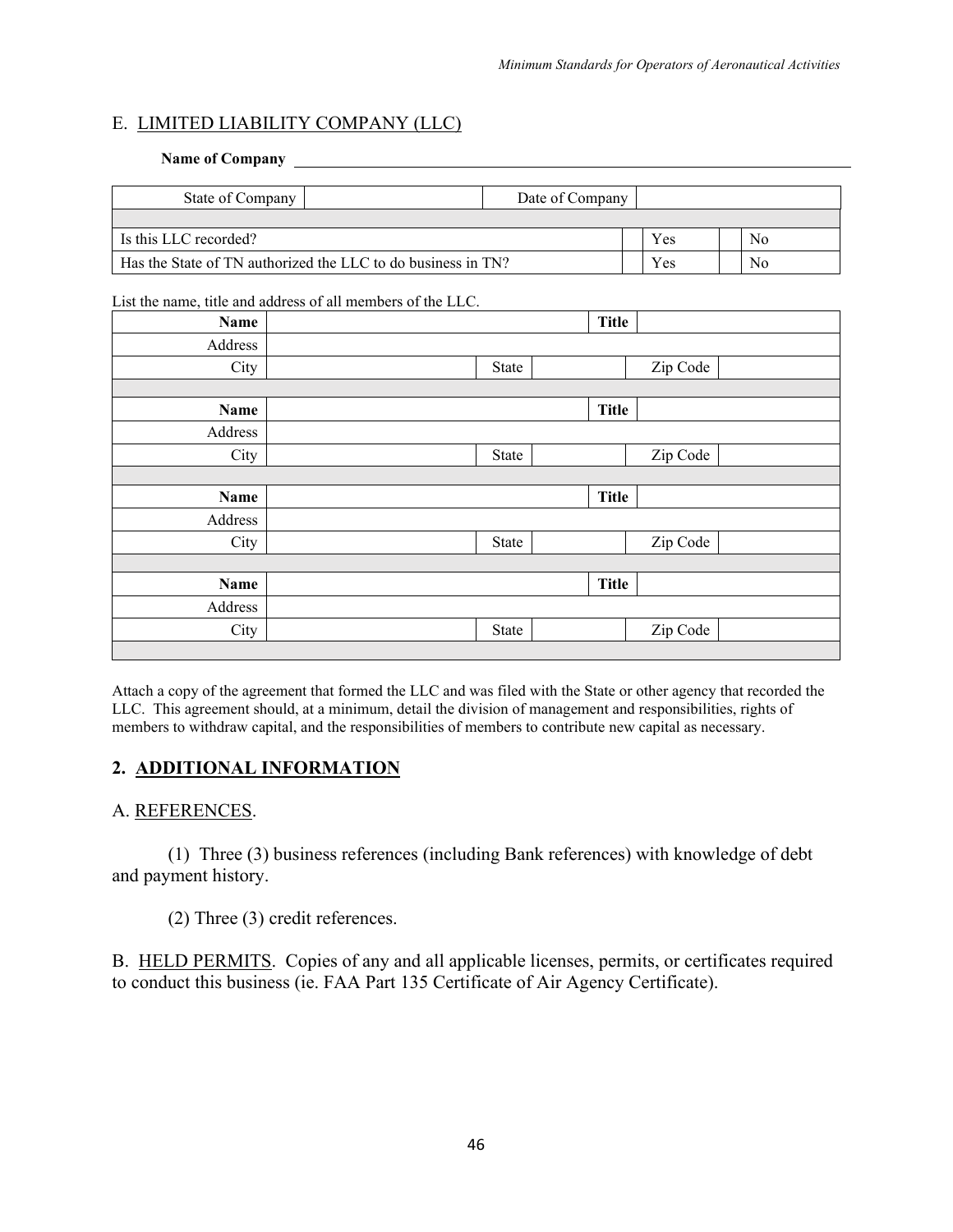C. BUSINESS PLAN. The organization's business plan or pro forma, to include at least the following:

(1) Explanation of the type of commercial aeronautical operation the organization proposes to run and all services it will offer and to whom.

(2) The number of personnel to be employed at the Airport

(3) Any required utilities, pavements, ramp etc. the organization will need.

(4) Hours of operation to include provisions, if available, for emergencies, after hours and federal holidays.

(5) If a similar operation exists at the Airport, contract the organization's proposed operation with that one. Include financial data and differences if available and appropriate.

(6) List of aircraft tail number(s) and type(s) to be utilized in the proposed operation.

(7) If applicable, provide percent of intended sales or services to: aircraft/customers based at the Airport and those based elsewhere that may visit or fly into the Airport.

D. EXPERIENCE. Provide details of experience that at minimum includes the following:

(1) Details as it relates to the type of business the organization proposes to develop.

(2) Details of the persons who will be directly involved in this business.

(3) Specifics as to dates of experience and resulting profit and loss.

(4) Any other experience in the field of aviation services for which this application is being made.

E. FINANCIAL STATEMENTS. Provide copies of current financial statements of the organization. Provide explanation(s) for any adverse or suspect information.

F. INSURANCE. Provide copies of certificates of insurance and/or bonds, as applicable to the operations. Explain any insurance deductibles or self-insurance scenarios. If not applicable, please annotate such.

G. STATE AUTHORIZATION. Provide proof of authorization to the organization to conduct (do) business in the State of Tennessee.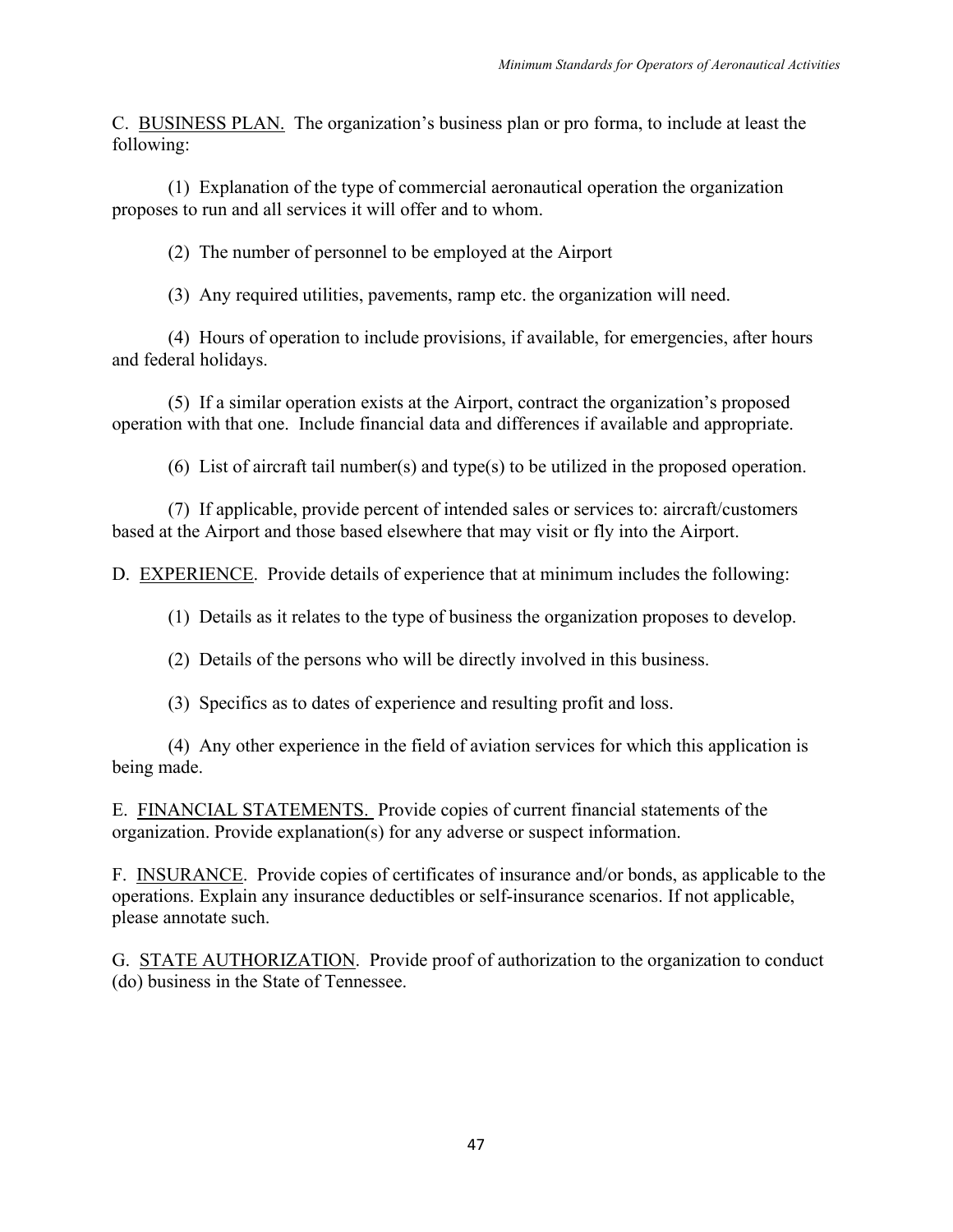### **3. APPLICANT ACKNOWLEDGEMENT AND SIGNATURE**

The applicant(s) hereby acknowledge that any business endeavor operated within the premise of the Springfield-Robertson County Airport must receive approval and be permitted prior to its commencement. Any expenditures and/or commitments made by the applicant(s) prior to receipt of approval and a permit by the Airport Board is at the sole risk of the applicant(s).

The applicant(s) hereby attest that this supplemental application is complete and accurate and respectfully request the Airport Board consider all therein and to grant approval and permission to perform the specified aeronautical activity(ies) at the Springfield-Robertson County Airport.

| Title                  | Date |
|------------------------|------|
| Applicant<br>Signature |      |
| Printed Name           |      |
| Title                  | Date |
| Applicant<br>Signature |      |
| Printed Name           |      |
| Title                  | Date |
| Applicant<br>Signature |      |
| Printed Name           |      |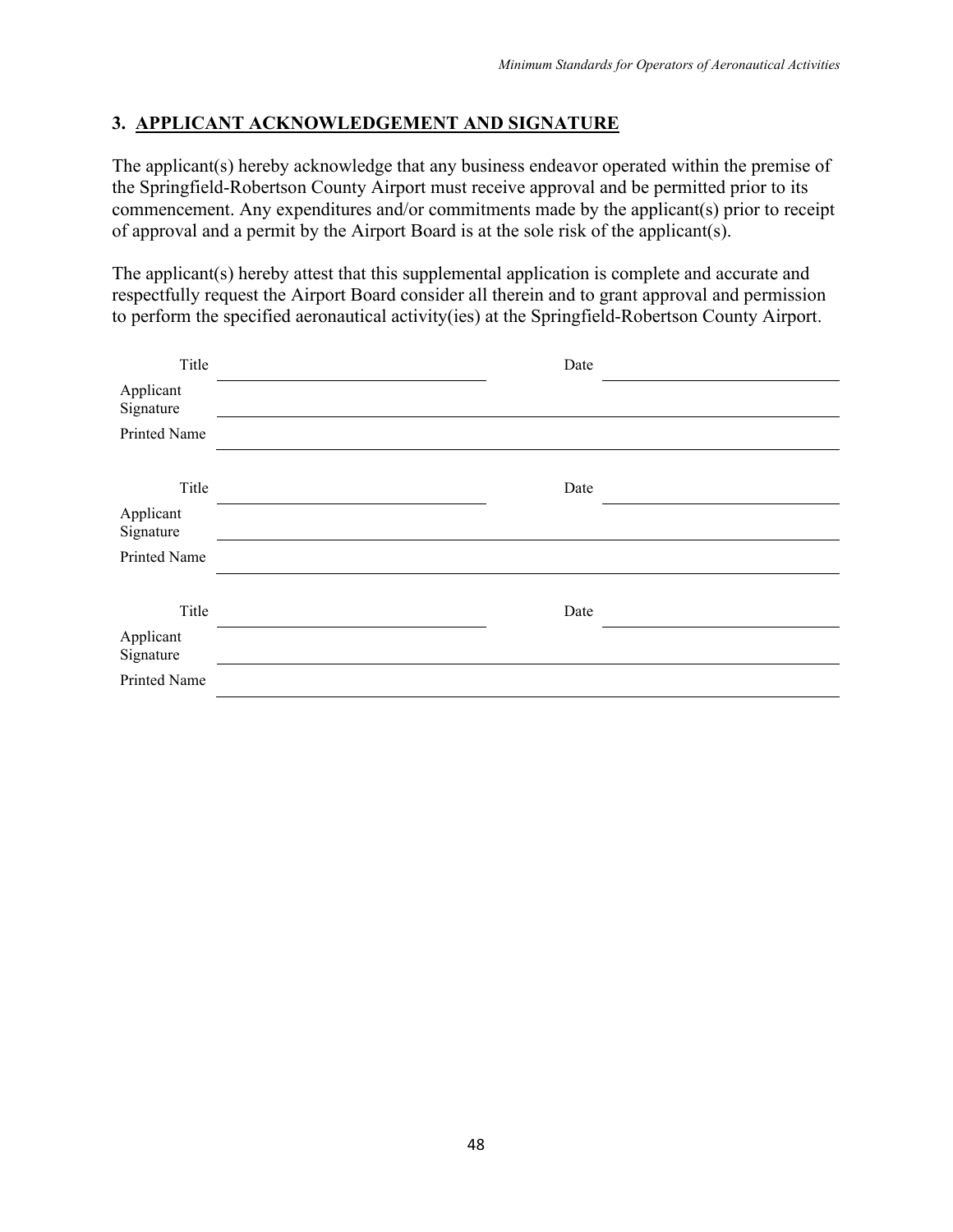# **APPENDIX C APPLICATION FOR TEMPORARY CASP**

<span id="page-49-1"></span><span id="page-49-0"></span>All persons who desire to establish a Temporary CASP operation to provide aviation-related services at the Springfield-Robertson County Airport must submit an application to do so with the Airport Manager and receive approval prior to commencing any business activity(ies) within the boundaries of the Airport. Duration of Temporary CASP permit cannot exceed more than 90 days without Airport Board approval.

DIRECTIONS. Complete each item on this form as thoroughly and accurate as possible. When necessary, attach additional explanatory materials. Let it be known and understood, the Airport Manager reserves the right to request additional information and supporting material as deemed necessary to satisfy prerequisites for approval.

### **1. APPLICANT INFORMATION**

| <b>Applicant Name</b><br>As it shall appear on<br>documents                |                                                                                                                                     |                   |                  |          |  |
|----------------------------------------------------------------------------|-------------------------------------------------------------------------------------------------------------------------------------|-------------------|------------------|----------|--|
| <b>Intended Status of</b><br><b>Operations</b>                             | Corporation<br>Sole proprietorship/individual<br>Partnership<br>Limited Liability Company (LLC)<br>Joint Venture<br>Other (explain) |                   |                  |          |  |
| <b>Street Address</b><br>As it shall appear on<br>documents                |                                                                                                                                     |                   |                  |          |  |
| City                                                                       |                                                                                                                                     | <b>State</b>      |                  | Zip Code |  |
|                                                                            |                                                                                                                                     |                   |                  |          |  |
| Phone Number                                                               |                                                                                                                                     |                   | Alternate Number |          |  |
| Fax Number                                                                 | Email Address                                                                                                                       |                   |                  |          |  |
|                                                                            |                                                                                                                                     |                   |                  |          |  |
| <b>Billing Address</b><br>Check here if same as<br>Address above $\square$ |                                                                                                                                     |                   |                  |          |  |
| City                                                                       |                                                                                                                                     | <b>State</b>      |                  | Zip Code |  |
| Contact Name and<br>Title                                                  |                                                                                                                                     | <b>EIN Number</b> |                  |          |  |
| Phone Number                                                               |                                                                                                                                     | Alternate Number  |                  |          |  |
| Fax Number                                                                 |                                                                                                                                     | Email Address     |                  |          |  |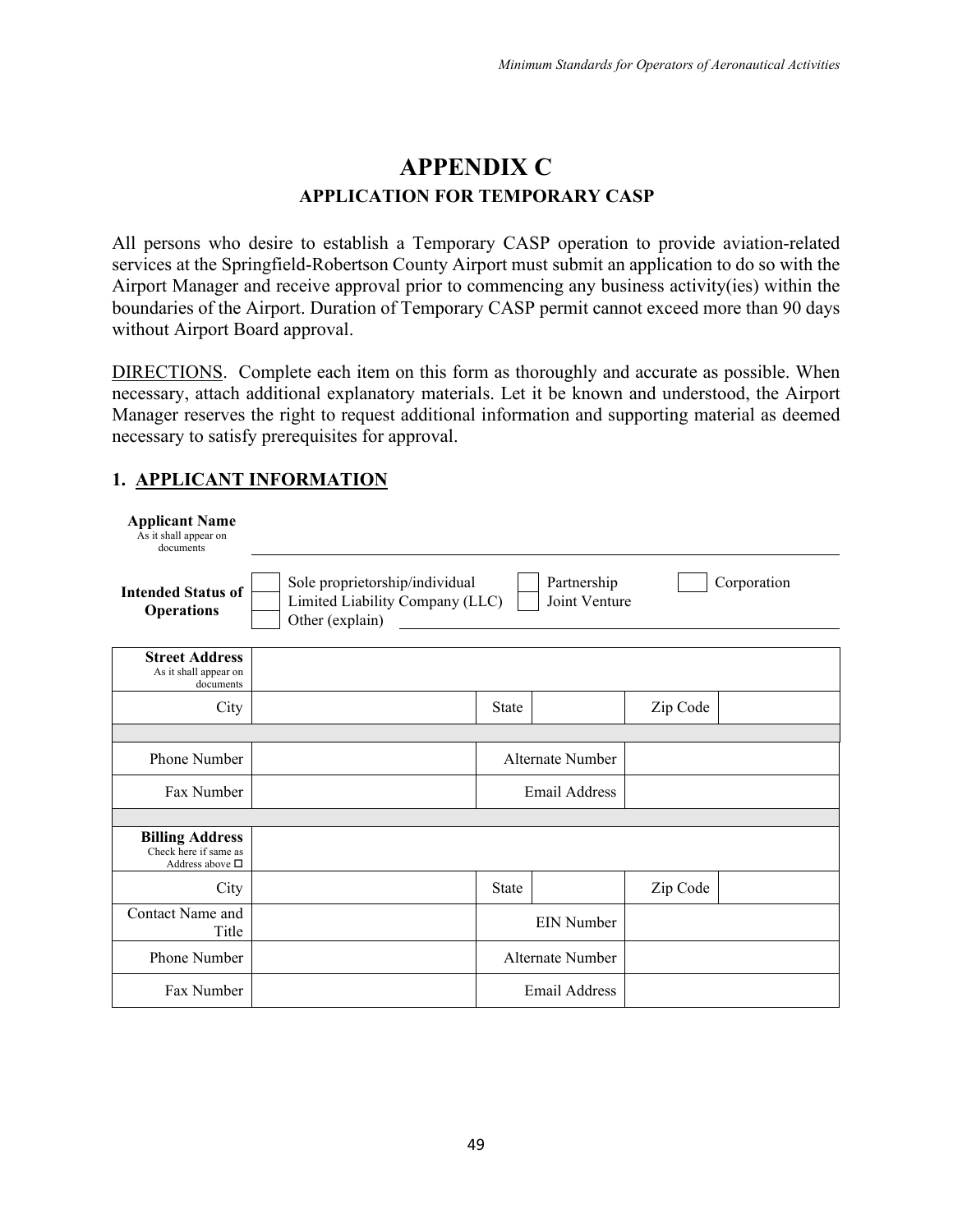### . BUSINESS OWNERSHIP INFORMATION

| Owner                    | Phone Number          |                      |
|--------------------------|-----------------------|----------------------|
| <b>Street</b><br>Address |                       |                      |
| City                     | State                 | Zip Code             |
| EIN<br>Number:           | Insurance<br>Company: | Insurance<br>Number: |

### **2. PROPSED BUSINESS**

A. TYPE OF SERVICE *Check all activities/operations proposed to be conducted. Please refer to the Springfield-Robertson County Minimum Standards*

| <b>Aircraft Support Services</b>                           | <b>Flight Operations</b> | <b>On-Demand Flying Services</b>        |  |
|------------------------------------------------------------|--------------------------|-----------------------------------------|--|
| Aircraft Storage                                           | Air Carrier Operations   | Aircraft rental to the public           |  |
| <b>Aircraft Painting</b>                                   | Air Taxi Operations      | Flight School                           |  |
| Aircraft Maintenance<br>(major, minor and/or<br>mobile)    | Transportation of Cargo  | Ground school or Flight<br>Examiner     |  |
| Repair or reconditioning of<br>used aircraft               | Transportation of Mail   | Aerial operations (ie. crop<br>dusting) |  |
| Aircraft parts sales                                       | Other (specify below)    | Corporate Flight Department             |  |
| Avionics sales, repair                                     |                          | Aircraft charter for any                |  |
| and/or installation                                        |                          | purpose                                 |  |
| Aircraft sales, leasing,<br>and/or brokerage               |                          | Aerial advertising                      |  |
| Sale of aeronautical items<br>and/or supplies (charts etc) |                          | Aerial photography or survey            |  |
| Aircraft Management                                        |                          | Sightseeing flights                     |  |
| <b>Aircraft Detailing</b>                                  |                          |                                         |  |
| Other (specify below)                                      |                          | Other (specify below)                   |  |

If 'Other' is checked above provide specifications here.

### **3. PERMIT DURATION**

Duration:

Date From/Date To

Time:

Location: Tenant Name: